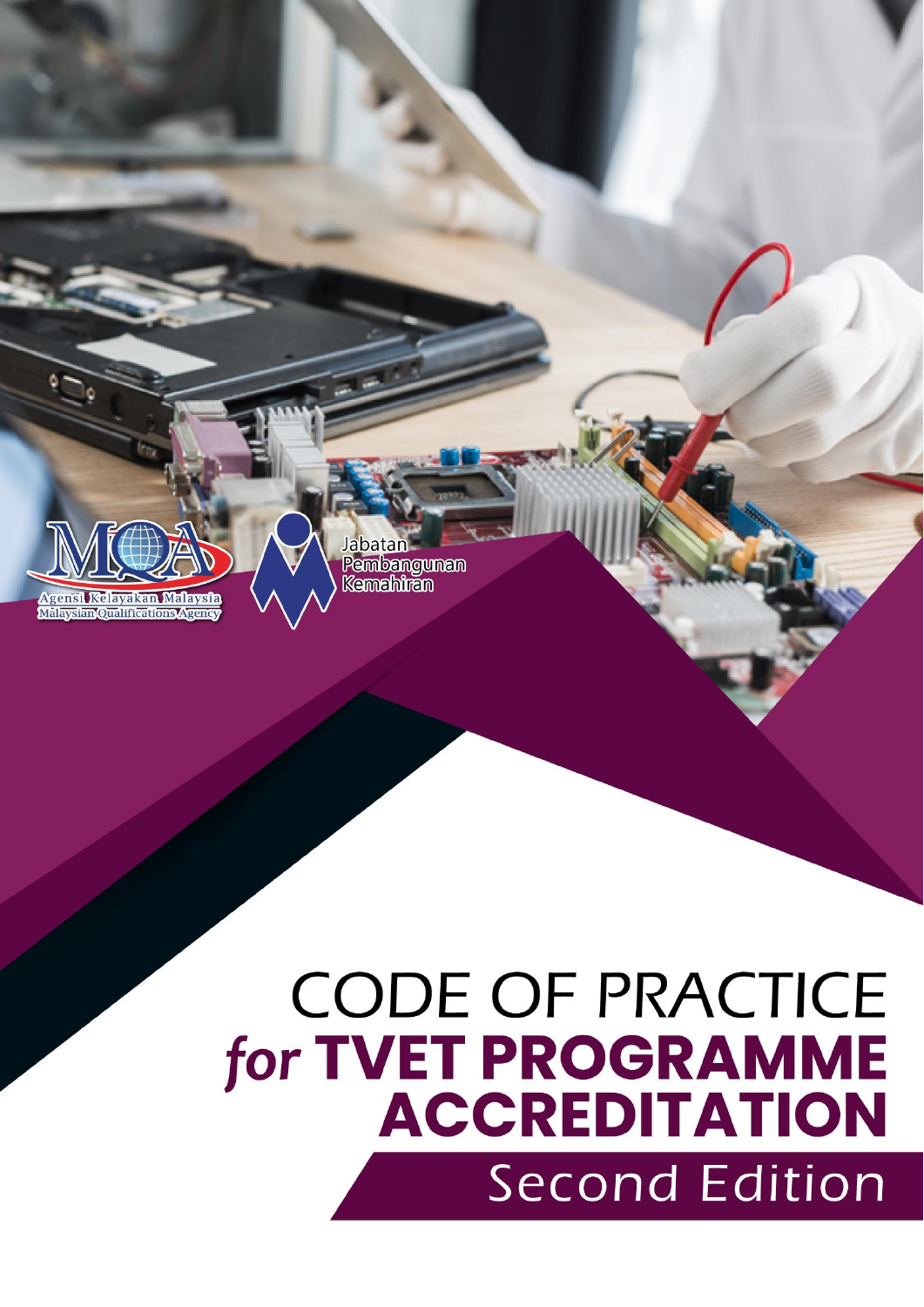Code of Practice for TVET Programme Accreditation  $1<sup>st</sup>$  Edition 2019 (Level 1 – 5 MQF) 2<sup>nd</sup> Edition 2020 (Level 1 – 6 MQF)

Malaysian Qualifications Agency (MQA) Mercu MQA No. 3539, Jalan Teknokrat 7 Cyber 5, 63000 Cyberjaya Selangor Darul Ehsan

| <b>Tel</b> | +603-8688 1900 |
|------------|----------------|
| Fax        | +603-8688 1911 |
| Website    | www.mqa.gov.my |

© Malaysian Qualifications Agency 2019 All the Agency's publications are available on our website: [www.mqa.gov.my](http://www.mqa.gov.my/)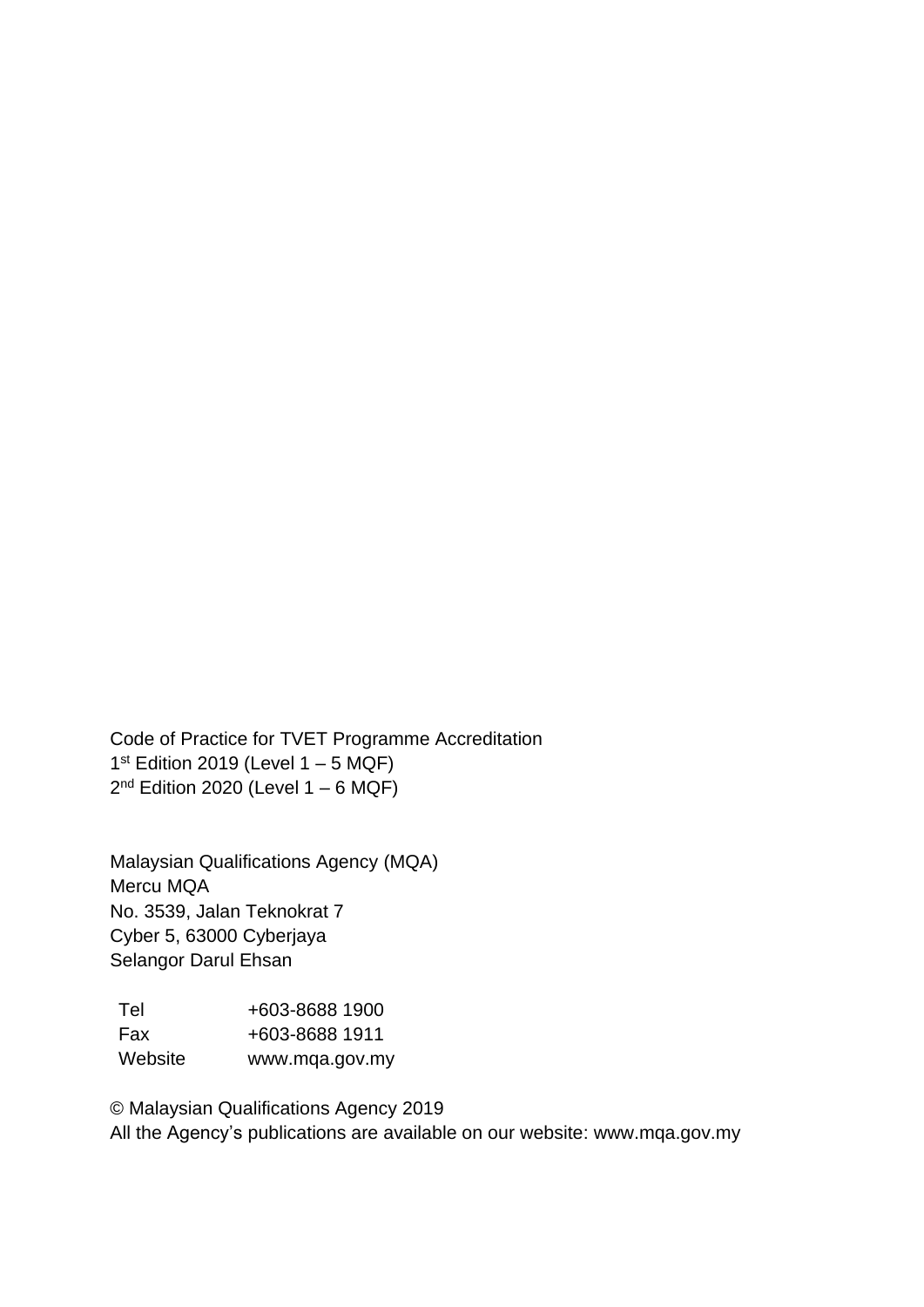### **Contents**

| <b>Foreword</b>       |       |
|-----------------------|-------|
| <b>Glossary</b>       | <br>Ш |
| <b>Abbreviations</b>  | vii   |
| <b>List of Tables</b> | viii  |
| <b>Introduction</b>   | 4     |

| <b>SECTION</b> | <b>QUALITY ASSURANCE</b><br><b>PRINCIPLES</b><br><b>OF</b><br><b>MALAYSIAN</b><br>1:<br><b>QUALIFICATIONS FRAMEWORK</b> |   |
|----------------|-------------------------------------------------------------------------------------------------------------------------|---|
| 1.0            | <b>Purpose of Quality Assurance</b>                                                                                     | 3 |
| 2.0            | Governance of The Quality Assurance Body                                                                                | 3 |
| 3.0            | <b>Quality Assurance Processes</b>                                                                                      | 4 |
| 4.0            | The Relationship between The Quality Assurance Body and TVET<br>Providers                                               | 5 |

#### **SECTION 2: TVET STANDARDS: TECHNICAL AND VOCATIONAL EDUCATION AND TRAINING (TVET) CRITERIA AND STANDARDS FOR PROGRAMME ACCREDITATION**

| 1.0 | <b>PROGRAMME DEVELOPMENT AND DELIVERY</b> |                                                                                      |    |
|-----|-------------------------------------------|--------------------------------------------------------------------------------------|----|
|     | 1.1                                       | <b>Programme Educational Objectives</b>                                              | 6  |
|     | 1.2                                       | <b>Programme Learning Outcomes</b>                                                   | 8  |
|     | 1.3                                       | Programme Development: Process, Content, Structure and<br>Learning- Teaching Methods | 15 |
|     | 1.4                                       | <b>Programme Delivery</b>                                                            | 21 |
| 2.0 | <b>ASSESSMENT OF STUDENT LEARNING</b>     |                                                                                      | 23 |
|     | 2.1                                       | The Relationship between Assessment and Learning Outcomes                            | 23 |
|     | $2.2^{\circ}$                             | <b>Assessment Methods</b>                                                            | 24 |
|     | 2.3                                       | <b>Competency-Based Assessment</b>                                                   | 24 |
|     | 2.4                                       | <b>Management of Student Assessment</b>                                              | 30 |
| 3.0 |                                           | <b>STUDENT SELECTION AND SUPPORT SERVICES</b>                                        | 31 |
|     | 3.1                                       | <b>Student Articulation and Transfer</b>                                             | 31 |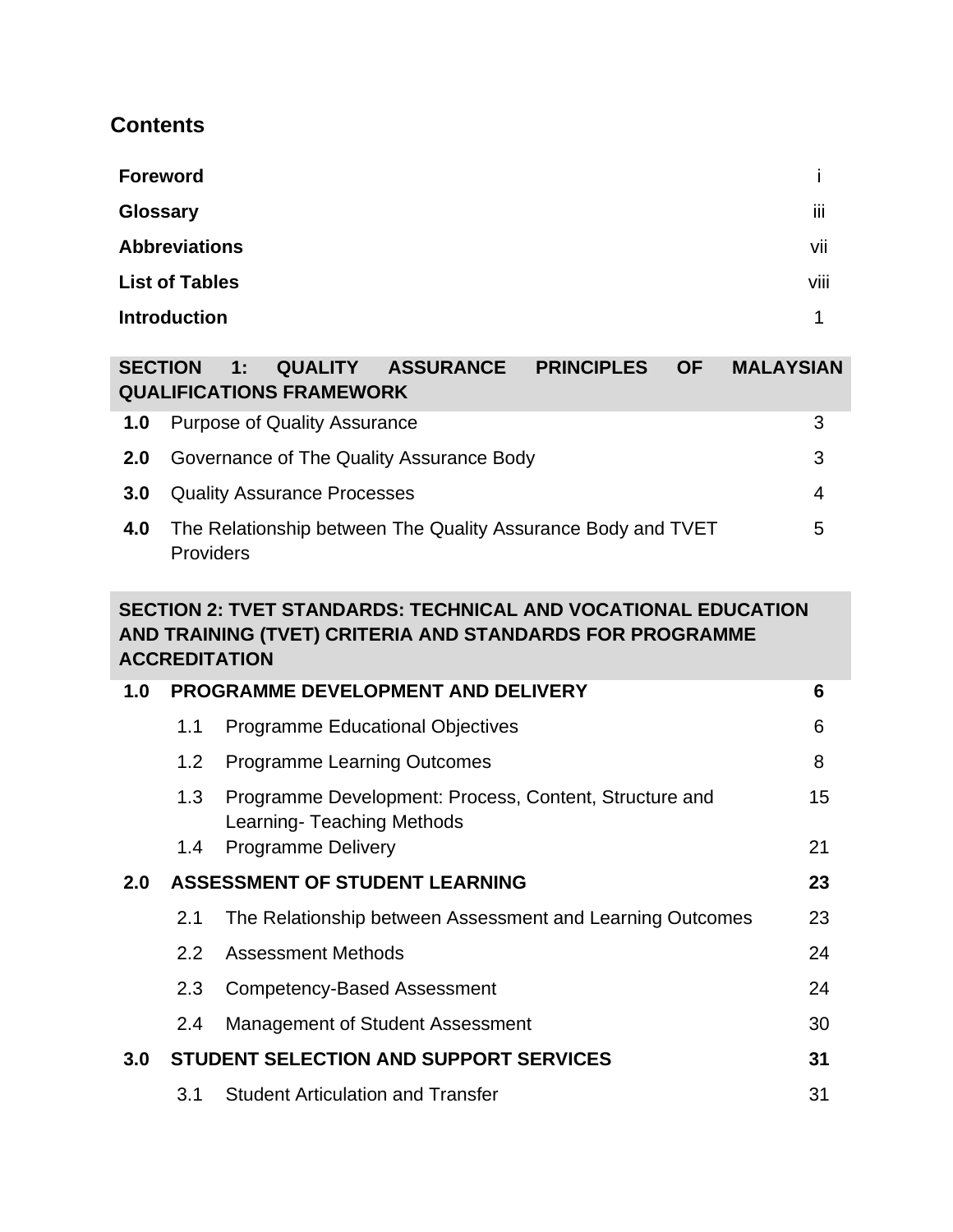|     | 3.2 | <b>Student Support Services</b>                                                         | 36 |
|-----|-----|-----------------------------------------------------------------------------------------|----|
|     | 3.3 | <b>Student Representation and Participation</b>                                         | 36 |
|     | 3.4 | Alumni                                                                                  | 37 |
| 4.0 |     | <b>TEACHING STAFF</b>                                                                   | 38 |
|     | 4.1 | <b>Recruitment and Management</b>                                                       | 38 |
|     | 4.2 | Service and Development                                                                 | 42 |
| 5.0 |     | <b>EDUCATIONAL RESOURCES</b>                                                            | 43 |
|     | 5.1 | <b>Physical Facilities</b>                                                              | 43 |
|     | 5.2 | <b>Expertise in Education</b>                                                           | 44 |
|     | 5.3 | <b>Financial Resources</b>                                                              | 44 |
| 6.0 |     | <b>PROGRAMME MANAGEMENT</b>                                                             | 45 |
|     | 6.1 | Governance                                                                              | 45 |
|     | 6.2 | Programme Leadership                                                                    | 46 |
|     | 6.3 | <b>Administrative Staff</b>                                                             | 46 |
|     | 6.4 | <b>Records Administration</b>                                                           | 46 |
| 7.0 |     | PROGRAMME MONITORING, REVIEW AND CONTINUAL QUALITY<br><b>IMPROVEMENT</b>                | 47 |
|     | 7.1 | Mechanisms for Programme Monitoring, Review and Continual<br><b>Quality Improvement</b> | 47 |

#### **SECTION 3: TVET QUALITY ASSURANCE ASSESSMENT PROCESS**

| 1.0 |         | <b>PROGRAMME ACCREDITATION</b>              | 49 |
|-----|---------|---------------------------------------------|----|
|     | 11      | <b>Accreditation Process</b>                | 49 |
|     | 12      | Submission for Accreditation                | 51 |
|     | 1.3     | <b>Parties to The Accreditation Process</b> | 53 |
|     | 1.4     | The Programme Evaluation Process            | 56 |
|     | $1.5\,$ | Decisions on the Programme Accreditation    | 60 |
|     | 1.6     | Appeal                                      | 61 |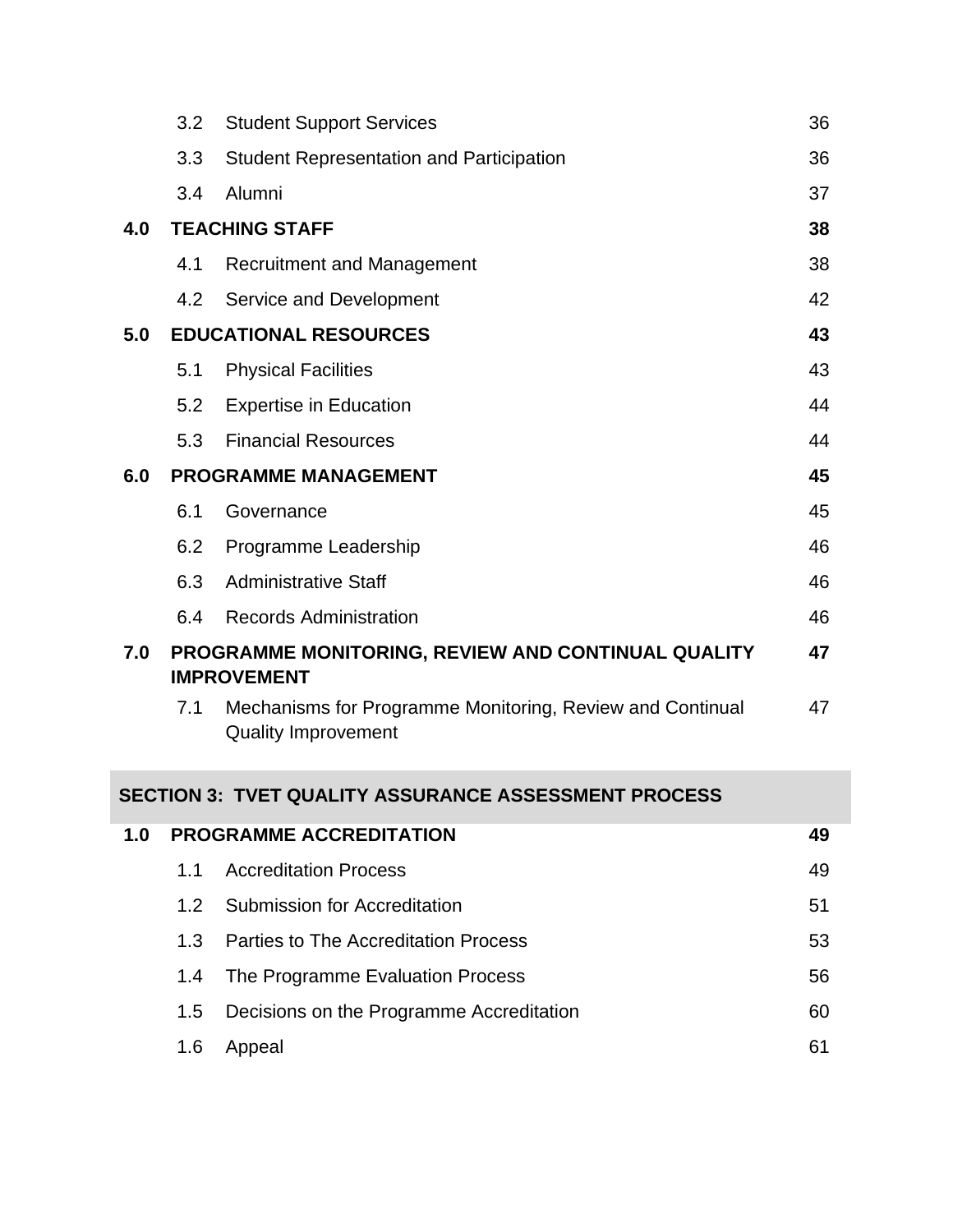| <b>Appendices:</b>                | 62 |
|-----------------------------------|----|
| Appendix 1: List of Panel Members | 63 |
| Appendix 2: Core Abilities        | 66 |
| <b>References</b>                 | 67 |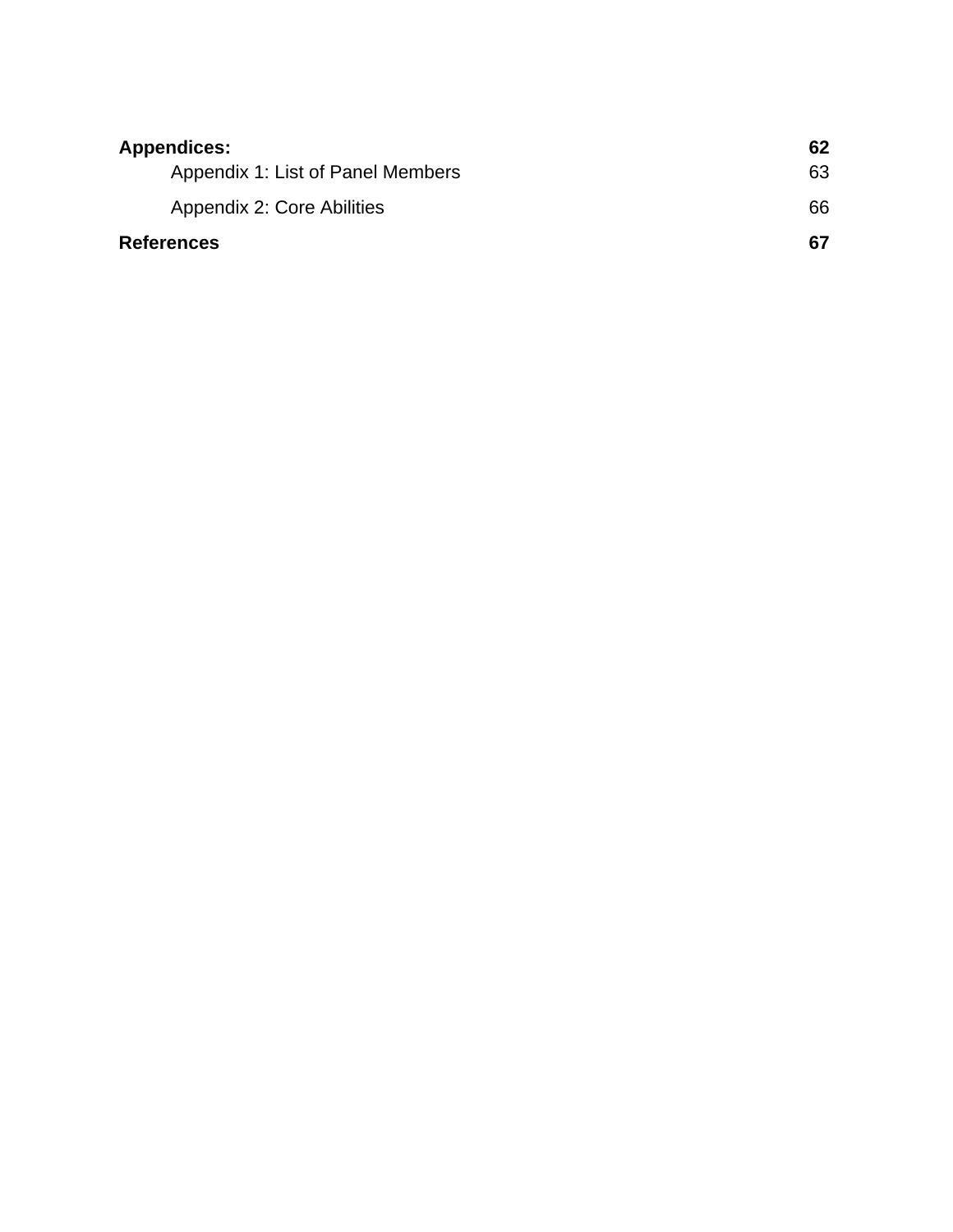#### **Foreword**

Rapid progress and changes in Technical and Vocational Education and Training (TVET) have led to diversification in the delivery approaches as well as the quality assurance mechanisms of programmes offered by TVET providers. Thus, harmonisation of Quality Assurance (QA) processes for TVET in Malaysia is necessary and timely.

The effort to harmonise and unify the diverse QA systems into a single QA system was initiated with the review of the Malaysian Qualifications Framework (MQF), in which skills sector and vocational and technical sector were merged into the TVET sector. This Document, the Code of Practice for TVET Programme Accreditation (COPTPA) was outlined to operationalise the single QA system for the TVET programme. Furthermore, for the TVET sector to be in line with the academic sector, the COPTPA was developed in reference to the Code of Practice for Programme Accreditation (COPPA), which is primarily used for the accreditation purpose of academic programmes and certain TVET programmes.

The COPTPA was developed with the collaboration of Malaysian Qualifications Agency (MQA), Ministry of Education, and Department of Skills Development (DSD), Ministry of Human Resources, taking into consideration the seven Malaysian QA areas and distinguished requirements of each type of the TVET programmes. This Document was developed in consultation with all categories of MQA and DSD stakeholders, comprising policymakers from the related ministries, higher education providers, training providers, panel of assessors, industry representatives as well as MQA and DSD officers.

National higher education aspirations for articulation of TVET graduates to bachelor's studies led to development of TVET Standards for Level 6 MQF in the existing COPTPA for Level 1 to 5 MQF (published in August 2019), resulting in this COPTPA 2<sup>nd</sup> Edition.

The Document will be implemented by higher education providers and training providers as standards and guidelines in offering TVET programmes in Malaysia. MQA and DSD officers and the panel of assessors, on the other hand, make reference to this Document in evaluating accreditation applications.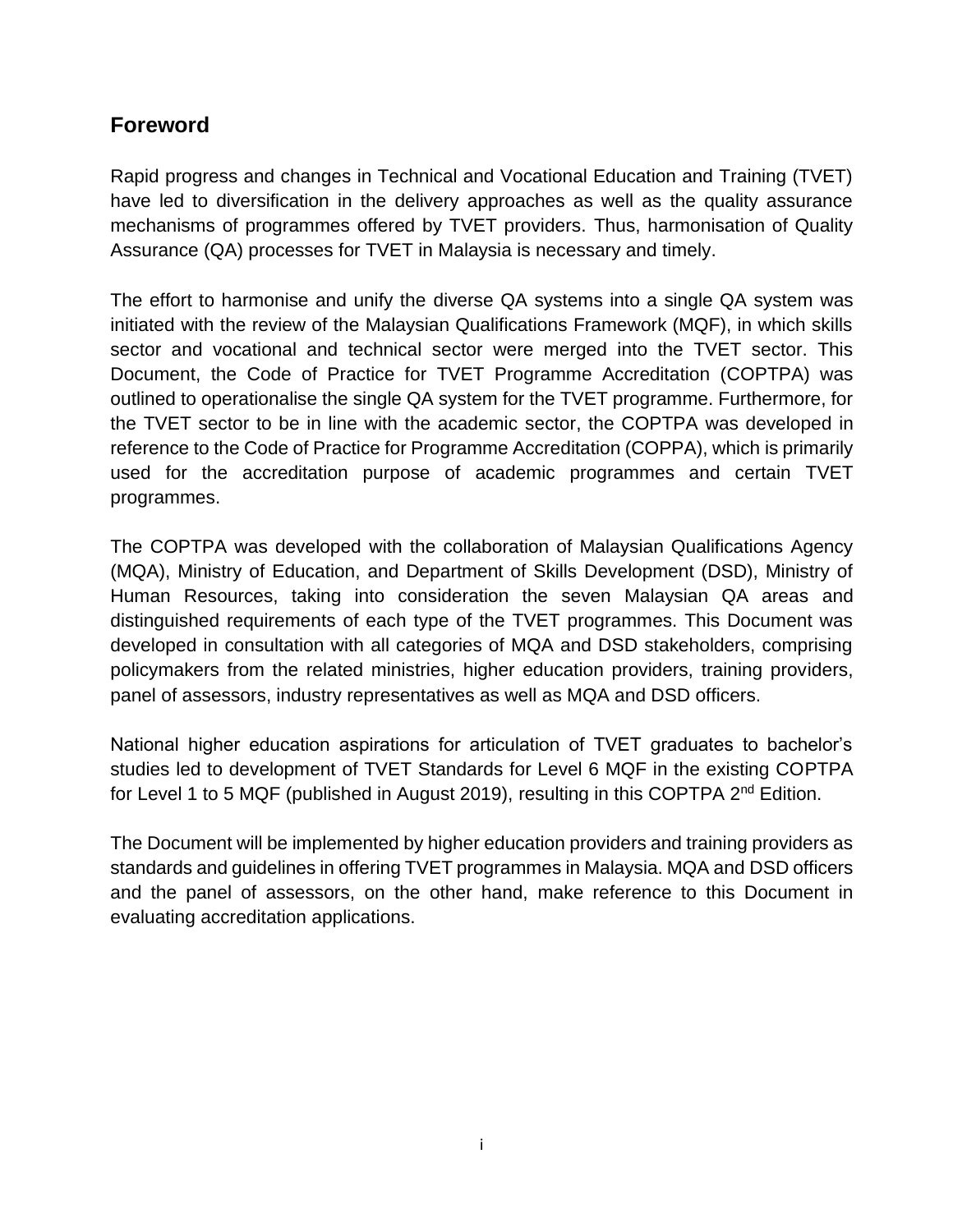We wish to extend our sincere appreciation and gratitude to the panel committee and all parties that contribute towards the development of the COPTPA. It is our hope that the COPTPA will be the main reference for TVET programme accreditation and continue to serve our mutual interest in assuring the quality of TVET programmes.

Thank you.

**Prof. Dato' Dr. Husaini Bin Omar Tuan Haji Zaihan Bin Shukri Chief Executive Officer Director General** 

**Malaysian Qualifications Agency (MQA) Department of Skills Development (DSD)**

**December 2020**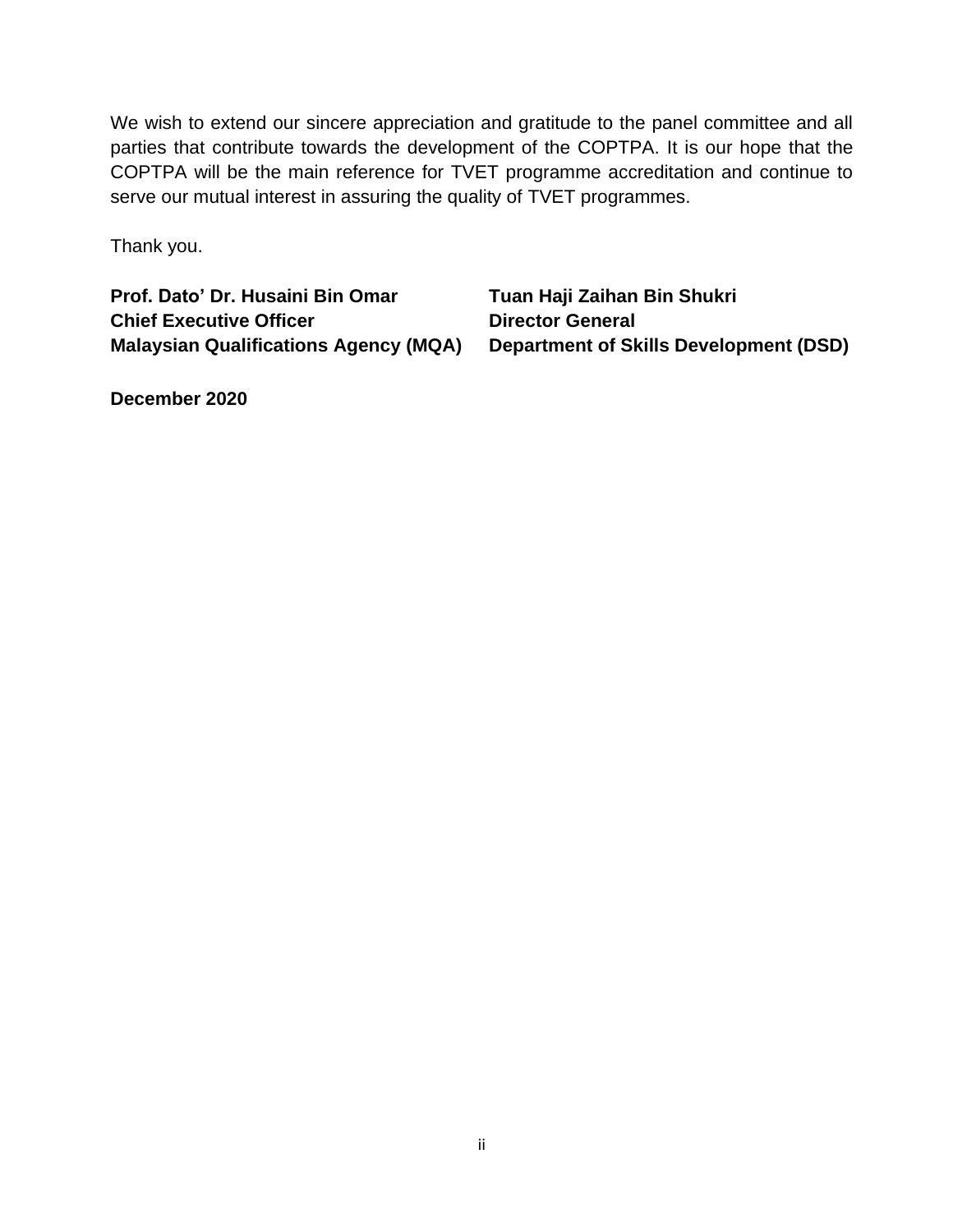# **Glossary**

| No. | <b>Terms</b>                                              | <b>Description</b>                                                                                                                                                                                                                                                                                                                                                                                                                                        |
|-----|-----------------------------------------------------------|-----------------------------------------------------------------------------------------------------------------------------------------------------------------------------------------------------------------------------------------------------------------------------------------------------------------------------------------------------------------------------------------------------------------------------------------------------------|
| 1.  | <b>Administrative Staff</b>                               | Non-academic personnel engaged by TVET<br>Providers/Higher Education Providers.                                                                                                                                                                                                                                                                                                                                                                           |
| 2.  | <b>TVET Teaching Competency</b>                           | A recognition of one's ability in performing/<br>demonstrating required teaching skills for a<br>subject matter.<br>Examples are Vocational Training Operation                                                                                                                                                                                                                                                                                            |
|     |                                                           | (VTO), Kursus Pegawai Latihan Vokasional, Sijil<br>Latihan Mengajar TM 001, IPG, Ikhtisas and Sijil<br>Perguruan KPLI.                                                                                                                                                                                                                                                                                                                                    |
| 3.  | Competency                                                | The quality of being adequately or well qualified<br>physically and intellectually.                                                                                                                                                                                                                                                                                                                                                                       |
| 4.  | <b>Continuous Assessment</b>                              | Data collection processes that are continuously<br>done throughout the duration of a course/module<br>or throughout the duration of a programme to<br>gather evidences of learning for the purpose of<br>improving learning, modifying teaching and<br>adjusting the curriculum design. It also includes<br>data gathering that are used to assess how well<br>courses offered by the programme support<br>attainment of the programme learning outcomes. |
| 5.  | <b>Core Abilities/ Social Skills</b><br>and Social Values | Essential workplace skills or broad common<br>abilities that cut across occupational and<br>academic titles. They are broader skills that run<br>through courses and are cross-functional to<br>many disciplines and occupations. They enable<br>learners to perform competencies and are<br>learning<br>tools supporting the<br>National<br>Occupational<br>Skills Standards<br>(NOSS)<br>requirements.                                                  |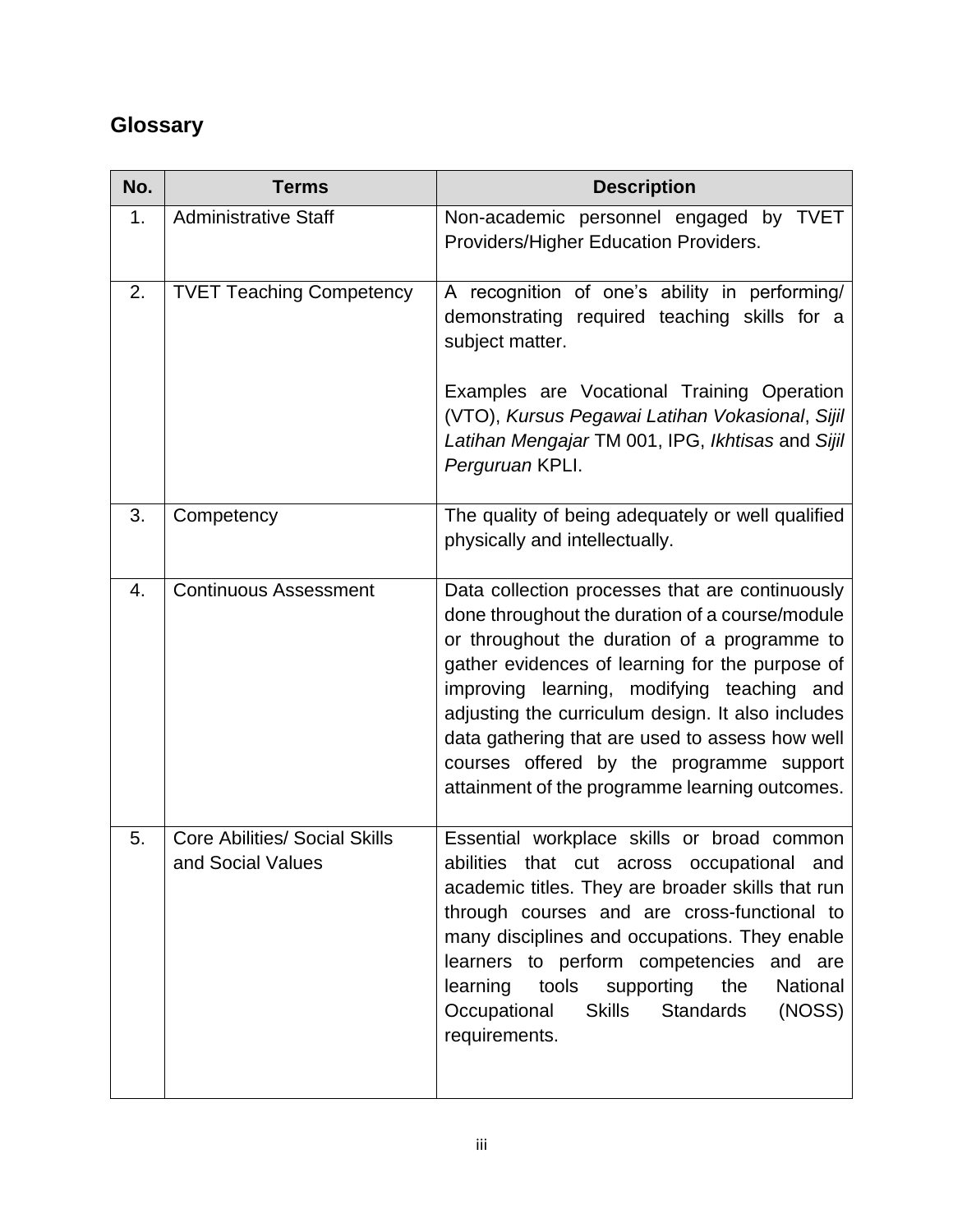| No.            | <b>Terms</b>                     | <b>Description</b>                                                                                                                                                                                                                                                                                                                      |
|----------------|----------------------------------|-----------------------------------------------------------------------------------------------------------------------------------------------------------------------------------------------------------------------------------------------------------------------------------------------------------------------------------------|
| 6.             | <b>Final Project</b>             | A compulsory task requiring considerable or<br>concerted effort as a supplement to classroom<br>lessons that contributes to the final grading of the<br>programme.                                                                                                                                                                      |
| 7 <sub>1</sub> | <b>Full-time Staff</b>           | Staff with permanent appointment or contract<br>appointment (minimum one year) who works<br>primarily for a TVET Provider.                                                                                                                                                                                                              |
| 8.             | <b>Higher Education Provider</b> | A body corporate, organisation or other body of<br>persons which conducts higher education or<br>training programmes including skills training<br>programmes leading to the award of a higher<br>education qualification.                                                                                                               |
| 9.             | <b>Industrial Experience</b>     | The experience that a person gains working in or<br>attached to a specific industry.                                                                                                                                                                                                                                                    |
| 10.            | <b>Industrial Exposure</b>       | A student's experience in an organisation<br>through field visits in the industry that is<br>appropriate to their field. This exercise does not<br>carry any credit values.                                                                                                                                                             |
| 11.            | <b>Industrial Training</b>       | A period of time within the programme when<br>students are placed conventionally in the<br>industry to experience the real work environment<br>and enhance soft skills.                                                                                                                                                                 |
|                |                                  | The<br>'Industrial<br>Training'<br>term<br>used<br>is<br>interchangeably with Internship /<br>Industrial<br>Attachment / on-the-job training.                                                                                                                                                                                           |
| 12             | Mata Pelajaran Umum (MPU)        | A set of subjects offered at undergraduate<br>educational programmes which aims at providing<br>students with knowledge in preparation for life in<br>modern society. It comprises the understanding<br>of noble values, history and responsibility in<br>society, mastery of soft skills and expansion of<br>Malaysia-based knowledge. |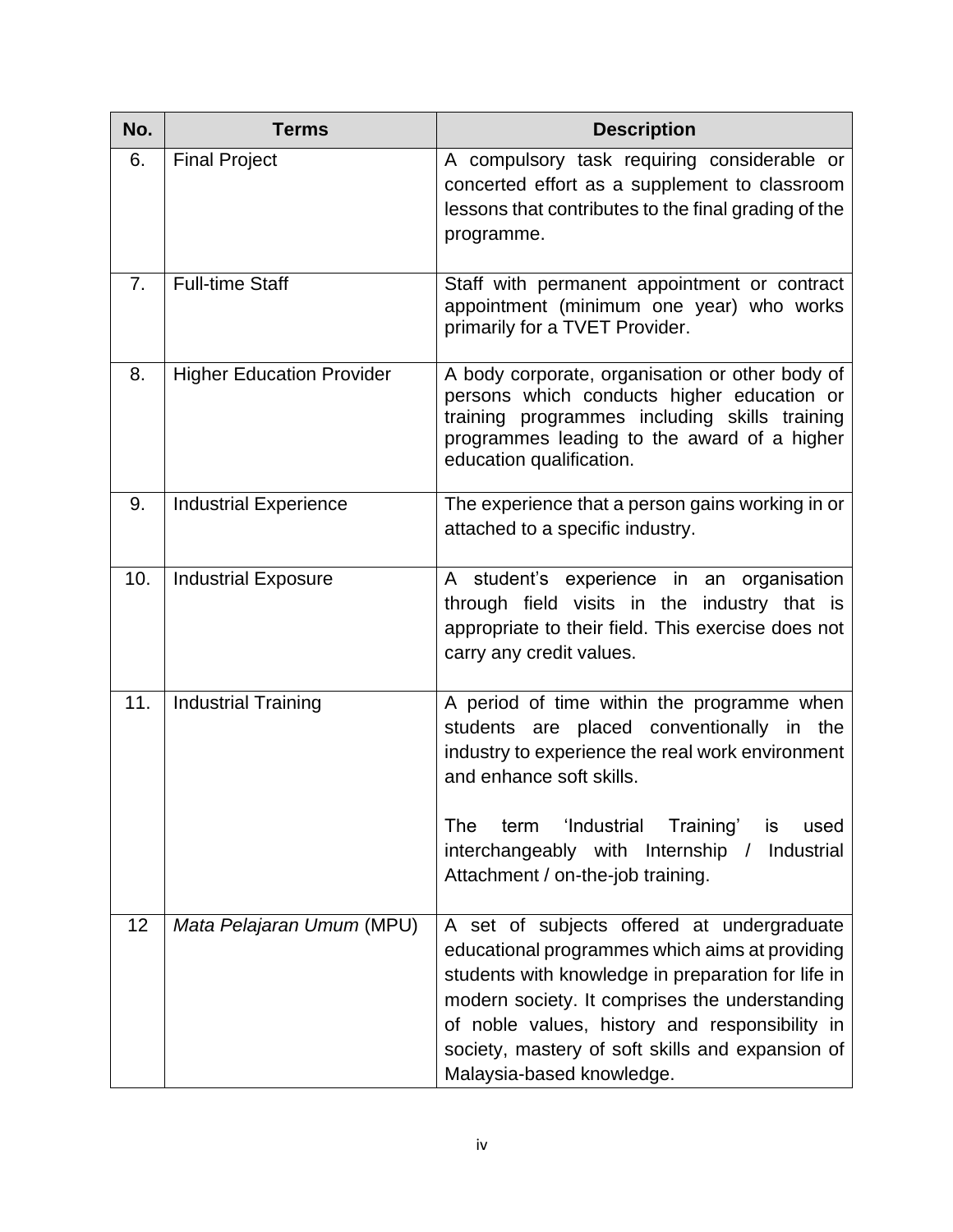| No. | <b>Terms</b>                                            | <b>Description</b>                                                                                                                                                                                                                                                                                                                                                                                                                                                                                                                                                                                                                                                                            |
|-----|---------------------------------------------------------|-----------------------------------------------------------------------------------------------------------------------------------------------------------------------------------------------------------------------------------------------------------------------------------------------------------------------------------------------------------------------------------------------------------------------------------------------------------------------------------------------------------------------------------------------------------------------------------------------------------------------------------------------------------------------------------------------|
| 13. | Occupational/Industry<br><b>Standards and Practices</b> | Standards which are certified, recognised and<br>endorsed by MQA and DSD to be used as a<br>benchmark in determining<br>individual's<br>an<br>performance in a specific field/discipline. The<br><b>Standards</b><br>underline<br>the<br>expectation<br>0f<br>achievement and the amount of knowledge and<br>skills required to perform effectively as described<br>by the industry. The National Occupational Skills<br>Standards (NOSS) is one of the recognised<br>Occupational/Industry Standards and Practices.<br>Performance that a person is expected to<br>achieve in his/her work and the knowledge and<br>skills they need to perform effectively as<br>described by the industry. |
| 14. | Open and Distance Learning<br>(ODL)                     | of flexible<br>educational<br>The<br>provision<br>opportunities in terms of access and multiple<br>modes of knowledge acquisition.                                                                                                                                                                                                                                                                                                                                                                                                                                                                                                                                                            |
| 15. | <b>Part-time Staff</b>                                  | Staff with temporary or short-term appointment<br>with less than normal hours of work and may not<br>work primarily for a TVET Provider.                                                                                                                                                                                                                                                                                                                                                                                                                                                                                                                                                      |
| 16. | Practical                                               | An act of demonstrating competencies reflecting<br>occupational practices.                                                                                                                                                                                                                                                                                                                                                                                                                                                                                                                                                                                                                    |
| 17. | <b>Skill</b>                                            | An acquired and practised ability to competently<br>carry out a task/job.                                                                                                                                                                                                                                                                                                                                                                                                                                                                                                                                                                                                                     |
| 18. | <b>Summative Assessment</b>                             | The goal of summative assessment or high-<br>stakes examination is to measure the level of<br>success, performance quality, or proficiency as<br>well as how well a student/course/module/<br>programme has achieved the learning outcomes<br>the end of an instructional unit or<br>at<br>a<br>course/module/programme by comparing<br>it.<br>against some standard or benchmark. The<br>purpose is to make a judgement by assigning a                                                                                                                                                                                                                                                       |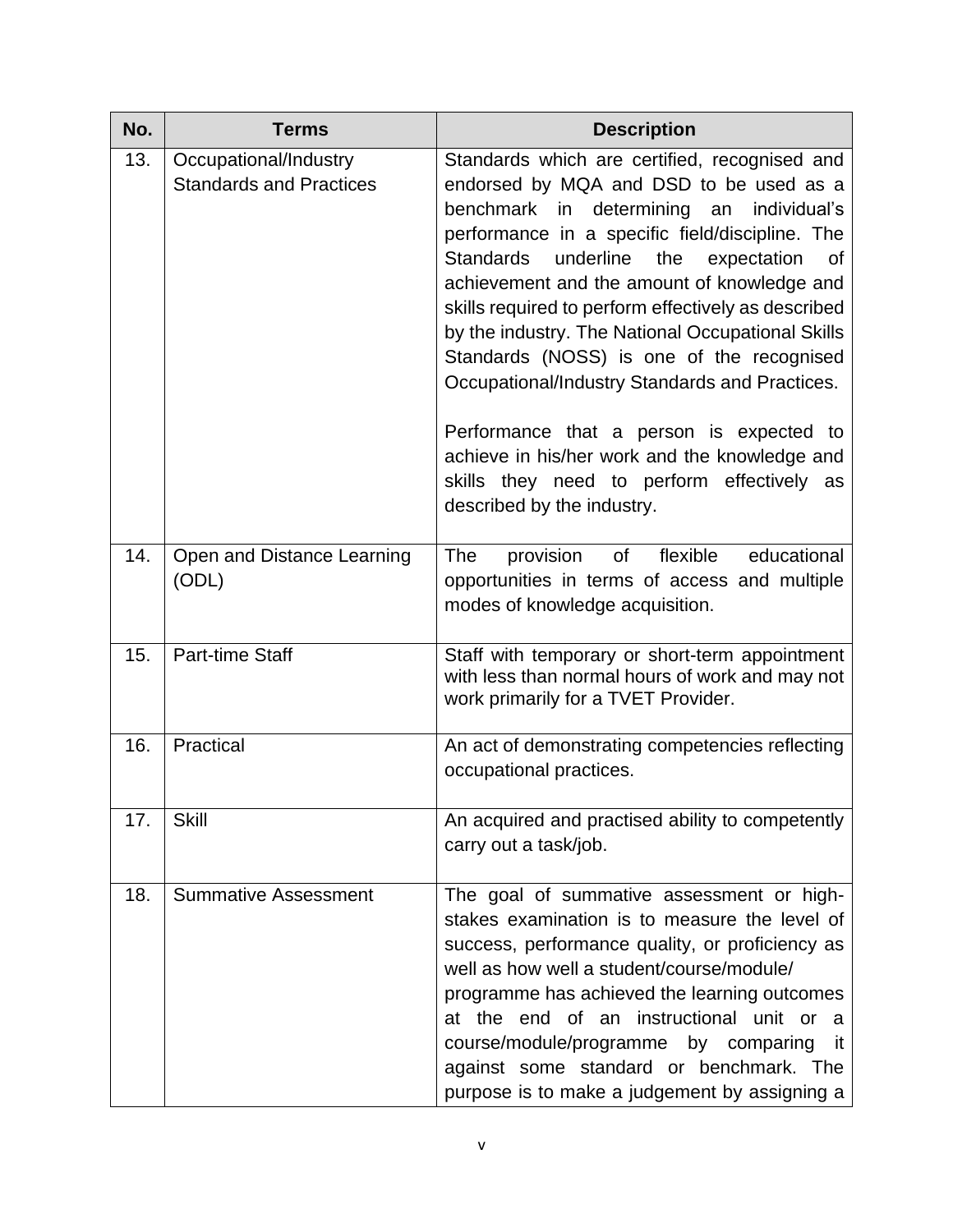| No. | <b>Terms</b>                  | <b>Description</b>                                                                                                                                                                                                                                                                                                                                                                                                                                                                            |
|-----|-------------------------------|-----------------------------------------------------------------------------------------------------------------------------------------------------------------------------------------------------------------------------------------------------------------------------------------------------------------------------------------------------------------------------------------------------------------------------------------------------------------------------------------------|
|     |                               | grade to the student and to make a decision on<br>the<br>student/course/module/<br>future<br>of<br>the<br>programme.                                                                                                                                                                                                                                                                                                                                                                          |
| 19. | <b>TVET Authority</b>         | Quality assurance / professional bodies that<br>provide accreditation / approval / certification for<br>TVET programme or qualifications.                                                                                                                                                                                                                                                                                                                                                     |
| 20. | <b>TVET Project</b>           | Products produced or services provided by<br>students, demonstrating integration of a variety<br>of skills and knowledge acquired during their<br>studies.                                                                                                                                                                                                                                                                                                                                    |
| 21. | <b>TVET Provider</b>          | A body corporate, organisation or other body of<br>persons which conducts TVET programmes<br>leading to the award of a higher education<br>qualification.                                                                                                                                                                                                                                                                                                                                     |
| 22. | <b>TVET Provider's Module</b> | A unit of education or training which can be<br>completed on its own or as part of a course and<br>which is considered as a component that makes<br>up a competency for a given discipline or<br>profession. The module is an aggregation of the<br>awareness, knowledge, skills and<br>attitude<br>competencies which reflect what a competent<br>person in a particular role should be able to<br>perform. Modules may also result in the<br>attainment of one or more units of competency. |
| 23. | <b>Work-Based Learning</b>    | Work-based learning (WBL) is a subset of<br>workplace learning. WBL refers specifically to the<br>achievement of 'planned learning outcomes'<br>derived from the experience of<br>performing a work role or function.                                                                                                                                                                                                                                                                         |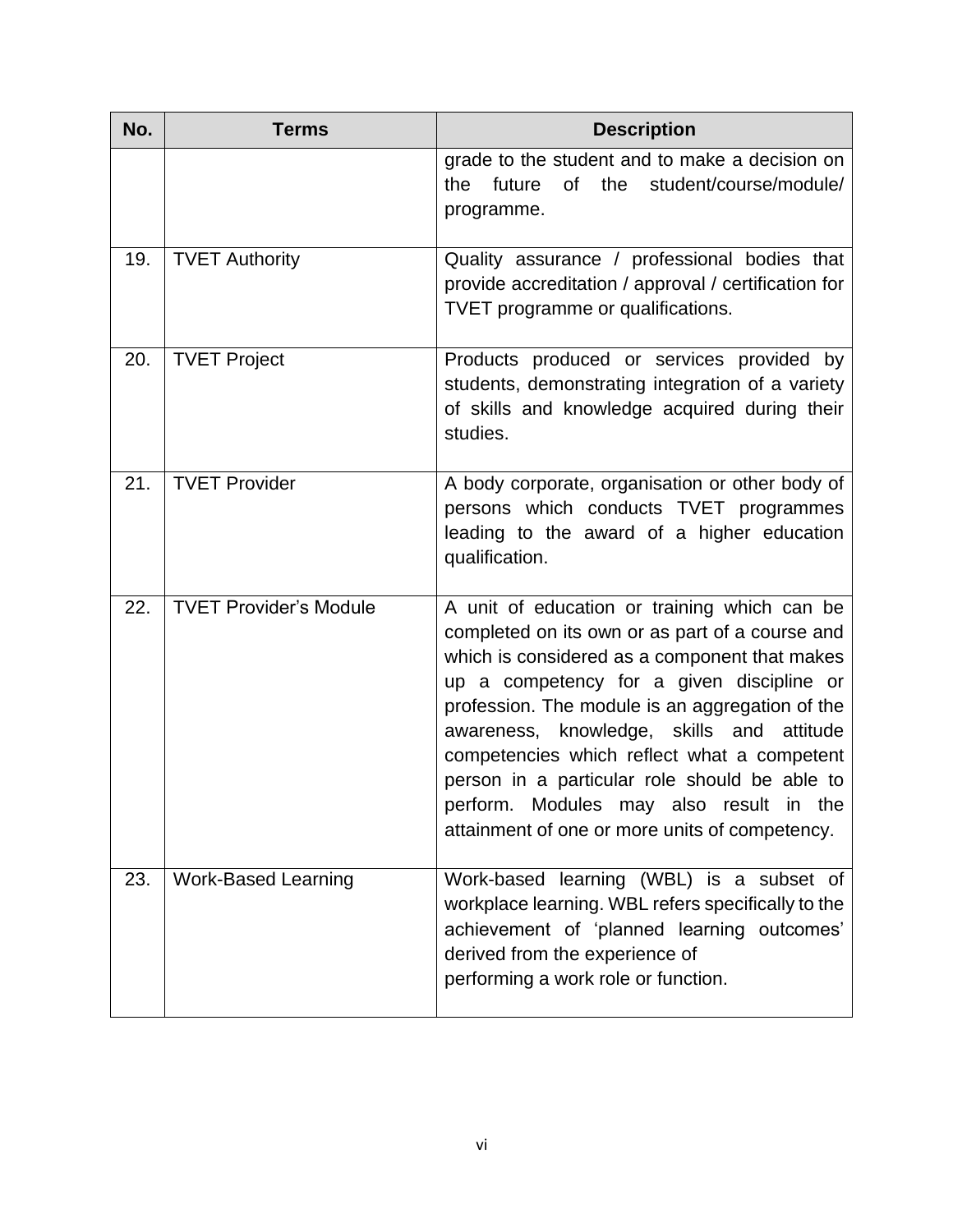# **Abbreviations**

| 1.  | 3R           | Reading, Writing, and Arithmetic                       |
|-----|--------------|--------------------------------------------------------|
| 2.  | <b>COPPA</b> | Code of Practice for Programme Accreditation           |
| 3.  | <b>DKM</b>   | Diploma Kemahiran Malaysia                             |
| 4.  | <b>DLKM</b>  | Diploma Lanjutan Kemahiran Malaysia                    |
| 5.  | <b>DSD</b>   | Department of Skills Development                       |
| 6.  | <b>DVM</b>   | Malaysian Vocational Diploma                           |
| 7.  | <b>ICT</b>   | Information and Communication Technology               |
| 8.  | <b>JKT</b>   | <b>Technical Committee</b>                             |
| 9.  | <b>JTC</b>   | <b>Joint Technical Committee</b>                       |
| 10. | <b>MJA</b>   | <b>Accreditation Committee Meeting</b>                 |
| 11. | <b>MOHE</b>  | Ministry of Higher Education                           |
| 12. | <b>MOHR</b>  | Ministry of Human Resources                            |
| 13. | <b>MPU</b>   | Mata Pelajaran Pengajian Umum                          |
| 14. | <b>MQA</b>   | <b>Malaysian Qualifications Agency</b>                 |
| 15. | <b>MQF</b>   | <b>Malaysian Qualifications Framework</b>              |
| 16. | <b>MQR</b>   | <b>Malaysian Qualifications Register</b>               |
| 17. | <b>NOSS</b>  | <b>National Occupational Skills Standards</b>          |
| 18. | <b>ODL</b>   | Open and Distance Learning                             |
| 19. | <b>POA</b>   | <b>Panel of Assessors</b>                              |
| 20. | QA           | <b>Quality Assurance</b>                               |
| 21. | <b>RPA</b>   | <b>Recognition of Prior Achievement</b>                |
| 22. | <b>SKM</b>   | Sijil Kemahiran Malaysia                               |
| 23. | <b>SVM</b>   | Sijil Vokasional Malaysia                              |
| 24. | <b>TVET</b>  | <b>Technical and Vocational Education and Training</b> |
|     |              |                                                        |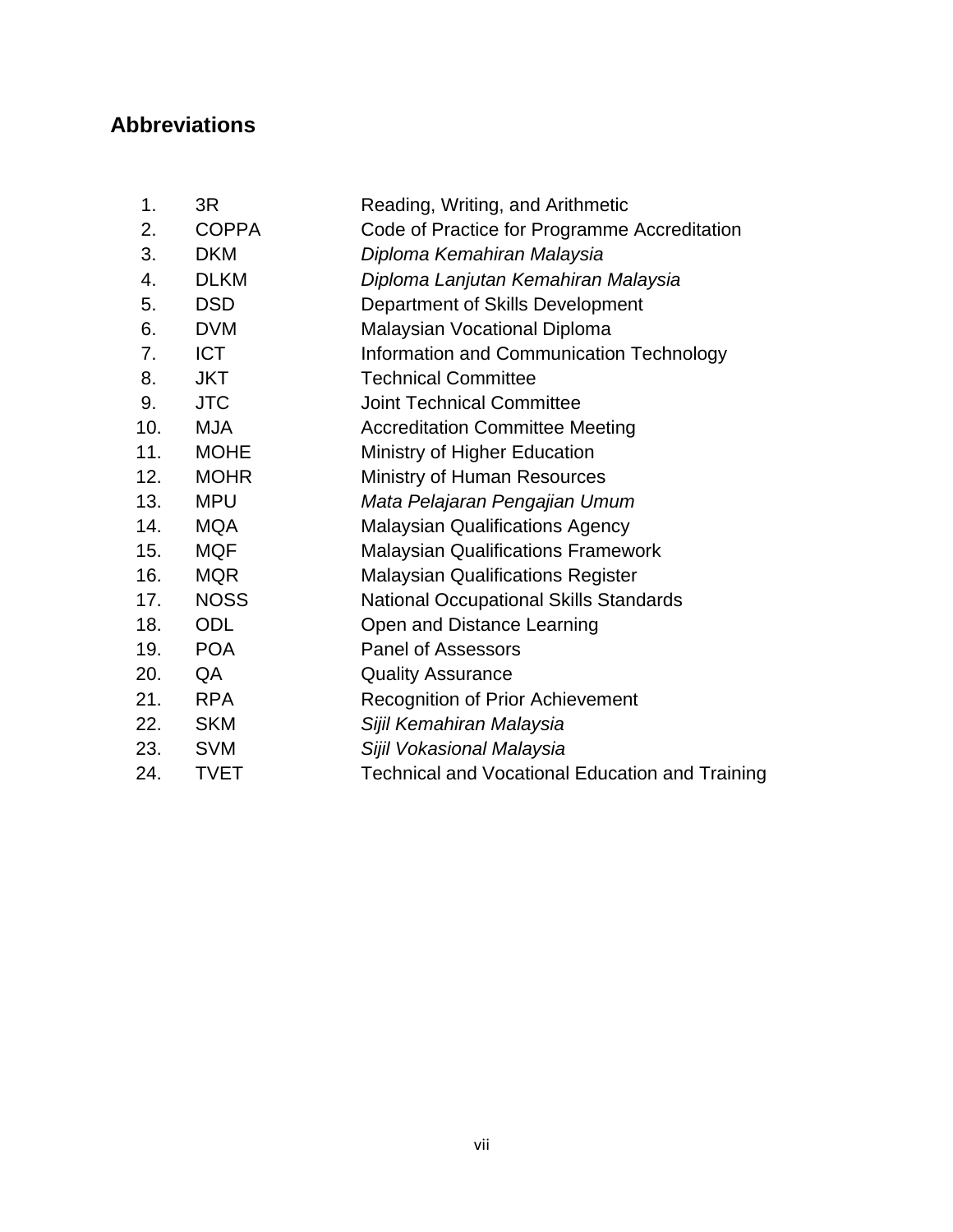## **List of Tables**

- 1. Table 1: TVET Qualifications Profile
- 2. Table 2: Curriculum Structure
- 3. Table 3: Suggested Assessment Methods
- 4. Table 4: Qualification Requirements
- 5. Table 5: Typical Activities Prior to the Evaluation Visit
- 6. Table 6: Typical Activities during Site Visit
- 7. Table 7: Typical Activities for Post-Evaluation Visit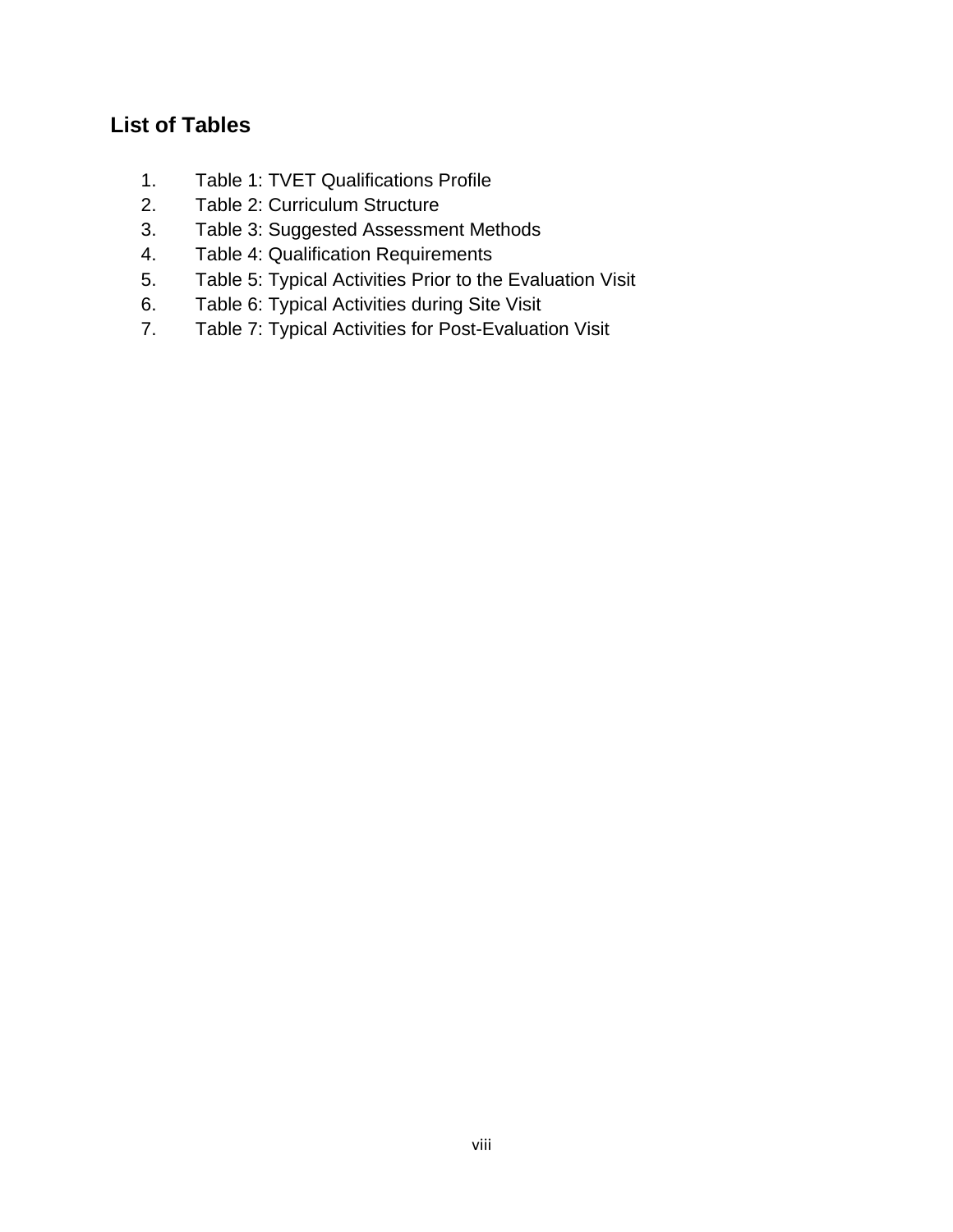#### **Introduction**

The Eleventh Malaysia Plan 2016–2020 projected that 60% of jobs will require TVETrelated skills. It is evident that TVET will serve as the most important avenue towards increasing the supply of human capital competencies for the country's economic growth. Hence, the government has strategically channelled its planning towards producing quality TVET graduates in line with the aspiration of the Malaysia Education Blueprint 2015–2025 (Higher Education).

The Ministry of Higher Education (MOHE) through MQA takes the responsibility to strengthen the TVET sector to be in parity with the academic sector. With the review of the MQF, skills and vocational sectors have been merged into one TVET sector. Hence, the MQF consists of academic and TVET sectors only. The MQF outlines the same competencies and learning outcomes for both sectors' qualification descriptors. The difference will be in the delivery of the programmes.

Another initiative introduced by the government is to develop a single quality assurance system for TVET. This objective has been accomplished through collaborative efforts between MQA and the Department of Skills Development, Ministry of Human Resources (DSD, MOHR). MQA and DSD have been seriously looking into harmonising the quality assurance processes between the two agencies. This resulted in the development of this Document as a reference for quality assurance practices for TVET programmes.

In developing this TVET Standards, the Committee makes reference to the latest definition of TVET by UNESCO in 2015, which redefined TVET as:

comprising *education, training and skills* development relating to a wide *range of occupational field*s, production, services and livelihood. TVET, as part of *lifelong learning,* can take place at secondary, post-secondary and tertiary levels and includes work-based learning and continuing training and professional development which may lead to qualifications. TVET also includes a wide range of skill development opportunities attuned to national and local contexts. Learning to learn, the development of *literacy and numeracy skills, transversal skills and citizen skills* are integral components of TVET.

The key attributes of TVET thus can be summarised as inclusive of education and training processes, comprehensive shaping of talent, and crossing all occupational fields.

This Document defines TVET as an education and training process that has **occupational direction with a major emphasis on industry practices**. It aims to produce competent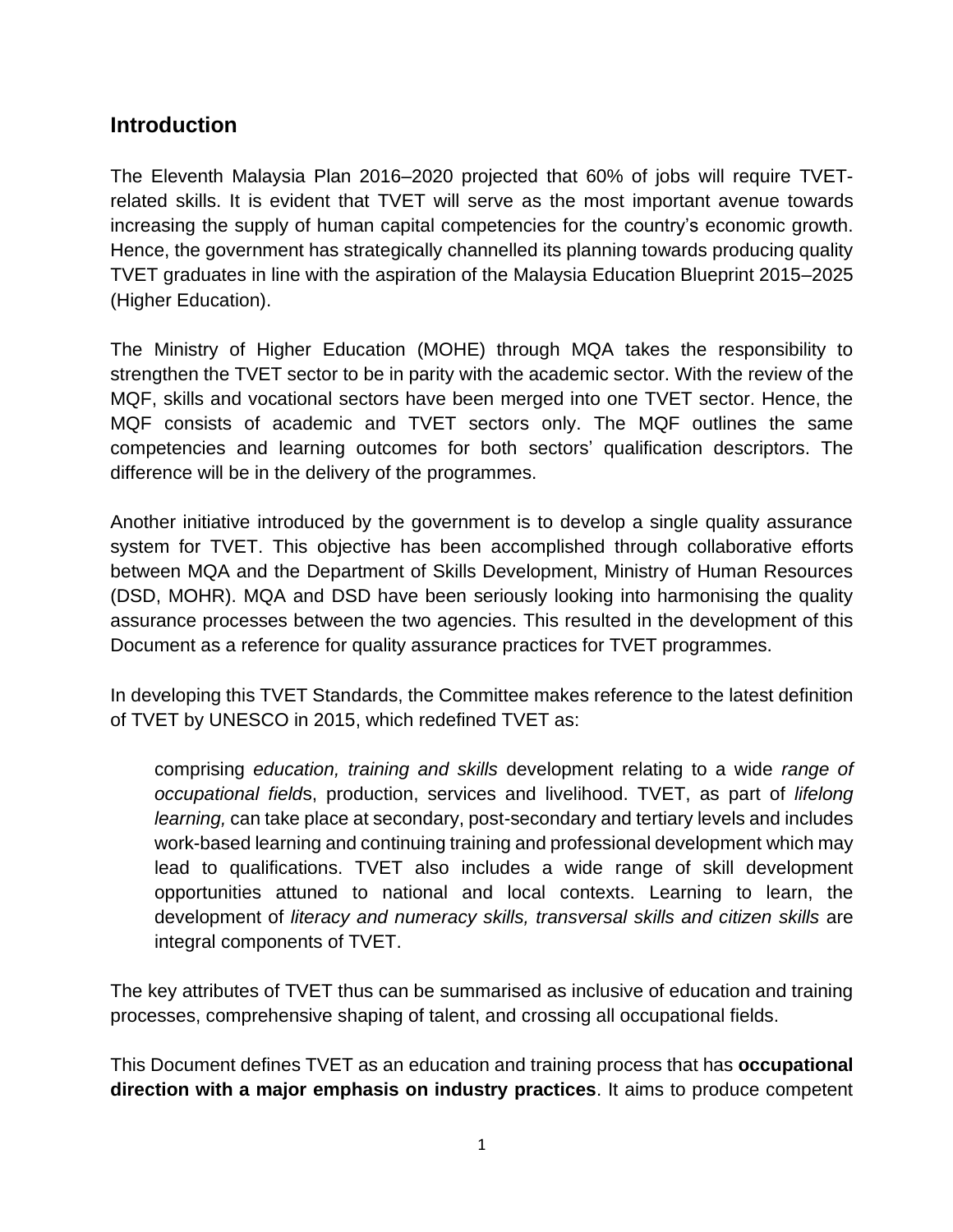workforce in related fields for the achievement of socio and economic objectives of the country.

Based on the above definition, the **scope of TVET should**:

- 1. be based on recognised occupational/industry standards;
- 2. contain 50% 70% practical component subject to level of programme;
- 3. emphasise on psychomotor and work skills;
- 4. include industrial exposure (Level 1–2, MQF);
- 5. include industrial training component (Level 3–6, MQF); and
- 6. include work-based or/and industry-related project(s).

Learning outcomes become the core of TVET Standards as they are detailed statements describing in explicit terms of what learners/trainees can perform at the end of the learning or training processes. MQF 2<sup>nd</sup> edition outlines five clusters of learning outcomes:

- 1. Knowledge and Understanding;
- 2. Cognitive Skills;
- 3. Functional Work Skills with a focus on practical skills, interpersonal skills, communication skills, digital skills, numeracy skills, and leadership, autonomy and responsibility;
- 4. Personal and Entrepreneurial Skills; and
- 5. Ethics and Professionalism.

The scope of TVET Standards covers qualifications from **Level 1 to Level 6 of the MQF**. All programmes across all disciplines under the TVET sector will be required to comply with the seven areas of the standard. Programme developers, providers, assessors and employers will find the standards very useful as a guideline in their respective areas of responsibilities.

The **seven areas** of the TVET Standards include:

- 1. Programme Development and Delivery;
- 2. Assessment of Student Learning;
- 3. Student Selection and Support Services;
- 4. Teaching Staff;
- 5. Educational Resources;
- 6. Programme Management; and
- 7. Programme Monitoring, Review and Continual Quality Improvement.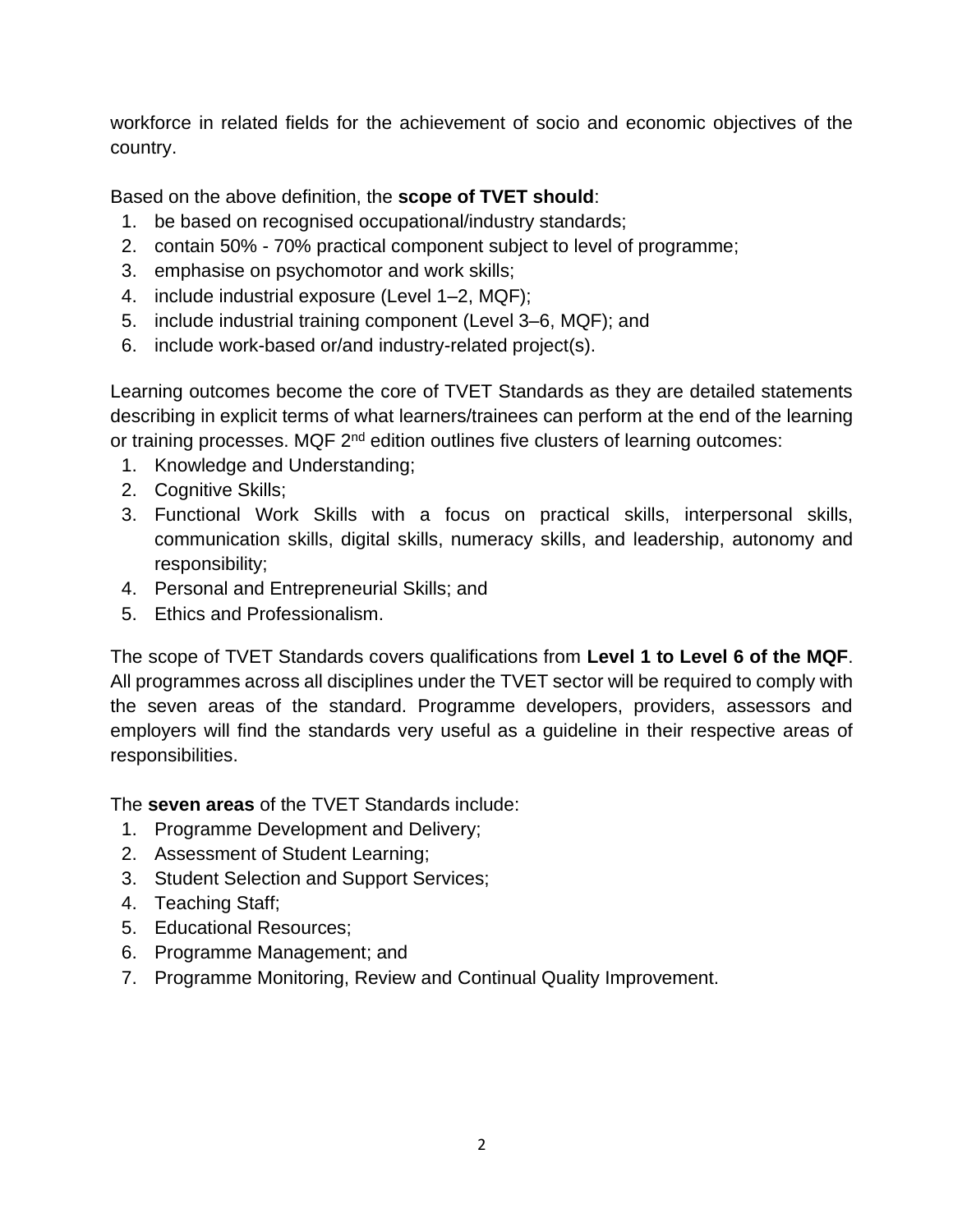#### **Section 1**

# **Quality Assurance Principles of Malaysian Qualifications Framework**

#### **1.0 Purpose of Quality Assurance**

1.1. Quality assurance is carried out primarily to support national agenda including on lifelong learning, social development and economic advancement.

#### **2.0 Governance of The Quality Assurance Body**

- 2.1 A body implementing quality assurance is an organisation that has the mandate to carry out this function through a written law passed by the Parliament.
- 2.2 A Quality Assurance Body must have a clear mission in carrying out its quality assurance function that is supported by an established strategic plan and action. Its organisational structure and management system must demonstrate a high level of accountability. Its quality assurance system and standards are formulated with the involvement of stakeholders which include, among others, academia and industries. The system and standards are implemented in a consistent, fair, efficient, transparent and reliable manner. It ensures its quality assurance decision is made independently without outside influence and interference.
- 2.3 A Quality Assurance Body must have sufficient resources, particularly its human resources, expertise and financial support to effectively implement its quality assurance function.
- 2.4 A Quality Assurance Body must have a system to continuously review and improve the effectiveness of its quality assurance activities. This system includes the involvement of other parties as appropriate.
- 2.5 A Quality Assurance Body must have mechanisms for reporting the implementation of its quality assurance activities which can be accessed by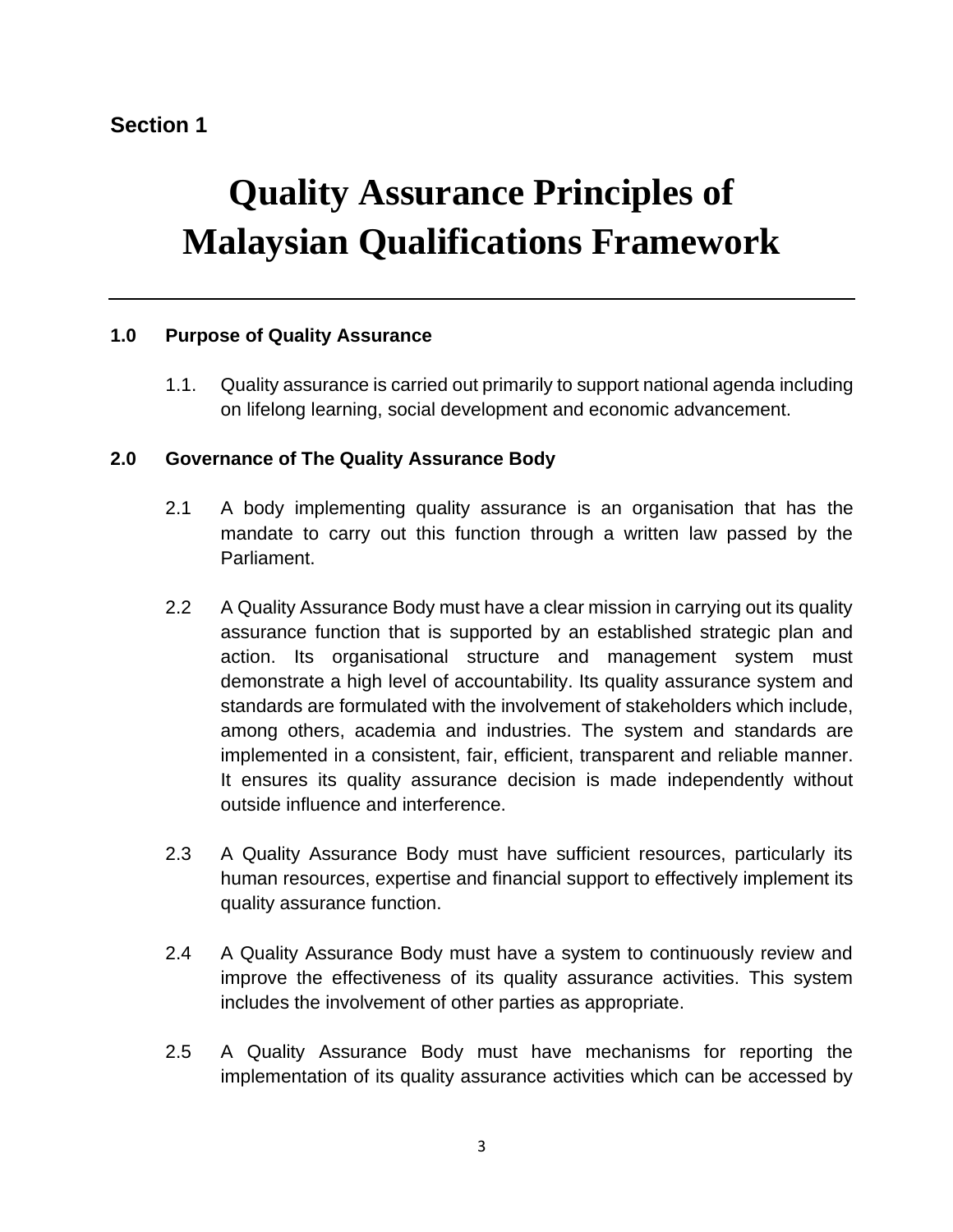the public. These include reporting of any revision of policies, regulations, standards and quality assurance procedures.

2.6 A Quality Assurance Body collaborates with other competent bodies to effectively implement its quality assurance activities.

#### **3.0 Quality Assurance Processes**

- 3.1 The implementation of quality assurance shall be based on the Malaysian Qualifications Framework.
- 3.2 The objectives and standards established for the purpose of quality assurance should be clear, measurable and achievable.
- 3.3 The quality assurance processes and procedures are developed with the involvement of relevant stakeholders.
- 3.4 The implementation of quality assurance should cover comprehensively various aspects of input, process and output in learning, with emphasis on the quality of learning outcomes and competencies.
- 3.5 The quality assurance approach comprises self-assessment by the internal system of TVET Providers and external verification by the Quality Assurance Body.
- 3.6 The implementation of quality assurance emphasises continuous quality improvement and sustainable quality culture of TVET Providers.
- 3.7 Internal quality assurance is a key component in the management of TVET Providers.
- 3.8 The quality assurance process is carried out by competent reviewers who are appointed based on a clear set of criteria and free from any conflict of interest.
- 3.9 The Quality Assurance Body implements periodic assessments and continuous monitoring of TVET Providers or programmes.
- 3.10 The Quality Assurance Body applies appropriate mechanisms to ensure that the outcomes of quality assessments are publicly accessible.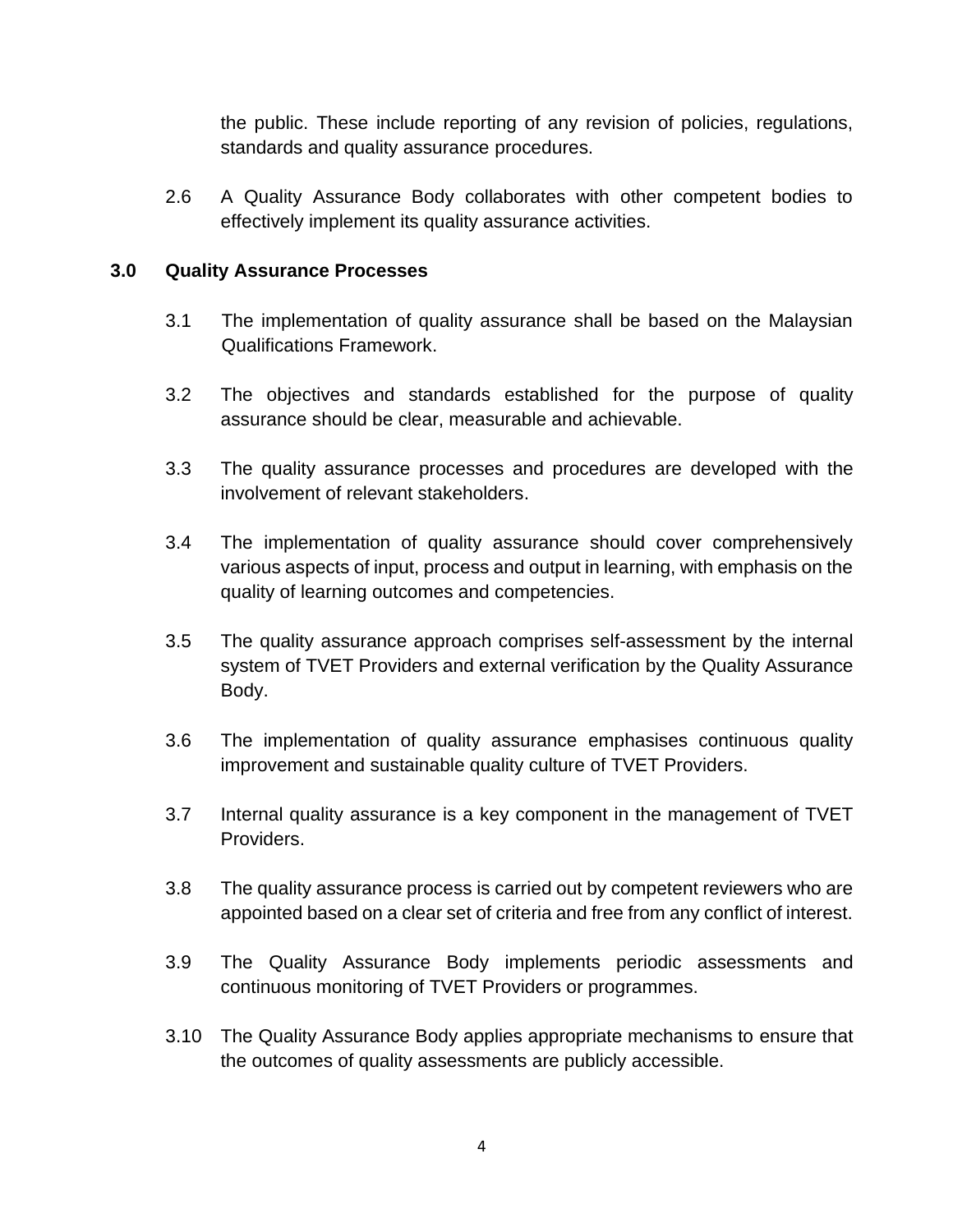3.11 The Quality Assurance Body provides clear and transparent mechanisms for complaints and appeals.

#### **4.0 The Relationship between The Quality Assurance Body and TVET Providers**

- 4.1 Quality assurance of learning and teaching is primarily the responsibility of each and every TVET Provider while the Quality Assurance Body shall function as the external verifier.
- 4.2 The role of the Quality Assurance Body, to a certain extent, is to facilitate the quality enhancement of TVET Providers and the programmes they offer for the purpose of meeting the needs of stakeholders.
- 4.3 The quality assurance system and its standards are developed in consultation with TVET Providers.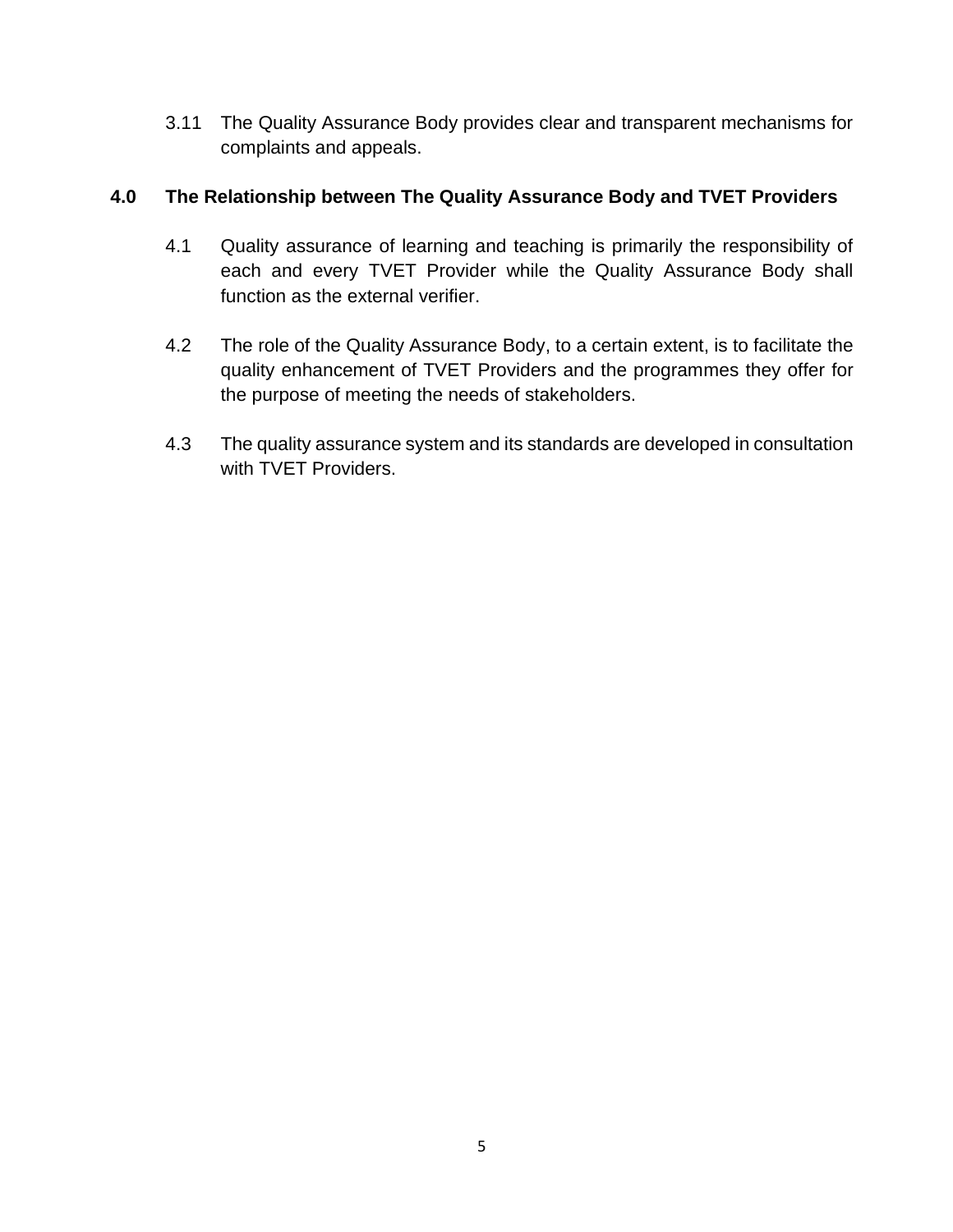#### **Section 2**

# **TVET Standards: Technical and Vocational Education and Training (TVET) Criteria and Standards for Programme Accreditation**

# **1.0 PROGRAMME DEVELOPMENT AND DELIVERY**

#### **1.1 Programme Educational Objectives**

A programme's objectives and learning outcomes reflect what it intends the learner to achieve. It is crucial for these objectives and learning outcomes to be expressed explicitly and made known to learners and other stakeholders alike.

Objectives are described in broad and general statements of learning and teaching indication, encapsulating the general contents and direction of a programme.

A clear and appropriate statement of objectives forms an important element in programme design and quality assurance, and it focuses on student learning experiences. An appropriate formulation of objectives enables a clear understanding of what the programme intends to achieve.

The programme educational objectives must be consistent with and supportive of the vision, mission and goals of the TVET Provider. Following are the suggested TVET programme educational objectives for each level:

| Level        | <b>Programme Educational Objectives</b>                                                                                                                              |  |  |  |  |  |  |
|--------------|----------------------------------------------------------------------------------------------------------------------------------------------------------------------|--|--|--|--|--|--|
| $\mathbf{1}$ | Provide basic knowledge and skills to carry out highly                                                                                                               |  |  |  |  |  |  |
|              | routine task under direct supervision in the job area for work<br>and/or study.                                                                                      |  |  |  |  |  |  |
|              | Develop teamwork and interpersonal communication skills<br>and be socially and ethically responsible.<br>Instil desire for lifelong learning and career development. |  |  |  |  |  |  |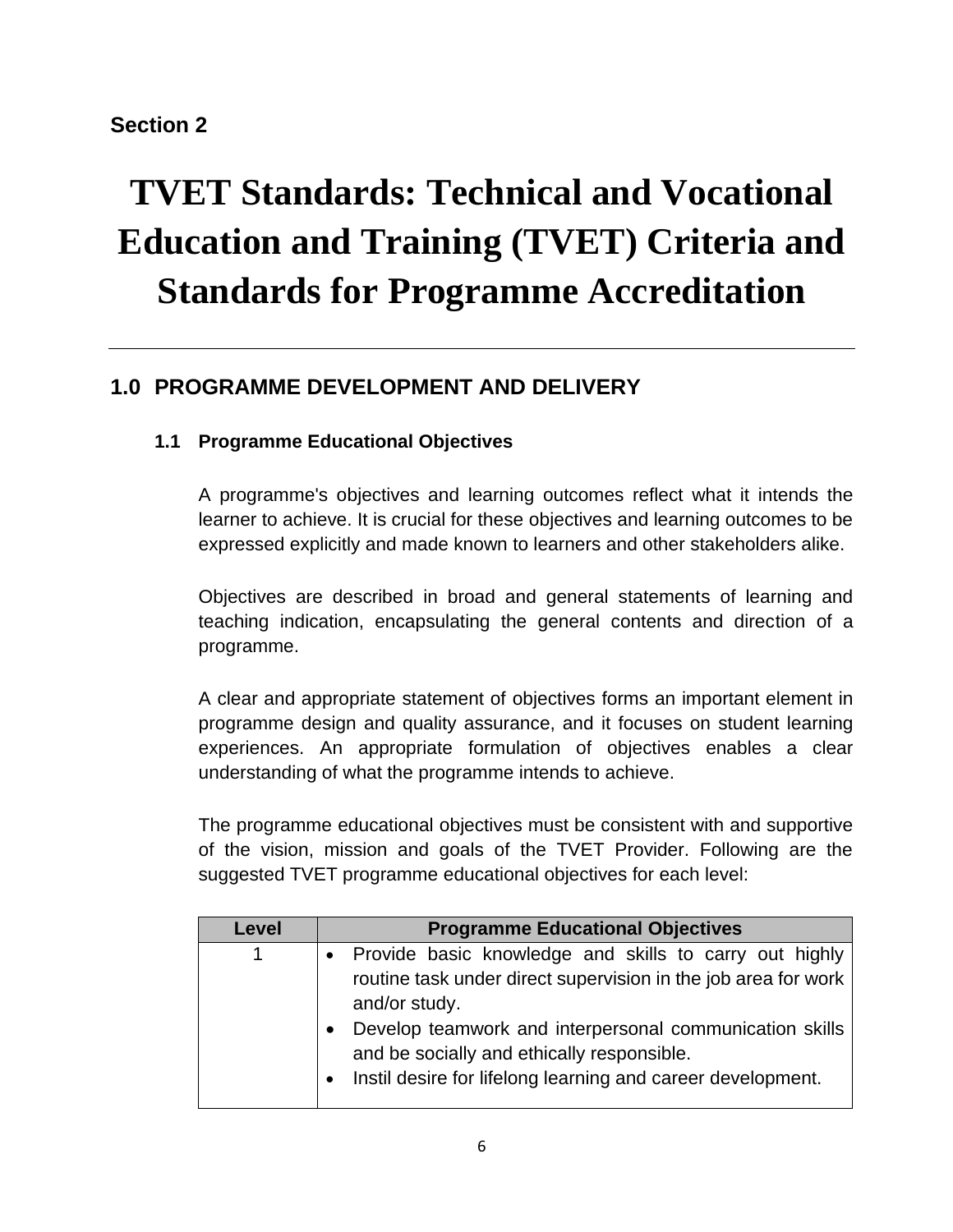| Level | <b>Programme Educational Objectives</b>                                                                                                                                                                                                                                                                                                                                                                                                                |  |  |  |  |
|-------|--------------------------------------------------------------------------------------------------------------------------------------------------------------------------------------------------------------------------------------------------------------------------------------------------------------------------------------------------------------------------------------------------------------------------------------------------------|--|--|--|--|
| 2     | Provide introductory knowledge and skills to carry out<br>٠<br>routine and non-routine task under close supervision in the<br>job area for work and/or study.<br>Develop teamwork and interpersonal communication skills<br>and be socially and ethically responsible.<br>Instil desire for lifelong learning and career development.                                                                                                                  |  |  |  |  |
| 3     | Provide specific range of technical knowledge and skill to<br>$\bullet$<br>carry out varied routine and non-routine task under<br>moderate supervision in the job area for work and/or study.<br>Develop teamwork and interpersonal communication skills<br>and be socially and ethically responsible.<br>Instil desire for lifelong learning and career development.<br>$\bullet$                                                                     |  |  |  |  |
| 4     | Provide a broad range of theoretical and technical<br>$\bullet$<br>knowledge and skills to carry out varied complex routine and<br>non-routine task with minimum supervision in the job area<br>for work and/or study.<br>Develop teamwork and interpersonal communication skills<br>$\bullet$<br>and be socially and ethically responsible.<br>Inculcate<br>desire<br>for<br>lifelong<br>learning<br>and<br>career<br>development.                    |  |  |  |  |
| 5     | Provide significant depth of theoretical and technical<br>$\bullet$<br>knowledge and skills to carry out varied and unpredictable<br>complex task with moderate autonomy and responsibilities<br>in the job area for work and/or study.<br>Demonstrate effective organisational communication skills<br>and be socially and ethically responsible.<br>Inculcate<br>desire<br>for<br>lifelong<br>learning<br>and<br>career<br>$\bullet$<br>development. |  |  |  |  |
| 6     | Provide advanced technical knowledge and skills to carry<br>out highly complex and innovative task with higher degree<br>of autonomy and full responsibilities in the job area for work<br>and/or study.<br>Demonstrate effective organisational communication skills<br>and be socially and ethically responsible.                                                                                                                                    |  |  |  |  |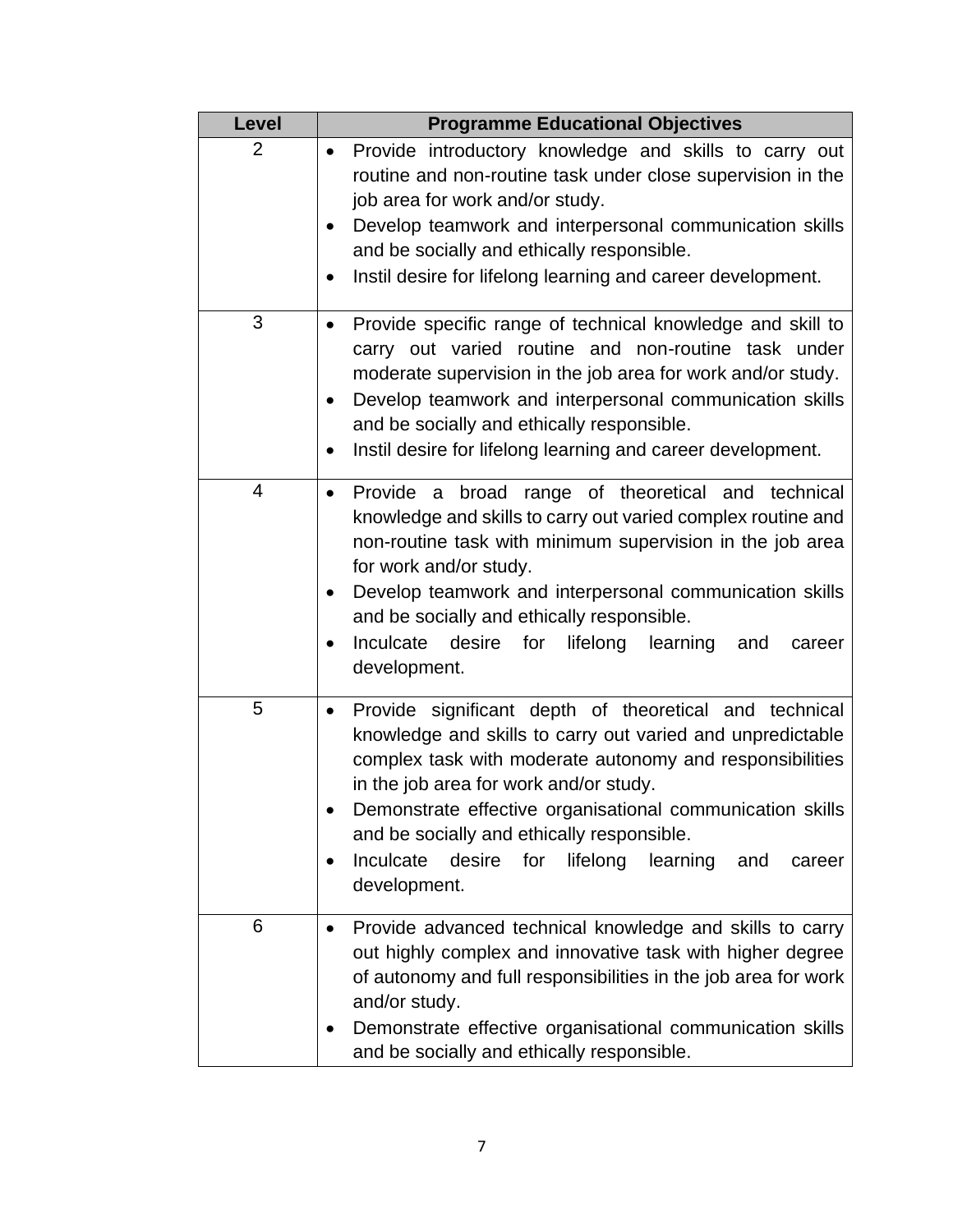| <b>Level</b> | <b>Programme Educational Objectives</b>                                                               |  |  |  |  |  |  |  |  |
|--------------|-------------------------------------------------------------------------------------------------------|--|--|--|--|--|--|--|--|
|              | $\bullet$ Inspire lifelong learning and encourage innovation and<br>creativity in career development. |  |  |  |  |  |  |  |  |

#### **1.2 Programme Learning Outcomes**

Learning outcomes are detailed statements describing in explicit terms of learners' achievements, and they are to be assessed upon completion of a period of study.

The quality of a programme is ultimately assessed by the ability of the learners to carry out their expected roles and responsibilities in society. This requires the programme to have a clear statement of the learning outcomes to be achieved by the learner.

The programme must define the competencies that the learners should demonstrate upon completion of the programme that cover the mastery of a body of knowledge; functional/practical or work competency skills; personal competency; and ethical and social responsibility skills. These learning outcomes should also cumulatively reflect the five clusters of learning outcomes, which are significant for Malaysia.

- 1.2.1 The programme must be consistent with and supportive of the vision, mission and goals of the TVET Provider.
- 1.2.2 The programme must be considered only after a needs assessment has indicated that there is a need for the programme to be offered. TVET Providers must have a formal committee system responsible for internal and external consultation, feedback, market and occupational needs analysis and employability projections of the programme in line with the new, emerging areas of technology of the programme.
- 1.2.3 The programme must define its TVET objectives, learning outcomes and deliveries including learning and teaching strategies, assessments, and the constructive alignment between them.
- 1.2.4 The programme learning outcomes must correspond to MQF level descriptors and MQF five clusters of learning outcomes:
	- i. Knowledge and Understanding;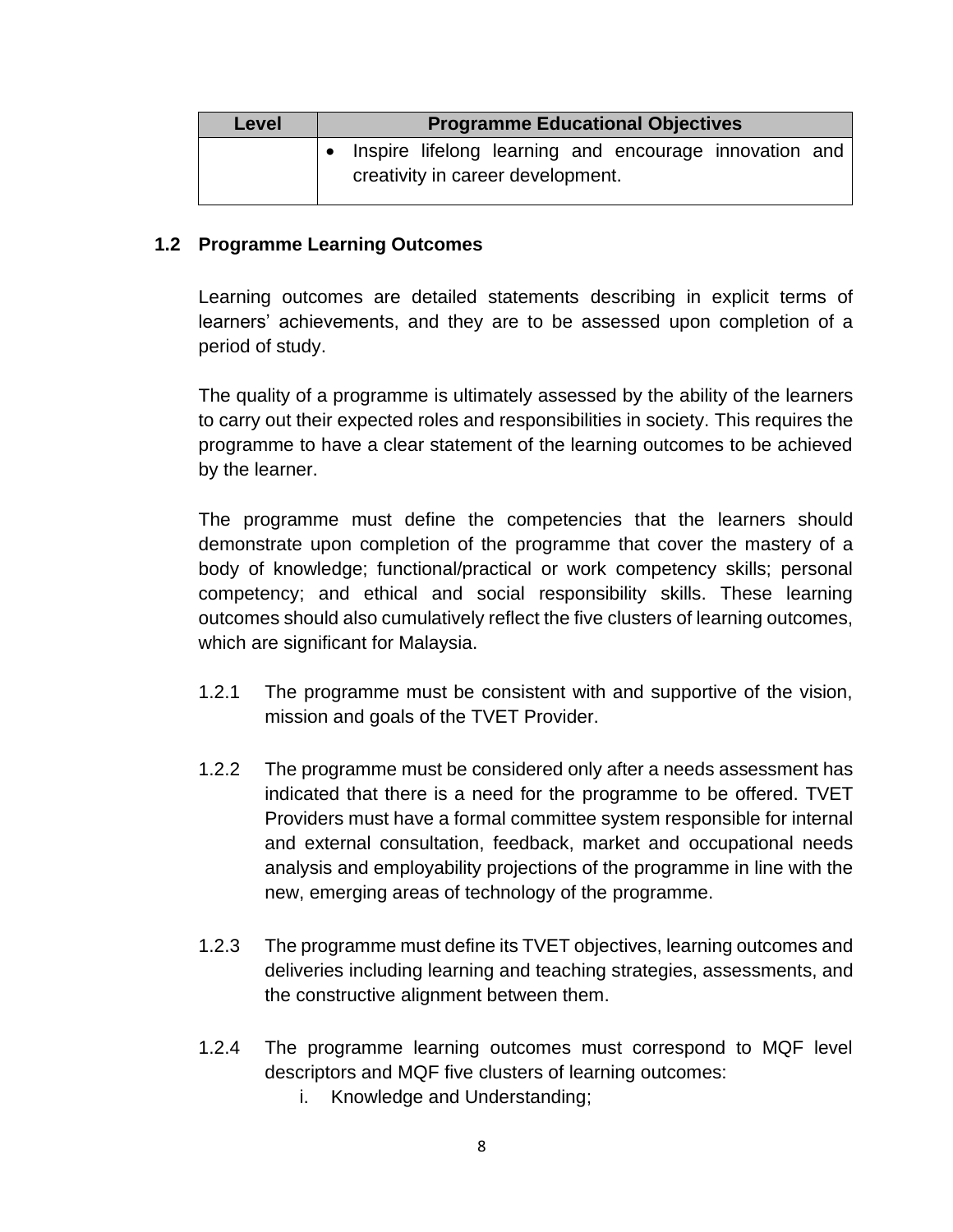- ii. Cognitive Skills;
- iii. Functional Work Skills with a focus on:
	- a. Practical Skills
	- b. Interpersonal Skills
	- c. Communication Skills
	- d. Digital Skills
	- e. Numeracy Skills
	- f. Leadership, Autonomy and Responsibility
- iv. Personal and Entrepreneurial Skills; and
- v. Ethics and Professionalism.

Following are the proposed TVET learning outcomes for each level:

| <b>Clusters</b>                                                                                                                                                                                                                                                         | <b>Learning Outcomes for Level 1</b>                                                                                                                                                                                                                                                                                                                                                                                                                                     |  |  |  |  |
|-------------------------------------------------------------------------------------------------------------------------------------------------------------------------------------------------------------------------------------------------------------------------|--------------------------------------------------------------------------------------------------------------------------------------------------------------------------------------------------------------------------------------------------------------------------------------------------------------------------------------------------------------------------------------------------------------------------------------------------------------------------|--|--|--|--|
| Knowledge and<br>Understanding                                                                                                                                                                                                                                          | Demonstrate<br>understanding<br>of<br>basic<br>an<br>knowledge in specific technical areas to perform<br>highly routine task.                                                                                                                                                                                                                                                                                                                                            |  |  |  |  |
| <b>Cognitive Skills</b>                                                                                                                                                                                                                                                 | Apply understanding of knowledge to perform<br>highly routine task.                                                                                                                                                                                                                                                                                                                                                                                                      |  |  |  |  |
| <b>Functional Work Skills with</b><br>a focus on:<br>a. Practical Skills<br><b>Interpersonal Skills</b><br>b.<br><b>Communication Skills</b><br>$C_{\cdot}$<br><b>Digital Skills</b><br>d.<br>e. Numeracy Skills<br>f.<br>Leadership,<br>Autonomy and<br>Responsibility | Demonstrate the ability to use basic tools<br>$\bullet$<br>and materials to perform highly routine task.<br>Demonstrate the ability to communicate<br>everyday expressions using national and at<br>least<br>other<br>language<br>within<br>the<br>one<br>immediate working environment.<br>Use basic mathematical tools to perform<br>highly routine task.<br>the<br>Demonstrate<br>ability<br>work<br>to<br>independently or in a team<br>under<br>direct<br>guidance. |  |  |  |  |
| Personal and<br><b>Entrepreneurial Skills</b>                                                                                                                                                                                                                           | Demonstrate ability to self-learn, self-reflect and<br>identify personal values.                                                                                                                                                                                                                                                                                                                                                                                         |  |  |  |  |
| <b>Ethics and Professionalism</b>                                                                                                                                                                                                                                       | ability to<br>Demonstrate<br>the<br>social<br>apply<br>responsibility and cultural sensitivity in task and<br>learning context.                                                                                                                                                                                                                                                                                                                                          |  |  |  |  |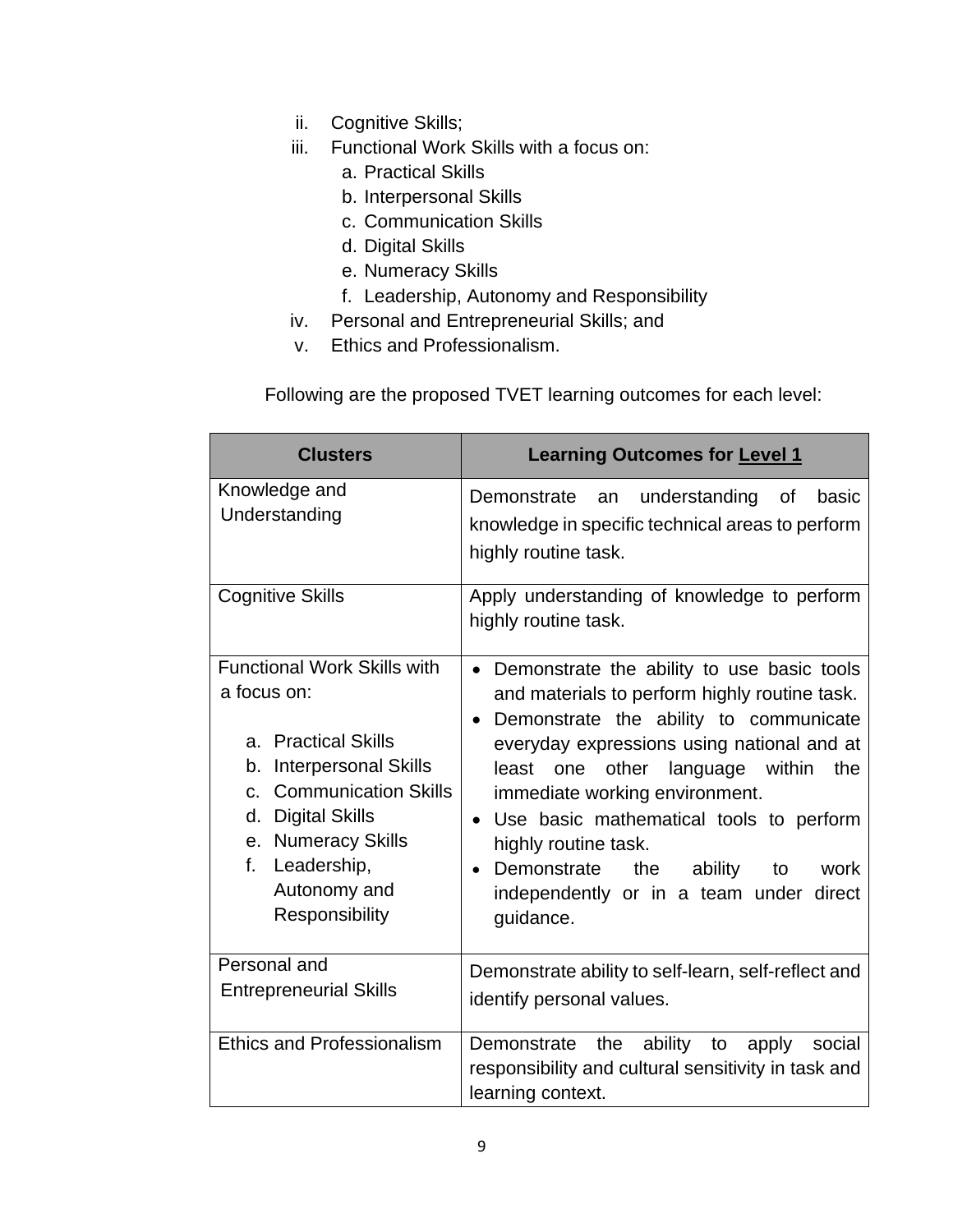| <b>Clusters</b>                                                                                                                                                                                                                                             | <b>Learning Outcomes for Level 2</b>                                                                                                                                                                                                                                                                                                                                                                                                                                                                                        |  |  |  |
|-------------------------------------------------------------------------------------------------------------------------------------------------------------------------------------------------------------------------------------------------------------|-----------------------------------------------------------------------------------------------------------------------------------------------------------------------------------------------------------------------------------------------------------------------------------------------------------------------------------------------------------------------------------------------------------------------------------------------------------------------------------------------------------------------------|--|--|--|
| Knowledge and<br>Understanding                                                                                                                                                                                                                              | understanding of factual<br>Demonstrate<br>an<br>knowledge in specific technical areas to perform<br>routine and non-routine task.                                                                                                                                                                                                                                                                                                                                                                                          |  |  |  |
| <b>Cognitive Skills</b>                                                                                                                                                                                                                                     | Apply critical thinking to perform routine and<br>non-routine task.                                                                                                                                                                                                                                                                                                                                                                                                                                                         |  |  |  |
| <b>Functional Work Skills with</b><br>a focus on:<br>a. Practical Skills<br><b>Interpersonal Skills</b><br>b.<br><b>Communication Skills</b><br>C.<br><b>Digital Skills</b><br>d.<br>e. Numeracy Skills<br>f. Leadership,<br>Autonomy and<br>Responsibility | Demonstrate the ability to plan and use basic<br>tools, methods and materials to perform<br>routine and non-routine task.<br>Demonstrate the ability to communicate<br>everyday expressions using national and at<br>least one other language with appropriate<br>etiquette within the immediate working<br>environment.<br>Use limited range of basic digital tools to<br>perform routine and non-routine task.<br>Demonstrate<br>the<br>ability<br>work<br>to<br>independently or in a team under general<br>supervision. |  |  |  |
| Personal and<br><b>Entrepreneurial Skills</b>                                                                                                                                                                                                               | Demonstrate ability to self-learn, self-reflect and<br>identify personal values                                                                                                                                                                                                                                                                                                                                                                                                                                             |  |  |  |
| <b>Ethics and Professionalism</b>                                                                                                                                                                                                                           | Demonstrate the ability to apply personal<br>values, cultural diversity, political and social<br>awareness in task and learning context.                                                                                                                                                                                                                                                                                                                                                                                    |  |  |  |

| <b>Clusters</b>                | <b>Learning Outcomes for Level 3</b>                                                                                                                       |
|--------------------------------|------------------------------------------------------------------------------------------------------------------------------------------------------------|
| Knowledge and<br>Understanding | Demonstrate an understanding of specific range<br>of technical knowledge in specific technical<br>areas to perform varied routine and non-routine<br>task. |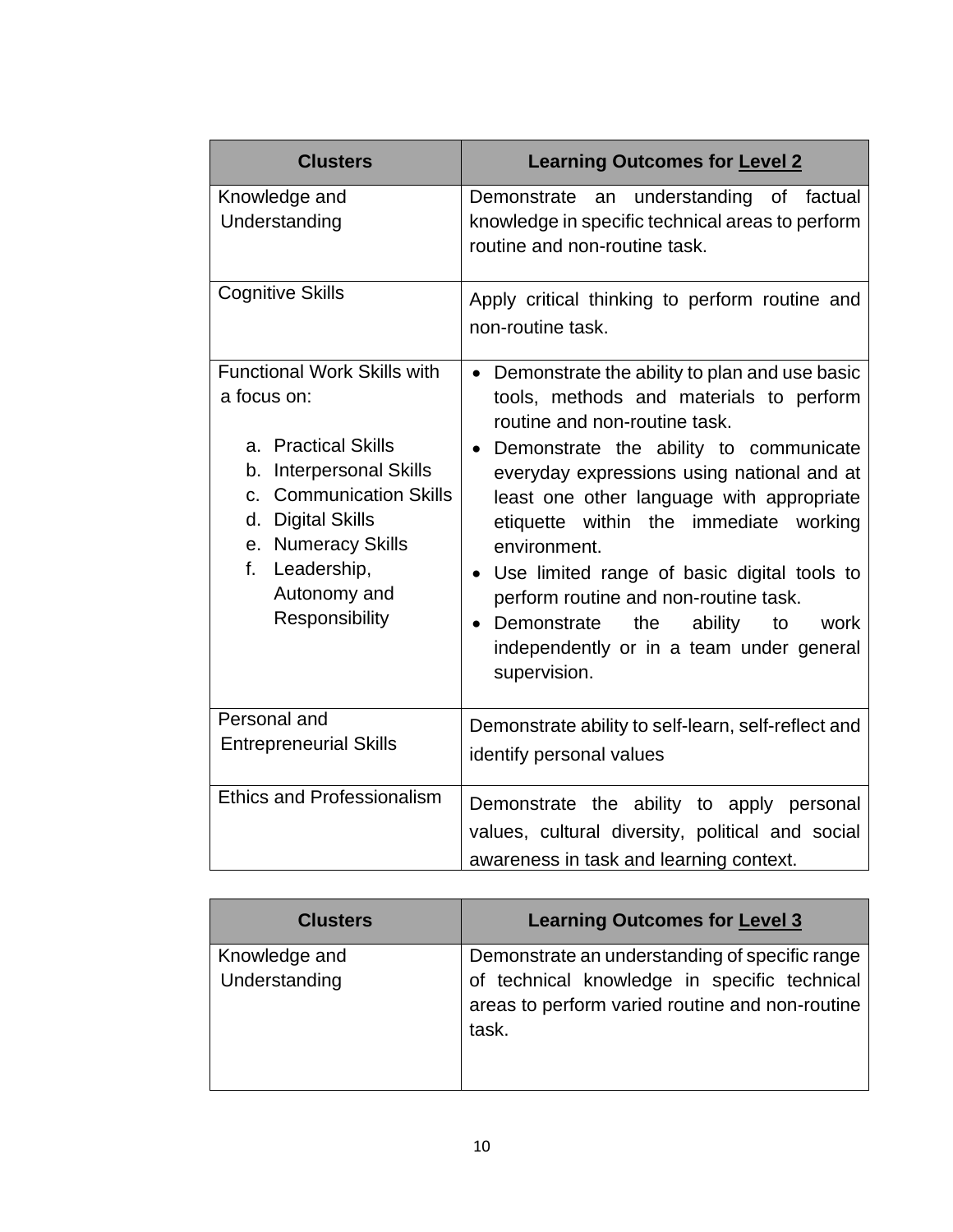| <b>Clusters</b>                                                                                                                                                                                                                                                         | <b>Learning Outcomes for Level 3</b>                                                                                                                                                                                                                                                                                                                                                                                                                                                                                                                                                                                                                                                                                                                                                                   |  |  |  |
|-------------------------------------------------------------------------------------------------------------------------------------------------------------------------------------------------------------------------------------------------------------------------|--------------------------------------------------------------------------------------------------------------------------------------------------------------------------------------------------------------------------------------------------------------------------------------------------------------------------------------------------------------------------------------------------------------------------------------------------------------------------------------------------------------------------------------------------------------------------------------------------------------------------------------------------------------------------------------------------------------------------------------------------------------------------------------------------------|--|--|--|
| <b>Cognitive Skills</b>                                                                                                                                                                                                                                                 | Apply critical thinking and problem solving to<br>perform varied routine and non-routine task.                                                                                                                                                                                                                                                                                                                                                                                                                                                                                                                                                                                                                                                                                                         |  |  |  |
| <b>Functional Work Skills with</b><br>a focus on:<br>a. Practical Skills<br><b>Interpersonal Skills</b><br>b.<br><b>Communication Skills</b><br>$C_{\cdot}$<br><b>Digital Skills</b><br>d.<br>e. Numeracy Skills<br>Leadership,<br>f.<br>Autonomy and<br>Responsibility | • Demonstrate the ability to organize, plan and<br>methods, tools, technologies<br>and<br>use<br>materials to perform varied routine and non-<br>routine task.<br>Demonstrate the ability to communicate<br>effectively information and ideas orally/in-<br>writing using national and at least one other<br>language with appropriate etiquette within<br>immediate working environment.<br>Use<br>basic digital technology for data<br>processing and analysis as well as interpret<br>and use numerical and graphical data to<br>perform varied routine and non-routine task.<br>Demonstrate the<br>ability to work with<br>$\bullet$<br>considerable autonomy and could assume<br>small supervisory role with considerable<br>responsibility on the quality of process and/or<br>product/services. |  |  |  |
| Personal and<br><b>Entrepreneurial Skills</b>                                                                                                                                                                                                                           | Demonstrate ability to self-improve and be<br>entrepreneurial                                                                                                                                                                                                                                                                                                                                                                                                                                                                                                                                                                                                                                                                                                                                          |  |  |  |
| <b>Ethics and Professionalism</b>                                                                                                                                                                                                                                       | Demonstrate the ability to apply good work<br>ethics, local and global community engagement<br>in task and learning context.                                                                                                                                                                                                                                                                                                                                                                                                                                                                                                                                                                                                                                                                           |  |  |  |

| <b>Clusters</b> | <b>Learning Outcomes for Level 4</b>                                                                                             |
|-----------------|----------------------------------------------------------------------------------------------------------------------------------|
| Knowledge and   | Demonstrate an understanding of broad range                                                                                      |
| Understanding   | of theoretical and technical knowledge in<br>specific technical areas to perform varied<br>complex routine and non-routine task. |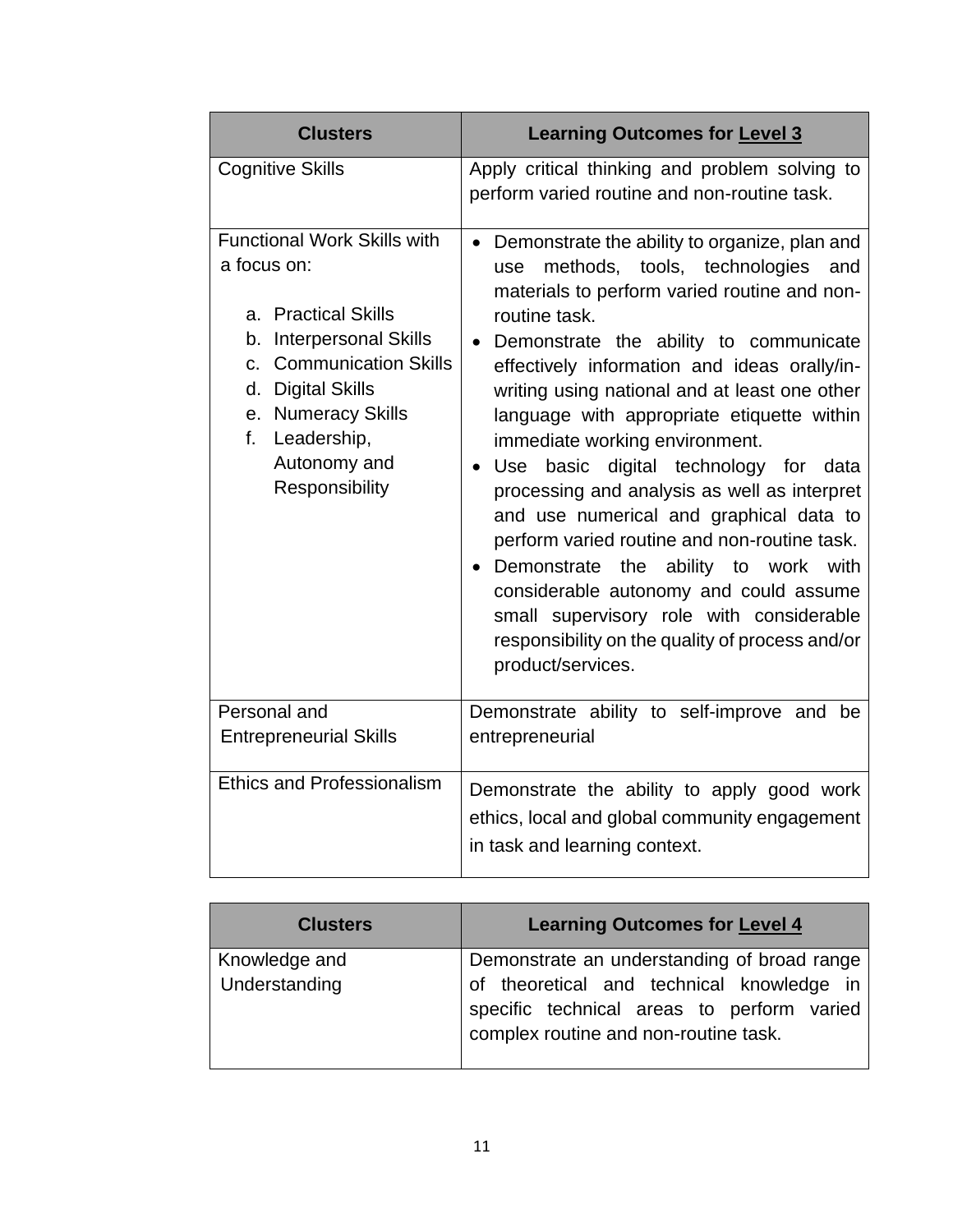| <b>Clusters</b>                                                                                                                                                                                                                                             | <b>Learning Outcomes for Level 4</b>                                                                                                                                                                                                                                                                                                                                                                                                                                                                                                                                                                                                                                                                                                                                                                                                                                                                                                |  |  |  |
|-------------------------------------------------------------------------------------------------------------------------------------------------------------------------------------------------------------------------------------------------------------|-------------------------------------------------------------------------------------------------------------------------------------------------------------------------------------------------------------------------------------------------------------------------------------------------------------------------------------------------------------------------------------------------------------------------------------------------------------------------------------------------------------------------------------------------------------------------------------------------------------------------------------------------------------------------------------------------------------------------------------------------------------------------------------------------------------------------------------------------------------------------------------------------------------------------------------|--|--|--|
| <b>Cognitive Skills</b>                                                                                                                                                                                                                                     | Apply critical thinking, problem solving and<br>creative thinking to perform varied complex<br>routine and non-routine task.                                                                                                                                                                                                                                                                                                                                                                                                                                                                                                                                                                                                                                                                                                                                                                                                        |  |  |  |
| <b>Functional Work Skills with</b><br>a focus on:<br>a. Practical Skills<br><b>Interpersonal Skills</b><br>b.<br><b>Communication Skills</b><br>C.<br><b>Digital Skills</b><br>d.<br>e. Numeracy Skills<br>f. Leadership,<br>Autonomy and<br>Responsibility | Demonstrate the ability to organize, plan and<br>$\bullet$<br>methods, tools, technologies<br>and<br>use<br>materials as well as reflect and make<br>adjustment to practices and processes when<br>necessary to perform varied complex routine<br>and non-routine task.<br>Demonstrate the ability to communicate<br>$\bullet$<br>effectively information and ideas orally/in-<br>writing using national and at least one other<br>language proficiently with<br>appropriate<br>etiquette within large working environment.<br>Use limited range of digital technology for<br>data processing and analysis as well as<br>interpret and use complex numerical and<br>graphical data to perform varied complex<br>routine and non-routine task.<br>Demonstrate the ability to work with<br>significant degree of autonomy and leading<br>diverse teams with high responsibility on the<br>quality of process and/or product/services. |  |  |  |
| Personal and<br><b>Entrepreneurial Skills</b>                                                                                                                                                                                                               | Demonstrate ability to identify self-improvement<br>initiatives for career or educational goals and<br>engage in entrepreneurial activities.                                                                                                                                                                                                                                                                                                                                                                                                                                                                                                                                                                                                                                                                                                                                                                                        |  |  |  |
| <b>Ethics and Professionalism</b>                                                                                                                                                                                                                           | Demonstrate<br>the<br>ability<br>to<br>apply<br>organizational/personal ethics and sustainable<br>practices in task and learning context.                                                                                                                                                                                                                                                                                                                                                                                                                                                                                                                                                                                                                                                                                                                                                                                           |  |  |  |

| <b>Clusters</b> | <b>Learning Outcomes for Level 5</b>            |  |  |  |  |
|-----------------|-------------------------------------------------|--|--|--|--|
| Knowledge and   | Demonstrate an understanding of significant     |  |  |  |  |
| Understanding   | depth of theoretical and technical knowledge in |  |  |  |  |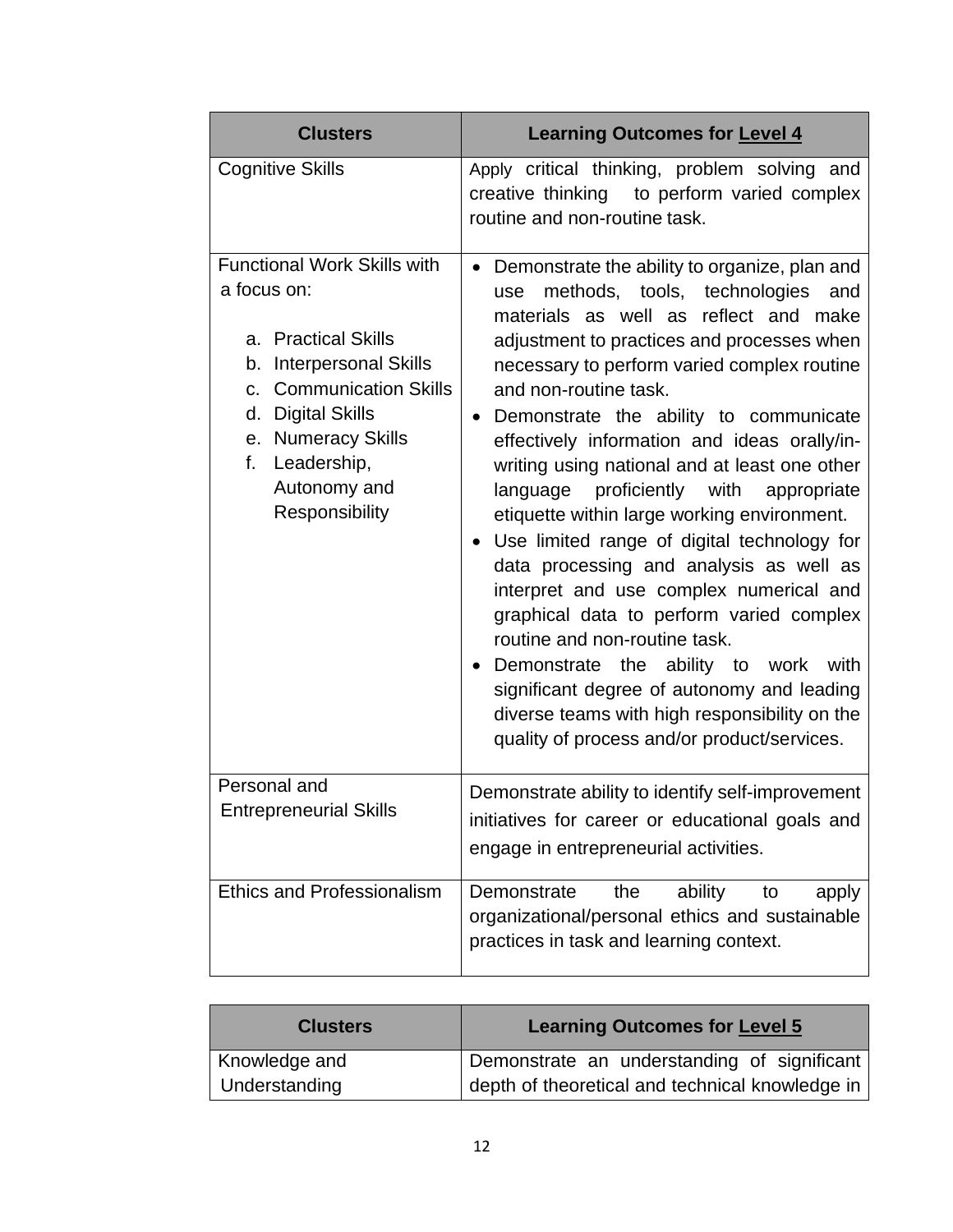| <b>Clusters</b>                                                                                                                                                                                                                                            | <b>Learning Outcomes for Level 5</b>                                                                                                                                                                                                                                                                                                                                                                                                                                                                                                                                                                                                                                                                                                                                                                                                                                                                                                                                                                                                    |  |  |  |  |
|------------------------------------------------------------------------------------------------------------------------------------------------------------------------------------------------------------------------------------------------------------|-----------------------------------------------------------------------------------------------------------------------------------------------------------------------------------------------------------------------------------------------------------------------------------------------------------------------------------------------------------------------------------------------------------------------------------------------------------------------------------------------------------------------------------------------------------------------------------------------------------------------------------------------------------------------------------------------------------------------------------------------------------------------------------------------------------------------------------------------------------------------------------------------------------------------------------------------------------------------------------------------------------------------------------------|--|--|--|--|
|                                                                                                                                                                                                                                                            | specific technical areas to perform varied and<br>unpredictable complex task.                                                                                                                                                                                                                                                                                                                                                                                                                                                                                                                                                                                                                                                                                                                                                                                                                                                                                                                                                           |  |  |  |  |
| <b>Cognitive Skills</b>                                                                                                                                                                                                                                    | Apply critical thinking, problem solving<br>and<br>creative<br>thinking<br>to perform<br>varied<br>and<br>unpredictable complex task.                                                                                                                                                                                                                                                                                                                                                                                                                                                                                                                                                                                                                                                                                                                                                                                                                                                                                                   |  |  |  |  |
| <b>Functional Work Skills with</b><br>a focus on:<br>a. Practical Skills<br>b. Interpersonal Skills<br><b>Communication Skills</b><br>$C_{\cdot}$<br><b>Digital Skills</b><br>d.<br>e. Numeracy Skills<br>f. Leadership,<br>Autonomy and<br>Responsibility | Demonstrate the ability to organize, plan and<br>methods, tools, technologies<br>and<br>use<br>materials as well as reflect and make<br>adjustment to practices and processes when<br>with the understanding<br>necessary<br>of<br>limitations<br>perform<br>varied<br>and<br>to<br>unpredictable complex task.<br>Demonstrate the ability to communicate<br>effectively and cogently information and<br>ideas orally/in-writing using national and at<br>least one other language proficiently with<br>appropriate etiquette within large working<br>environment and network<br>Use a range of digital technology for data<br>processing and analysis as well as interpret<br>and use complex numerical and graphical<br>data to perform varied and unpredictable<br>complex task.<br>Demonstrate the ability to work<br>with<br>substantial degree of autonomy carrying<br>significant<br>level<br>of<br>responsibility<br>and<br>accountability,<br>making<br>management<br>decisions independently, and lead in new<br>environment. |  |  |  |  |
| Personal and<br><b>Entrepreneurial Skills</b>                                                                                                                                                                                                              | Demonstrate ability to engage effectively in self-<br>improvement initiatives for career or educational                                                                                                                                                                                                                                                                                                                                                                                                                                                                                                                                                                                                                                                                                                                                                                                                                                                                                                                                 |  |  |  |  |
| <b>Ethics and Professionalism</b>                                                                                                                                                                                                                          | goals and engage in entrepreneurial activities.<br>ability<br>Demonstrate<br>the<br>to<br>apply<br>social<br>professional,<br>responsibilities;<br>ethical<br>and                                                                                                                                                                                                                                                                                                                                                                                                                                                                                                                                                                                                                                                                                                                                                                                                                                                                       |  |  |  |  |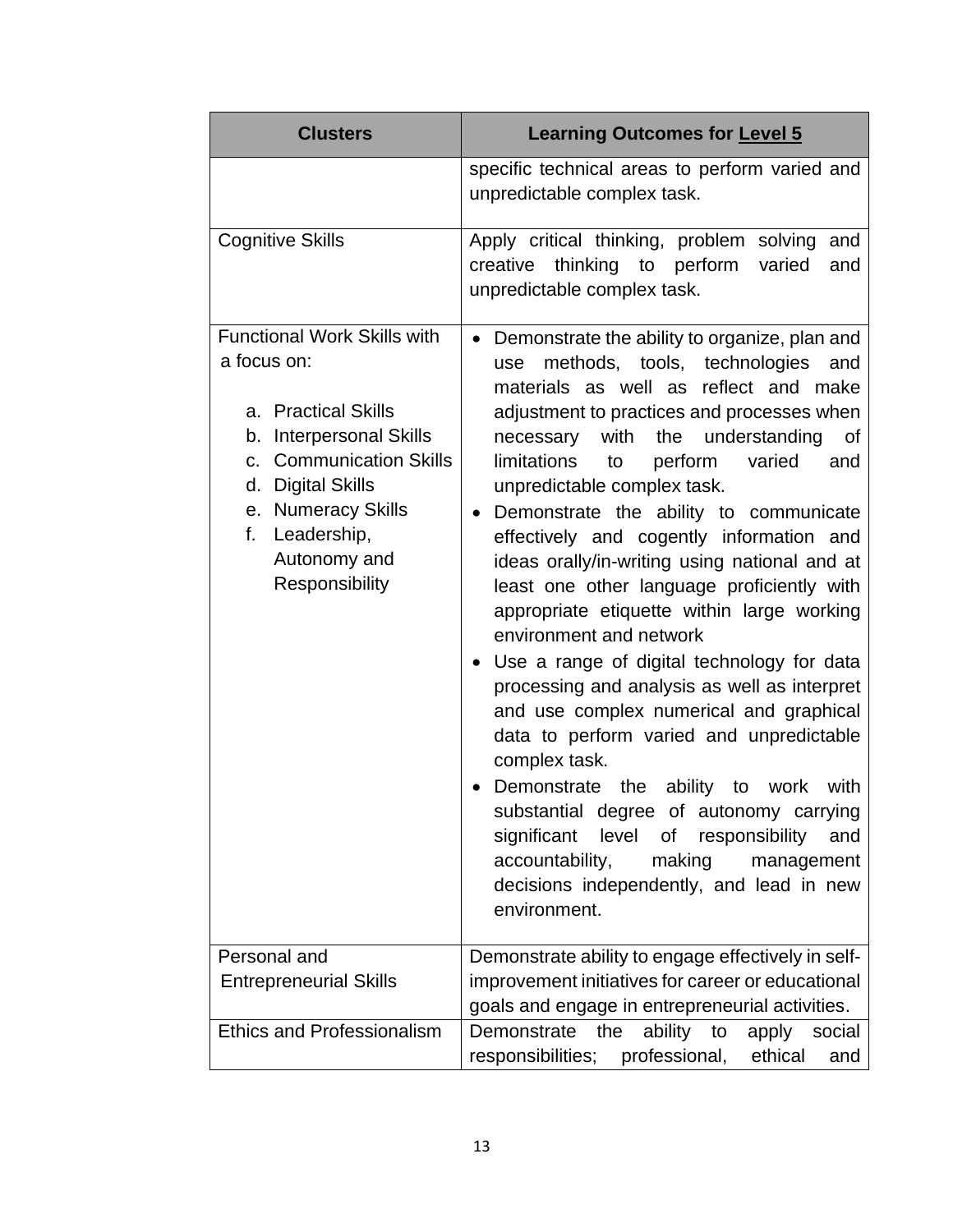| <b>Clusters</b> | <b>Learning Outcomes for Level 5</b>                   |  |  |  |  |  |
|-----------------|--------------------------------------------------------|--|--|--|--|--|
|                 | sustainable practices in task and learning<br>context. |  |  |  |  |  |

| <b>Clusters</b>                                                                                                                                                                                                                                                          | <b>Learning Outcomes for Level 6</b>                                                                                                                                                                                                                                                                                                                                                                                                                                                                                                                                                                                                                                                                                                                                                                                                                                                                                                                                                                                                                  |
|--------------------------------------------------------------------------------------------------------------------------------------------------------------------------------------------------------------------------------------------------------------------------|-------------------------------------------------------------------------------------------------------------------------------------------------------------------------------------------------------------------------------------------------------------------------------------------------------------------------------------------------------------------------------------------------------------------------------------------------------------------------------------------------------------------------------------------------------------------------------------------------------------------------------------------------------------------------------------------------------------------------------------------------------------------------------------------------------------------------------------------------------------------------------------------------------------------------------------------------------------------------------------------------------------------------------------------------------|
| Knowledge and<br>Understanding                                                                                                                                                                                                                                           | Demonstrate an understanding of advanced<br>and comprehensive, theoretical and technical<br>knowledge in specific technical areas to perform<br>highly complex and innovative task.                                                                                                                                                                                                                                                                                                                                                                                                                                                                                                                                                                                                                                                                                                                                                                                                                                                                   |
| <b>Cognitive Skills</b>                                                                                                                                                                                                                                                  | Apply critical thinking, problem solving and<br>creative thinking to perform highly complex and<br>innovative task.                                                                                                                                                                                                                                                                                                                                                                                                                                                                                                                                                                                                                                                                                                                                                                                                                                                                                                                                   |
| <b>Functional Work Skills with</b><br>a focus on:<br><b>Practical Skills</b><br>a.<br><b>Interpersonal Skills</b><br>b.<br><b>Communication Skills</b><br>c.<br><b>Digital Skills</b><br>d.<br>e. Numeracy Skills<br>f.<br>Leadership,<br>Autonomy and<br>Responsibility | Demonstrate the ability to organize, plan and<br>methods, tools, technologies<br>and<br>use<br>materials as well as<br>reflect and make<br>adjustment to practices and processes when<br>with the<br>understanding<br>necessary<br>οf<br>limitations and their working principles to<br>perform highly complex and innovative task.<br>Demonstrate the ability to communicate<br>cogently,<br>effectively,<br>accurately<br>and<br>coherently information and ideas orally/in-<br>writing using national and at least one other<br>language proficiently with<br>appropriate<br>etiquette within large working environment<br>and diverse network<br>Use broad range of digital technology for<br>data processing and analysis as well as<br>interpret and use complex numerical and<br>graphical data to perform highly complex and<br>innovative task.<br>Demonstrate<br>the<br>ability<br>work<br>to<br>autonomously carrying significant level of<br>responsibility<br>and accountability<br>as<br>a<br>professional, making management decisions |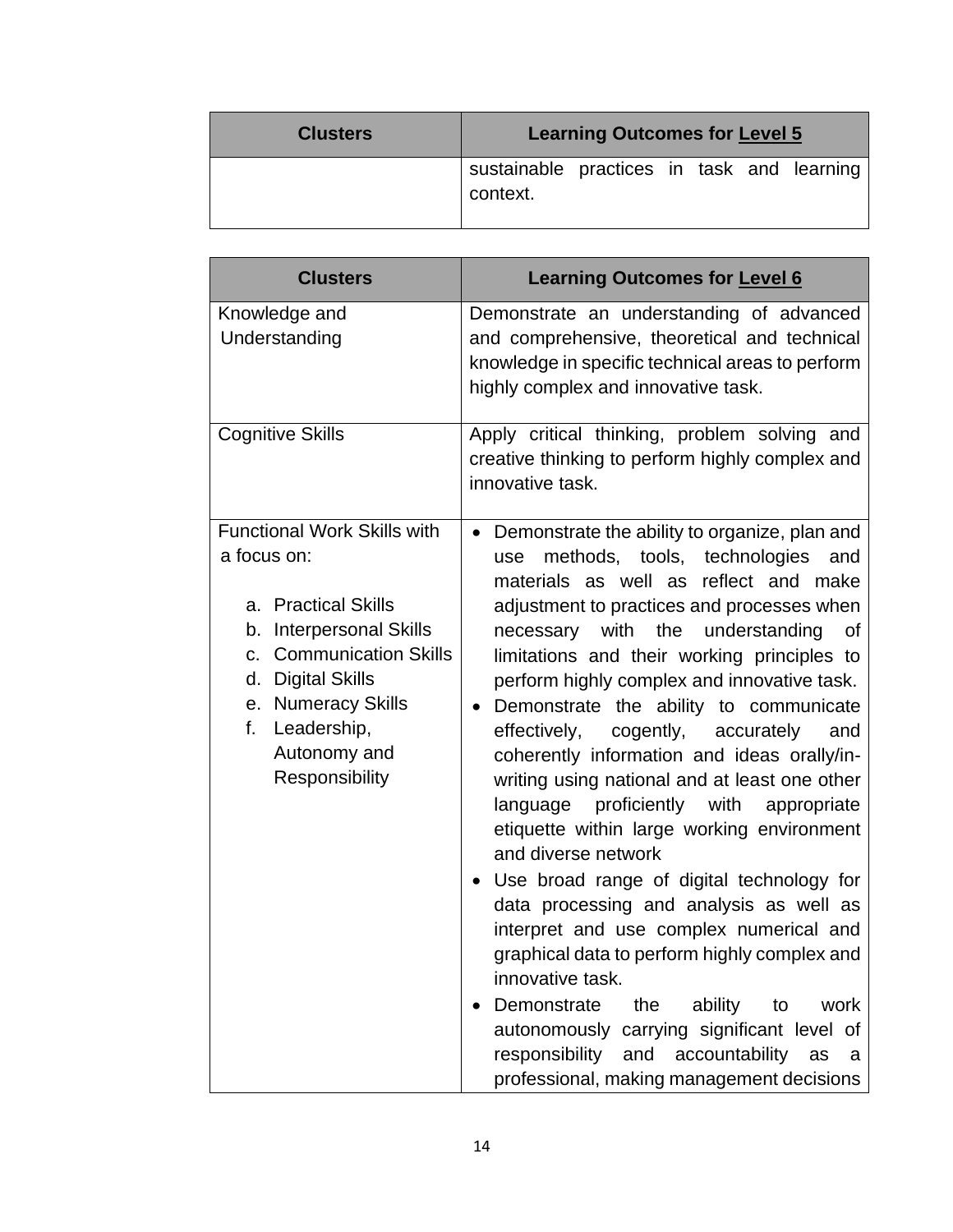| <b>Clusters</b>                               | <b>Learning Outcomes for Level 6</b>                                                                                                                                                                                                                                                      |
|-----------------------------------------------|-------------------------------------------------------------------------------------------------------------------------------------------------------------------------------------------------------------------------------------------------------------------------------------------|
|                                               | within broad organizational parameters, and<br>lead in new environment.                                                                                                                                                                                                                   |
| Personal and<br><b>Entrepreneurial Skills</b> | Demonstrate ability to engage effectively in self-<br>improvement initiatives for career, professional<br>educational goals and<br><i>in</i><br>or<br>engage<br>entrepreneurial activities.                                                                                               |
| <b>Ethics and Professionalism</b>             | Demonstrate the ability to apply<br>social<br>responsibilities; professional, ethical<br>and<br>sustainable practices as well as familiarity of<br>local and global issues relating to science,<br>technology, business, social and environmental<br>issues in task and learning context. |

1.2.5 Considering the stated learning outcomes, the programme must indicate the career and further studies options available to students on completion of the programme.

#### **1.3 Programme Development: Process, Content, Structure and Learning-Teaching Methods**

#### **Curriculum**

- 1.3.1 The TVET programme must be considered only if **occupational/industry standards** are used as a basis for curriculum development.
- 1.3.2 The curriculum must fulfil the requirements of particular occupational/industry standards and practices and where applicable, professional and industry requirements as well as good practices in the new, emerging field of technology.
- 1.3.3 The TVET programme must be based on 1 credit equal to 40 notional hours and each level has a minimum credit of learning loads. The profile of TVET qualifications is described in **Table 1**.

#### **Table 1: TVET Qualifications Profile**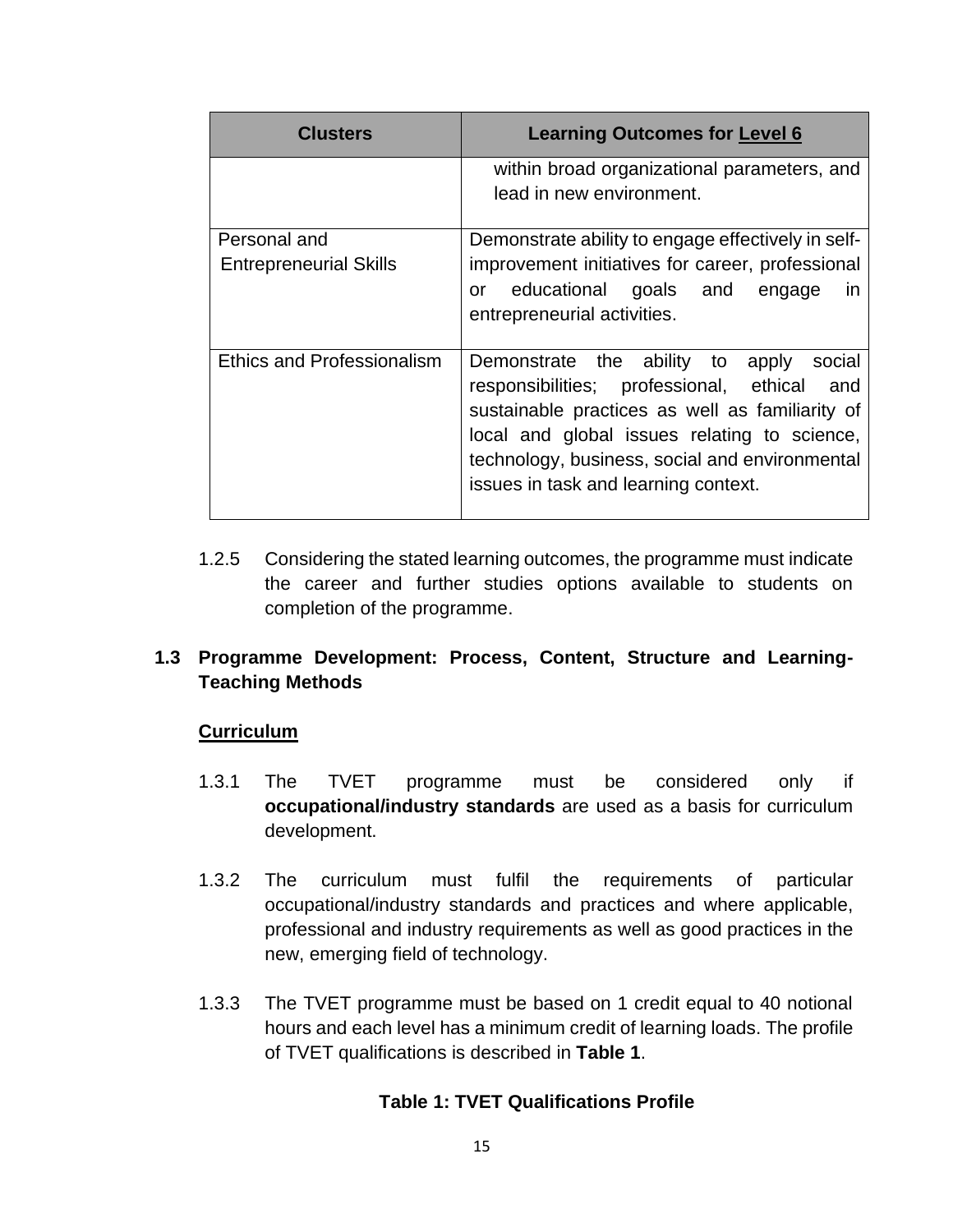| <b>Qualification /</b><br><b>Level</b> | <b>Minimum Student Learning Time</b><br>(Hours)<br>(inclusive of face-to-face, non-face-<br>to-face, self-learning and<br>assessment) | <b>Minimum</b><br><b>Credits</b><br>$(1 \text{ credit} = 40$<br>notional hours) |
|----------------------------------------|---------------------------------------------------------------------------------------------------------------------------------------|---------------------------------------------------------------------------------|
| Certificate /                          | 600                                                                                                                                   | $15*$                                                                           |
| Level 1                                |                                                                                                                                       |                                                                                 |
| Certificate /<br>Level <sub>2</sub>    | 1200                                                                                                                                  | $30**$                                                                          |
|                                        |                                                                                                                                       |                                                                                 |
| Certificate /<br>Level 3               | 2400                                                                                                                                  | $60***$                                                                         |
| Diploma /                              |                                                                                                                                       |                                                                                 |
| Level 4                                | 3600                                                                                                                                  | 90****                                                                          |
| Advanced                               |                                                                                                                                       |                                                                                 |
| Diploma /                              | 1600                                                                                                                                  | 40                                                                              |
| Level 5                                |                                                                                                                                       |                                                                                 |
| Graduate                               |                                                                                                                                       |                                                                                 |
| Certificate /                          | 1360                                                                                                                                  | 34                                                                              |
| Level 6                                |                                                                                                                                       |                                                                                 |
| Graduate                               | 2560                                                                                                                                  | 64                                                                              |
| Diploma /                              |                                                                                                                                       |                                                                                 |
| Level 6                                |                                                                                                                                       |                                                                                 |
| Bachelor's                             |                                                                                                                                       |                                                                                 |
| Degree /                               | 4800                                                                                                                                  | 120                                                                             |
| Level 6                                |                                                                                                                                       |                                                                                 |

The information in Table 1 also includes description of implementation of TVET curriculum for the Malaysian Skills Certification System. The curriculum for the Malaysian Skills Certification System is designed in such a way that:

15\* credits may be completed during Certificate Level 1 in the same field;

30\*\* credits may be completed during Certificate Level 1 and 2 in the same field or NOSS-based Programme starting with Level 2;

60\*\*\* credits may be completed during Certificate Level 1, 2 and 3 in the same field or NOSS-based Programme starting with Level 3; and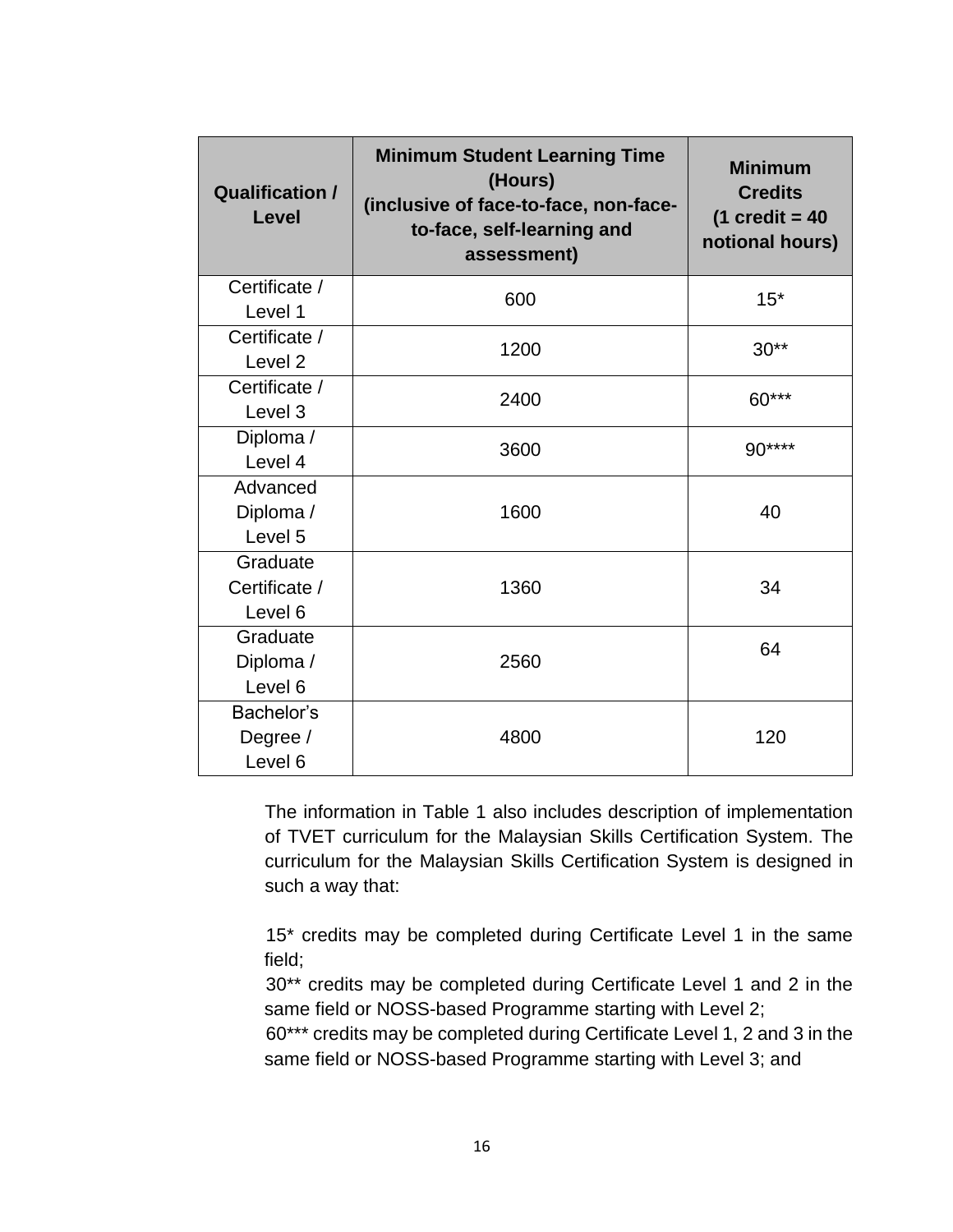90\*\*\*\* credits may be completed during Certificate Level 1, 2, 3 and 4 in the same field or NOSS-based Programme starting with Level 4.

The arrangement of credits for the Malaysian Skills Certification System are prescribed in relevant guidelines.

Industrial training is made compulsory for students enrolled in Certificate Level 3 to Bachelor's Degree Level 6 programmes.

The curriculum structure for TVET qualifications is described in **Table 2**.

| <b>Qualification /</b> | <b>Curriculum</b>                       | <b>Minimum</b> |
|------------------------|-----------------------------------------|----------------|
| <b>Level</b>           | <b>Structure</b>                        | <b>Credits</b> |
| Certificate /          | 1. Compulsory Modules                   |                |
| Level 1                | (Core Abilities/ Social Skills and      |                |
|                        | Values + TVET Provider's modules)       |                |
|                        | 2. Discipline Core Modules              | 12             |
|                        | (70% of which must be practical         |                |
|                        | oriented including Industrial Exposure) |                |
|                        | <b>Subtotal Credit</b>                  | 13             |
|                        | Minimum Total Graduating Credit*        | 15             |
| Certificate /          | 1. Compulsory Modules                   | $\overline{2}$ |
| Level <sub>2</sub>     | (Core Abilities/ Social Skills and      |                |
|                        | Values + TVET Provider's modules)       |                |
|                        | 2. Discipline Core Modules              | 26             |
|                        | (70% of which must be practical         |                |
|                        | oriented including Industrial Exposure) |                |
|                        | <b>Subtotal Credit</b>                  | 28             |
|                        |                                         |                |
|                        | Minimum Total Graduating Credit*        | 30             |

**Table 2: Curriculum Structure**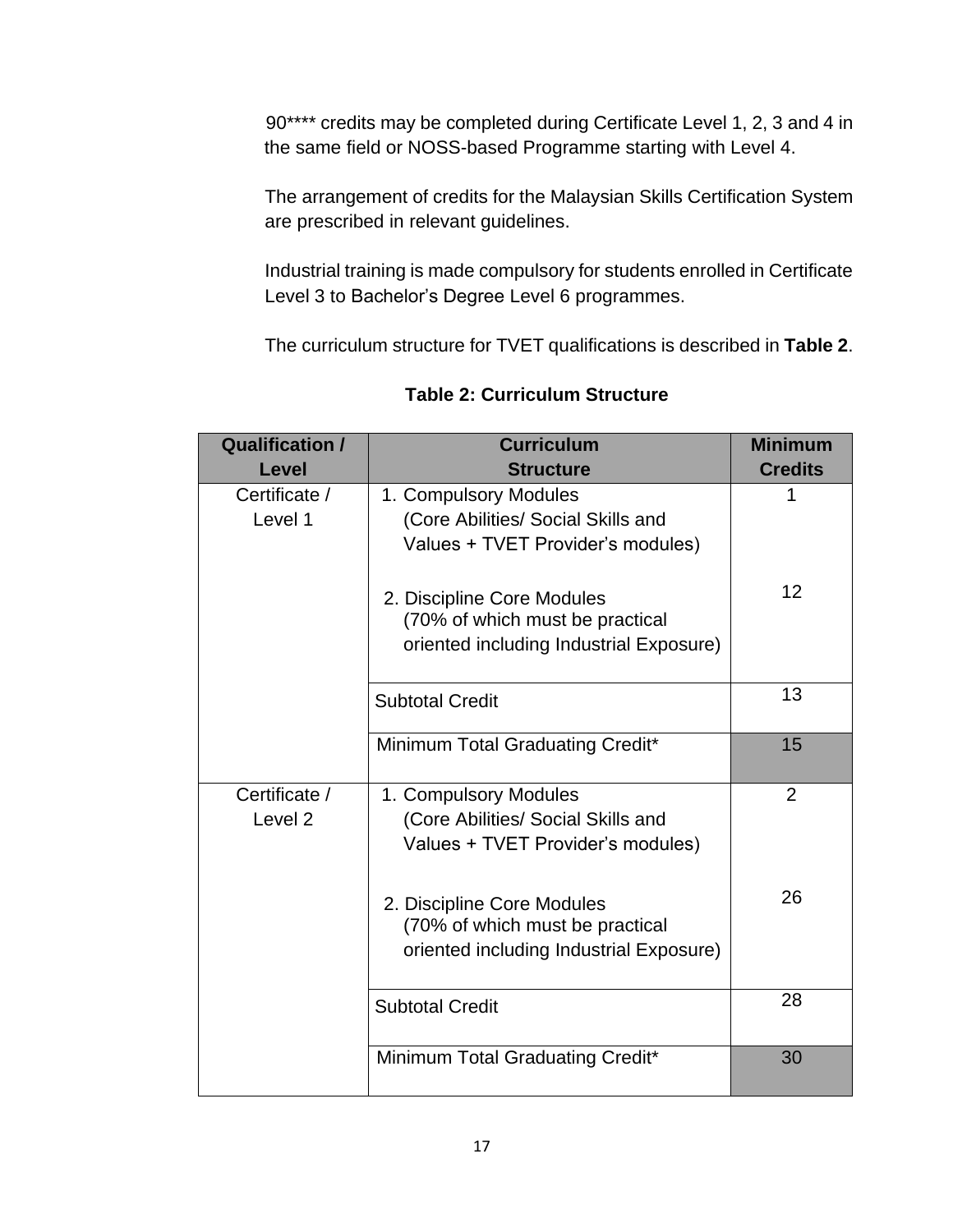| <b>Qualification /</b><br>Level  | <b>Curriculum</b><br><b>Structure</b>                                                                                     | <b>Minimum</b><br><b>Credits</b> |
|----------------------------------|---------------------------------------------------------------------------------------------------------------------------|----------------------------------|
| Certificate /<br>Level 3         | 1. Compulsory Modules<br>(General course (MPU)/ Core Abilities/<br>Social Skills and Values + TVET<br>Provider's modules) | 4                                |
|                                  | 2. Discipline Core Modules<br>(70% of which must be practical<br>oriented)                                                | 39                               |
|                                  | 3. Industrial Training<br>(3 months)                                                                                      | 6                                |
|                                  | <b>Subtotal Credit</b>                                                                                                    | 49                               |
|                                  | Minimum Total Graduating Credit*                                                                                          | 60                               |
| Diploma /<br>Level 4             | 1. Compulsory Modules<br>(MPU/ Core Abilities/ Social Skills and<br>Values + TVET Provider's modules)                     | 6                                |
|                                  | 2. Discipline Core Modules<br>(60% of which must be practical<br>oriented including Final project)                        | 65                               |
|                                  | 3. Industrial Training<br>(4 months)                                                                                      | 8                                |
|                                  | <b>Subtotal Credit</b>                                                                                                    | 79                               |
|                                  | Minimum Total Graduating Credit*                                                                                          | 90                               |
| Advanced<br>Diploma /<br>Level 5 | 1. Compulsory Modules<br>(MPU/ Core Abilities/ Social Skills and<br>Values + TVET Provider's modules)                     | $\overline{4}$                   |
|                                  | 2. Discipline Core Modules<br>(60% of which must be practical<br>oriented including Final project)                        | 17                               |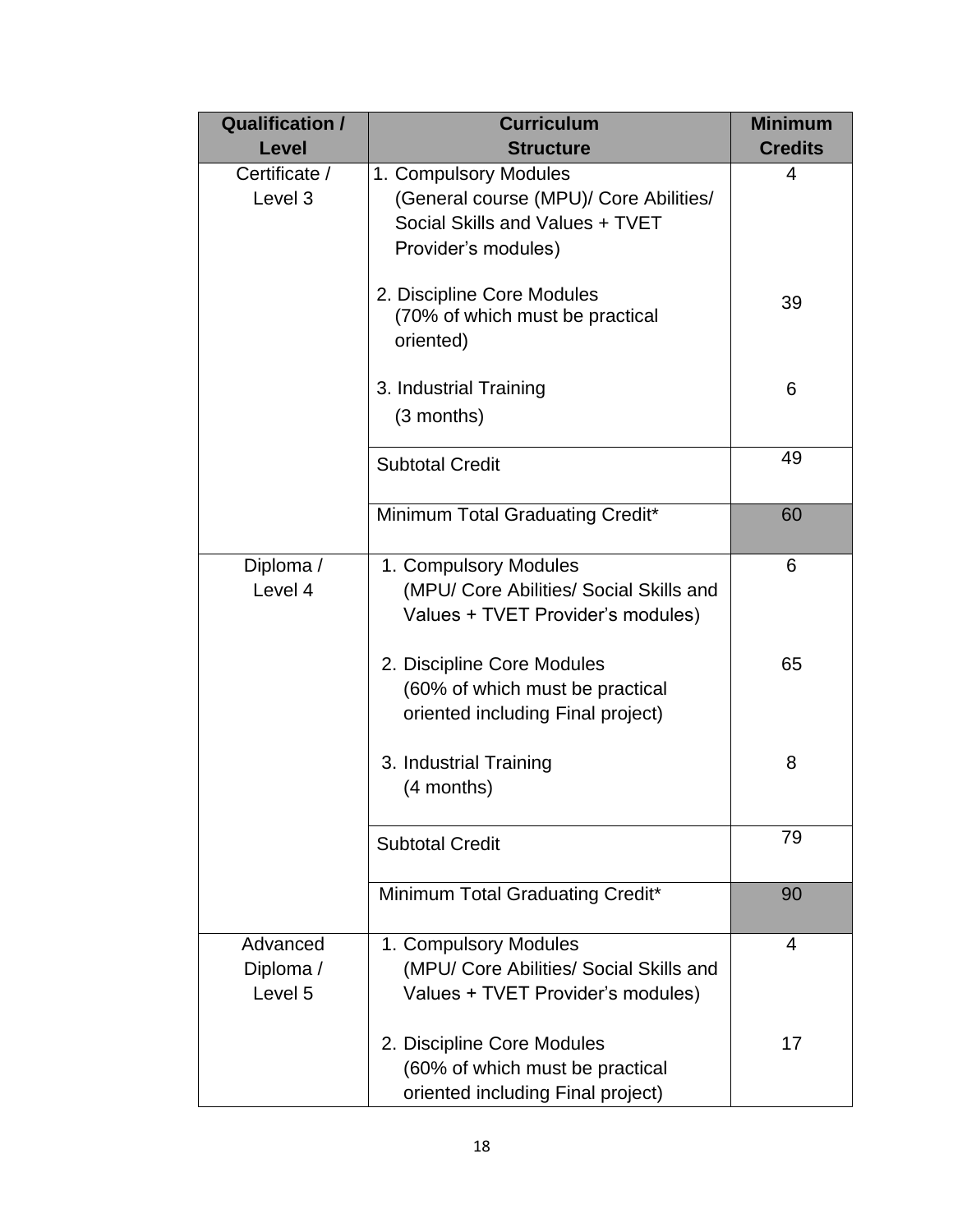| <b>Qualification /</b>               | <b>Curriculum</b>                                                                                     | <b>Minimum</b> |
|--------------------------------------|-------------------------------------------------------------------------------------------------------|----------------|
| <b>Level</b>                         | <b>Structure</b>                                                                                      | <b>Credits</b> |
|                                      | 3. Industrial Training<br>(4 months)                                                                  | 8              |
|                                      | <b>Subtotal Credit</b>                                                                                | 29             |
|                                      | Minimum Total Graduating Credit*                                                                      | 40             |
| Graduate<br>Certificate /<br>Level 6 | 1. Compulsory Modules<br>(MPU/ Core Abilities/ Social Skills and<br>Values + TVET Provider's modules) | $\overline{4}$ |
|                                      | 2. Discipline Core Modules<br>(50% of which must be practical<br>oriented including Final project)    | 18             |
|                                      | 3. Industrial Training<br>(3 months)                                                                  | 6              |
|                                      | <b>Subtotal Credit</b>                                                                                | 28             |
|                                      | Minimum Total Graduating Credit*                                                                      | 34             |
| Graduate<br>Diploma /<br>Level 6     | 1. Compulsory Modules<br>(MPU/ Core Abilities/ Social Skills and<br>Values + TVET Provider's modules) | 4              |
|                                      | 2. Discipline Core Modules<br>(50% of which must be practical<br>oriented including Final project)    | 48             |
|                                      | 3. Industrial Training<br>(4 months)                                                                  | 8              |
|                                      | <b>Subtotal Credit</b>                                                                                | 60             |
|                                      | Minimum Total Graduating Credit*                                                                      | 64             |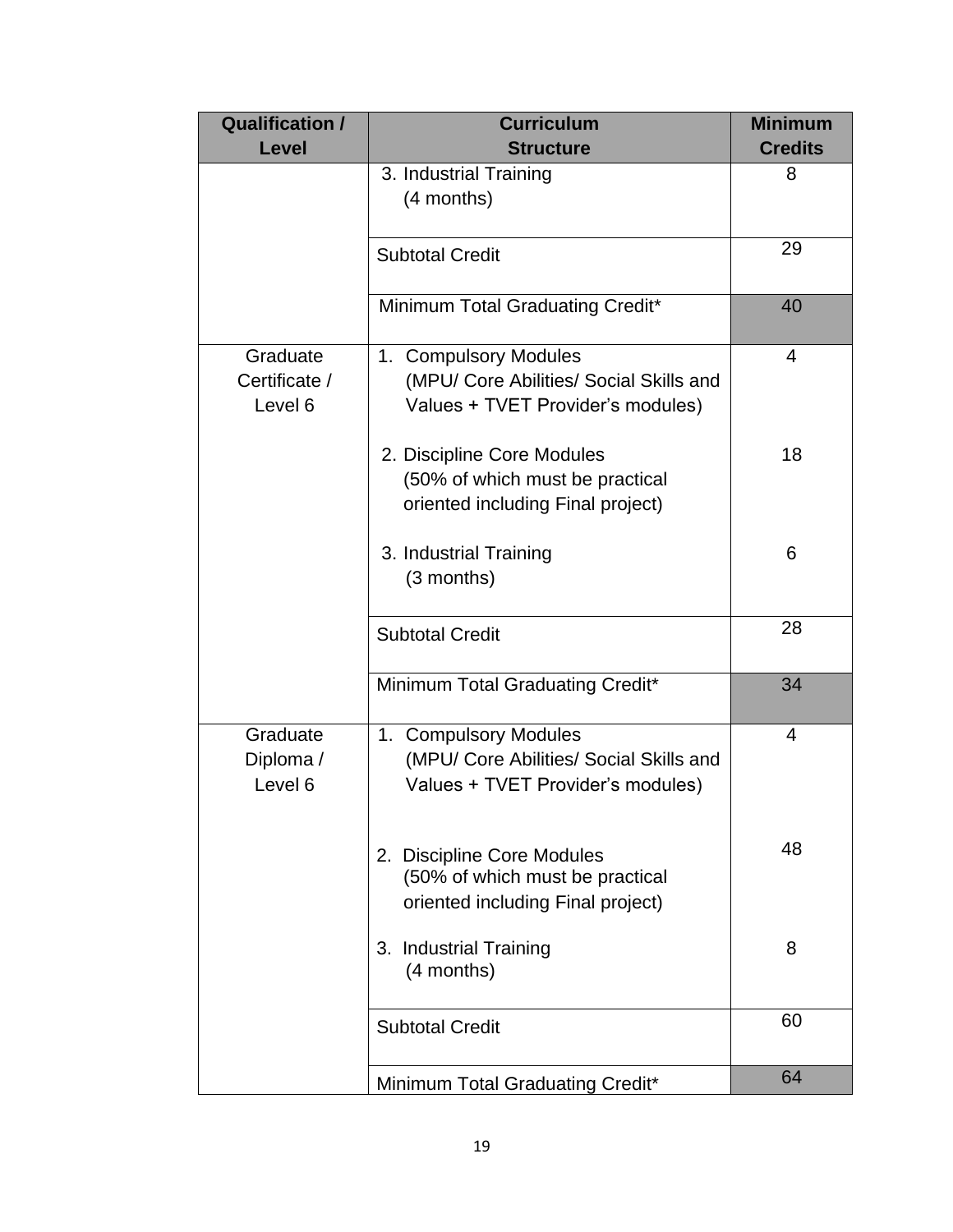| <b>Qualification /</b>                                                | <b>Curriculum</b>                       | <b>Minimum</b> |
|-----------------------------------------------------------------------|-----------------------------------------|----------------|
| <b>Level</b>                                                          | <b>Structure</b>                        | <b>Credits</b> |
| Bachelor's                                                            | 1. Compulsory Modules                   | 8              |
| Degree / Level 6                                                      | (MPU/ Core Abilities/ Social Skills and |                |
|                                                                       | Values + TVET Provider's modules)       |                |
|                                                                       | 2. Discipline Core Modules              | 80             |
|                                                                       | (50% of which must be practical         |                |
|                                                                       | oriented including Final project)       |                |
|                                                                       | 3. Industrial Training                  | 12             |
|                                                                       | (6 months)                              |                |
|                                                                       |                                         |                |
|                                                                       | <b>Subtotal Credit</b>                  | 100            |
|                                                                       | Minimum Total Graduating Credit*        | 120            |
|                                                                       |                                         |                |
| *To complete the minimum graduating credit requirement, the remaining |                                         |                |
| credits can be from any of the categories above.                      |                                         |                |

Note: Industrial training component can be exempted with work-based learning (block-release) / apprenticeship / industry mode. If this is the case, the credit allocation for industrial training must be merged into discipline core modules.

All programmes at Diploma Level 4 to Bachelor's Degree Level 6 must include Final Project in its curriculum for students to perform an industrial-based project or applied research linked to the discipline.

This is conducted either in the learning institute by utilising the latest and relevant industrial techniques and tools or in the industry with contractual arrangement.

The MPU modules at Certificate Level 3 to Bachelor's Degree Level 6 are prescribed by the Ministry of Higher Education (MOHE) as follows:

- i. 4 6 credits for Certificate Level 3;
- ii. 6 8 credits for Diploma Level 4;
- iii. 4 6 credits for Advanced Diploma Level 5;
- iv. 4 6 credits for Graduate Certificate Level 6;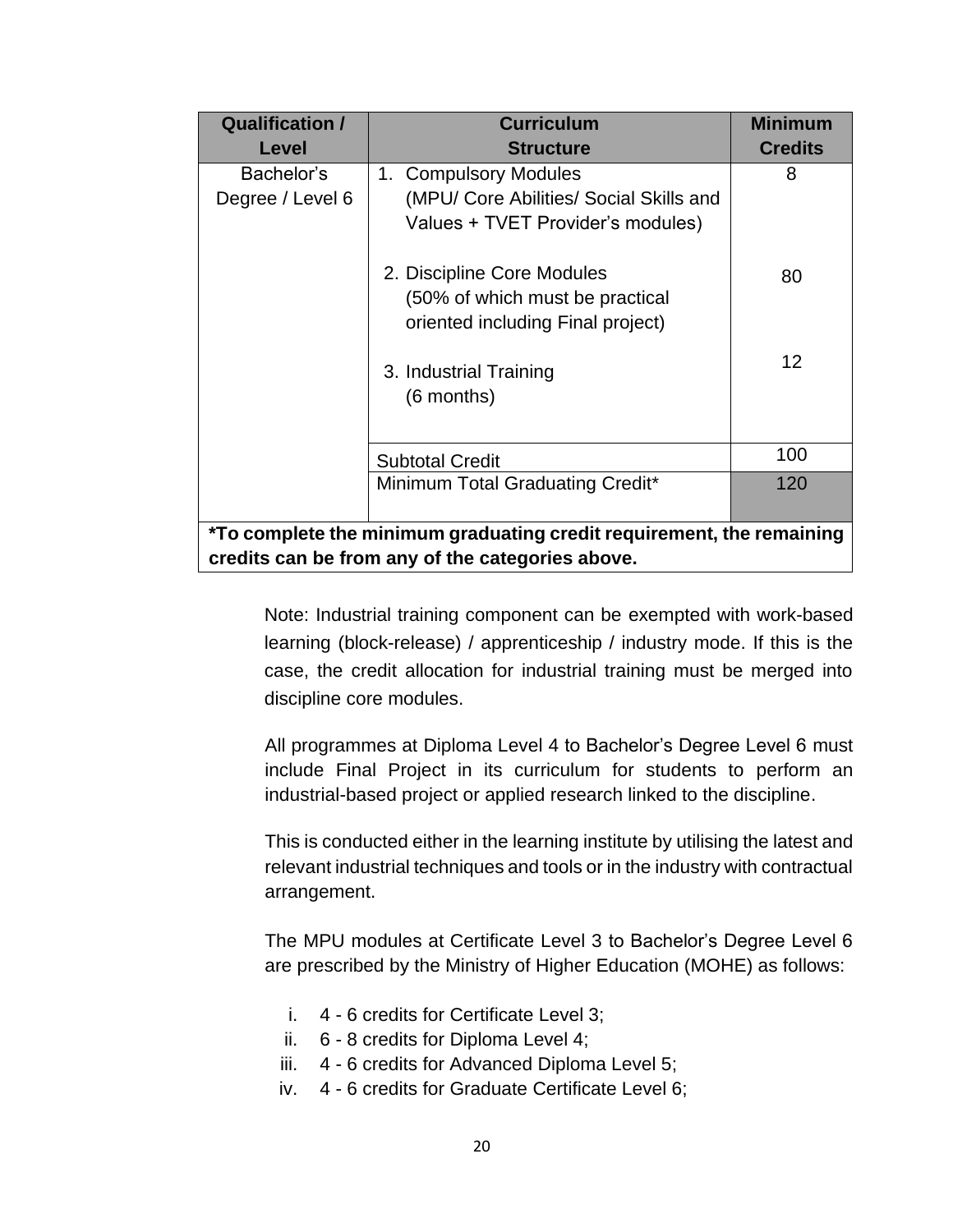- v. 4 6 credits for Graduate Diploma Level 6; and
- vi. 8 11 credits for Bachelor's Degree Level 6.

The modules for Core Abilities as offered in NOSS-based programmes are prescribed by the Ministry of Human Resources (MOHR). Refer **Appendix 2** for detailed information.

Final Project and industrial training are two major components in the curriculum structure which contribute to the process of developing and maintaining one's skills to an agreed standard of proficiency. Following are the explanations for these components:

i. Final Project

The project will require students to be creative, resourceful and systematic in planning, implementing and evaluating their project through various phases. The objectives of the final project are to allow students to demonstrate a wide range of skills and foster integration of materials learned during their course of study as well as developing conceptual, communication, teamwork and other generic skills required for successful professional and working life.

Project at Level 6 should also encompass investigative element besides focusing on design, developmental, simulation and implementation elements of the project which normally includes a business plan.

ii. Industrial Training

Structured training in the related occupational area with an industry/employer providing the opportunity for students to apply what they have learnt in their course of study and to engage with the vocation/ profession to which they aspire in a realistic work environment. Students learn about the skill sets required, industry demands and also work ethics. They are trained to be job-ready, thus enhancing their employability.

- 1.3.4 TVET Providers must have the autonomy to design the curriculum and to utilise the allocated resources necessary for its implementation as per the occupational/industry standards requirements.
- 1.3.5 TVET Providers must have an appropriate process to develop the curriculum leading to the approval by the related TVET authority.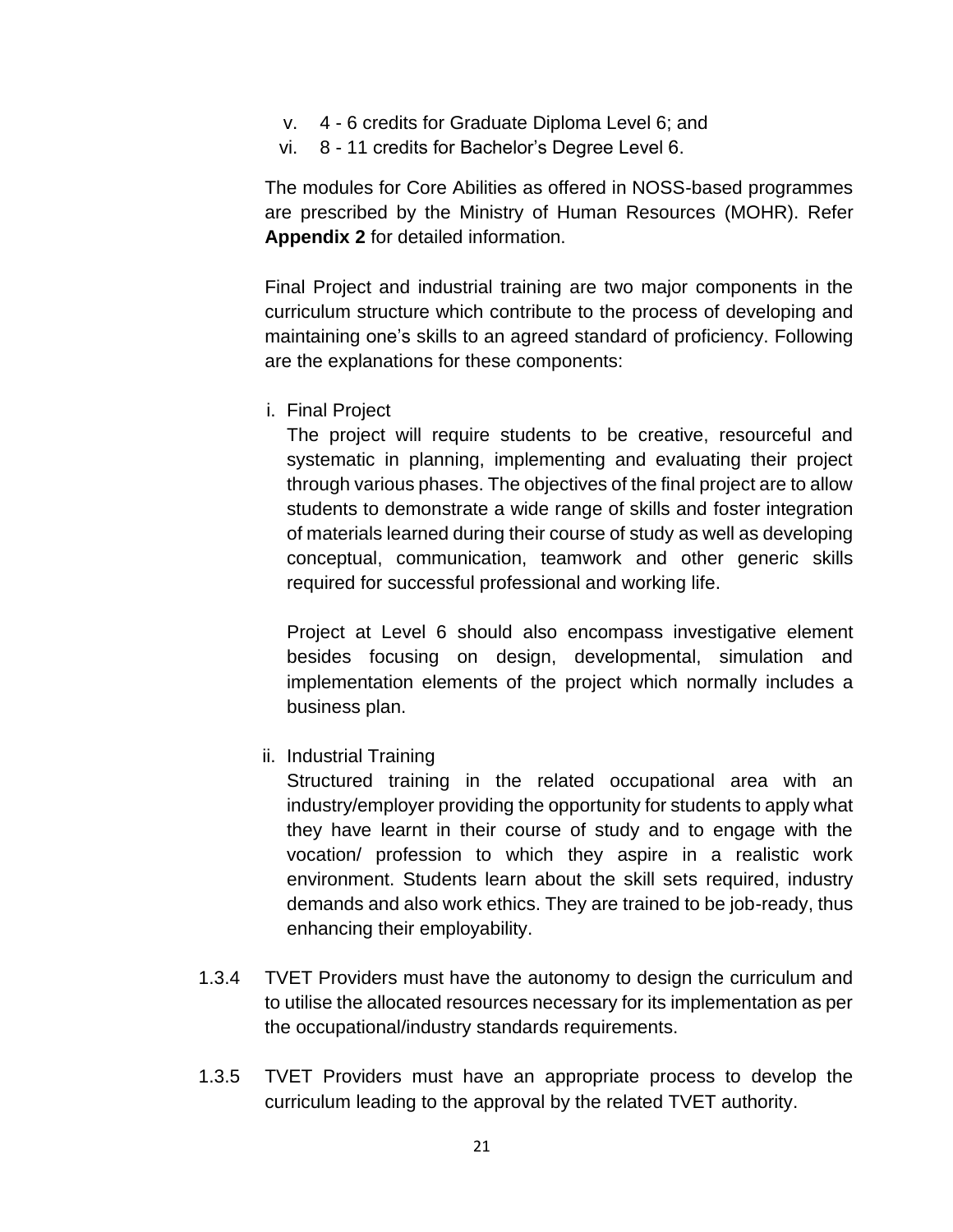- 1.3.6 TVET Providers must consult the stakeholders in the development of the curriculum.
- 1.3.7 There must be activities to enrich student experience and to foster personal development and responsibility. (This standard may not be applicable to Open and Distance Learning (ODL) programmes and programmes designed for working-adult learners.)

#### **1.4 Programme Delivery**

- 1.4.1 TVET Providers must take responsibility for ensuring the effective delivery of programme learning outcomes.
- 1.4.2 Students must be provided with, and briefed on, current information about (among others) the objectives, structure, outline, schedule, credit value, learning outcomes, and methods of assessment of the programme at the commencement of their studies.
- 1.4.3 The programme must have an appropriate full-time coordinator and a team of TVET staff (e.g., a programme committee) with adequate authority for the effective delivery of the programme.
- 1.4.4 TVET Providers must provide students with a conducive learning and training environment. (This standard must be read together with standard 5.1 in '5.0 Educational Resources'.)
- 1.4.5 TVET providers must encourage innovation in TVET delivery and assessment such as work-based learning, problem-based learning, blended learning, online learning, apprenticeship, project work, and others.
- 1.4.6 TVET Providers must obtain feedback from the stakeholders to improve the delivery of the programme outcomes.
- 1.4.7 TVET Providers must always engage with industries to enhance TVET delivery.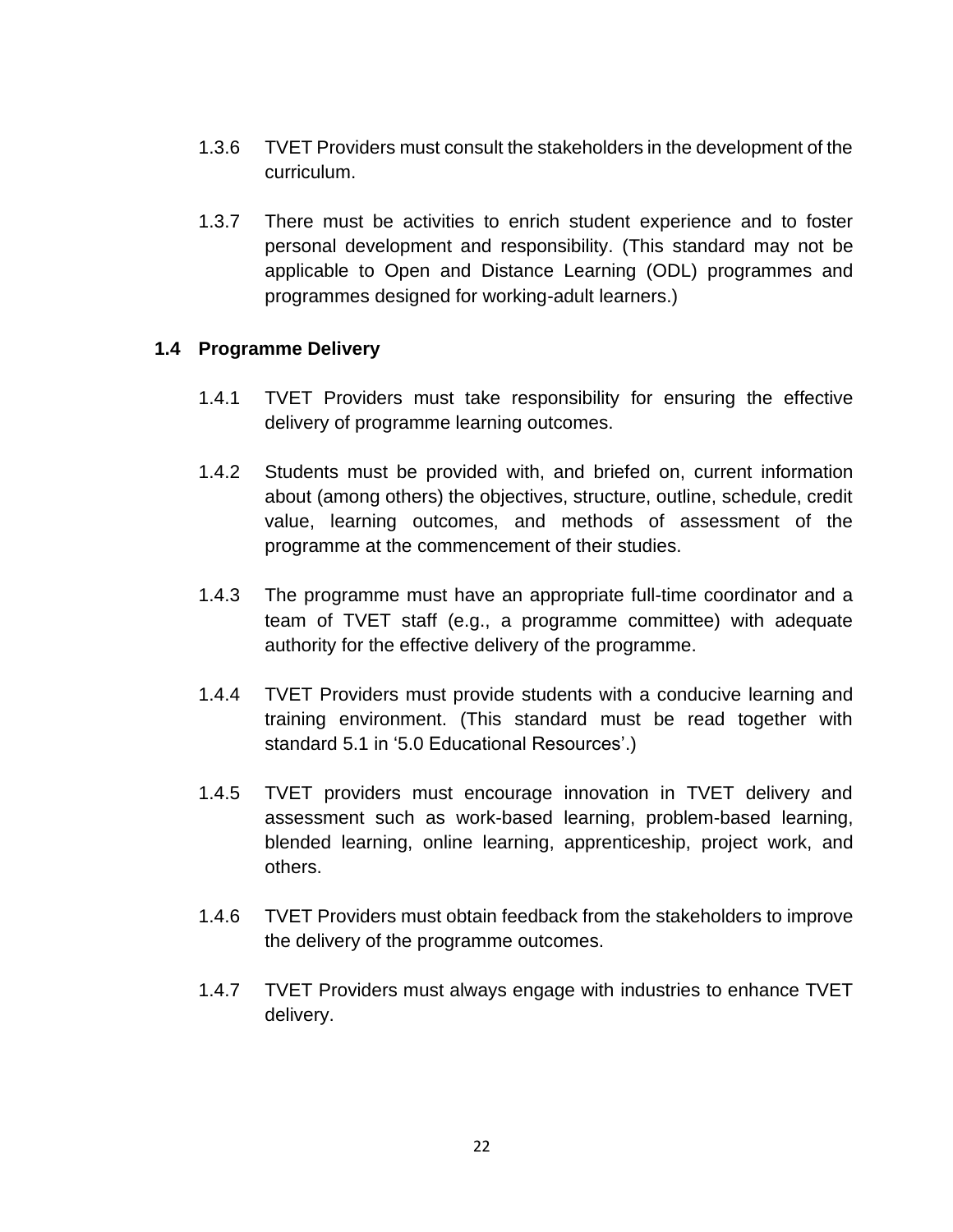## **2.0 ASSESSMENT OF STUDENT LEARNING**

Student assessment is a crucial aspect of quality assurance because it drives student learning. It is one of the most important measures to show the achievement of learning outcomes. The result of the assessment forms the basis in awarding qualifications. Hence, methods of student assessment have to be valid, clear, consistent, effective, reliable and in line with current practices and must clearly support the achievement of learning outcomes.

Since TVET is more practical in nature and oriented towards the world of work, its assessment methods need to confirm that an individual can satisfactorily perform a specific skill or competency according to standards set by the industry.

As such, learning outcomes in TVET cannot be adequately measured through traditional means such as paper examination. Instead, more emphasis should be given in finding suitable means to demonstrate TVET learners' capacity to carry out assigned tasks in the workplace competently.

#### **2.1 The Relationship between Assessment and Learning Outcomes**

- 2.1.1 Assessment principles, methods and practices must be aligned to the achievement of learning outcomes of the programme, consistent with the levels defined in the MQF.
- 2.1.2 The alignment between assessment and the achievement of learning outcomes of the programme must be systematically and regularly reviewed to ensure its effectiveness.
- 2.1.3 Assessment methods to measure the practical skills (psychomotor domain) need to be aligned with the competency level to ensure the achievement of prescribed skills.
- 2.1.4 Assessment methods to measure the functional, personal and ethical skills need to be aligned with the competency level to ensure the achievement of learning outcomes.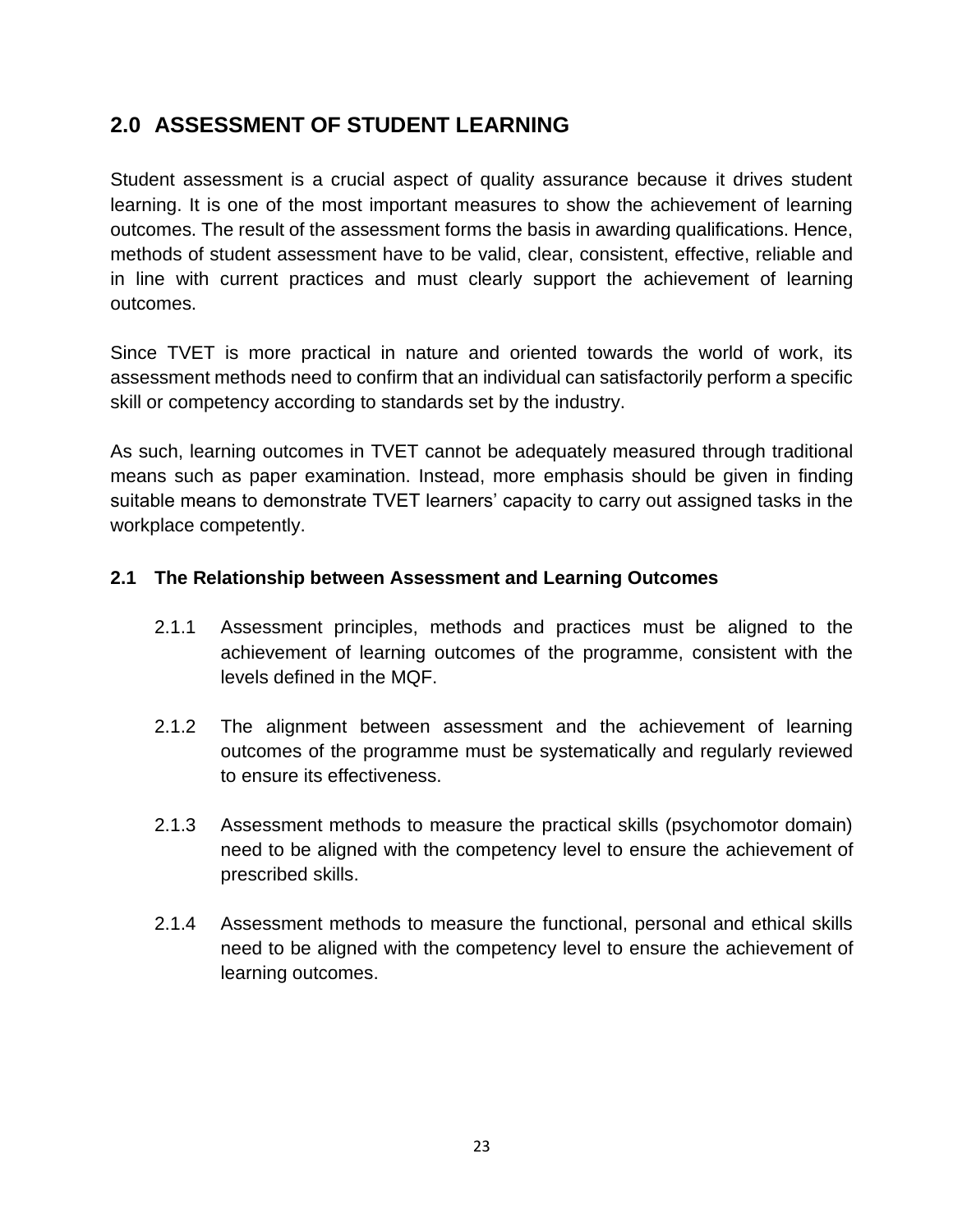#### **2.2 Assessment Methods**

- 2.2.1 The frequency, methods, and criteria of student assessment including the grading system and appeal policies - must be documented and communicated to students on the commencement of the programme.
- 2.2.2 There must be a variety of methods and tools that are appropriate for the assessment of learning outcomes and competencies.
- 2.2.3 There must be mechanisms to ensure and to periodically review the validity, reliability, integrity, currency and fairness of the assessment methods.
- 2.2.4 Changes to student assessment methods must follow established procedures and regulations and communicated to the student prior to their implementation.
- 2.2.5 TVET Providers must establish a clear policy on the grading system and passing mark based on the course/module, discipline and level of study.

#### **2.3 Competency-Based Assessment**

- 2.3.1 Competency-based assessment is carried out as a process for collecting evidence about the performance and knowledge of a person concerning an occupational/industry competency standard. In TVET, competency-based assessment is normally not a set of examinations.
- 2.3.2 Some of the characteristics of competency-based assessment are as follows:
	- i. It is based on standards that describe the expected level of job competency.
	- ii. Standards include criteria that provide details of what are considered as a good job.
	- iii. The assessment is individual and performed without any assistance; there is no comparison among candidates.
	- iv. It provides a judgement to confirm whether the candidate is competent or otherwise.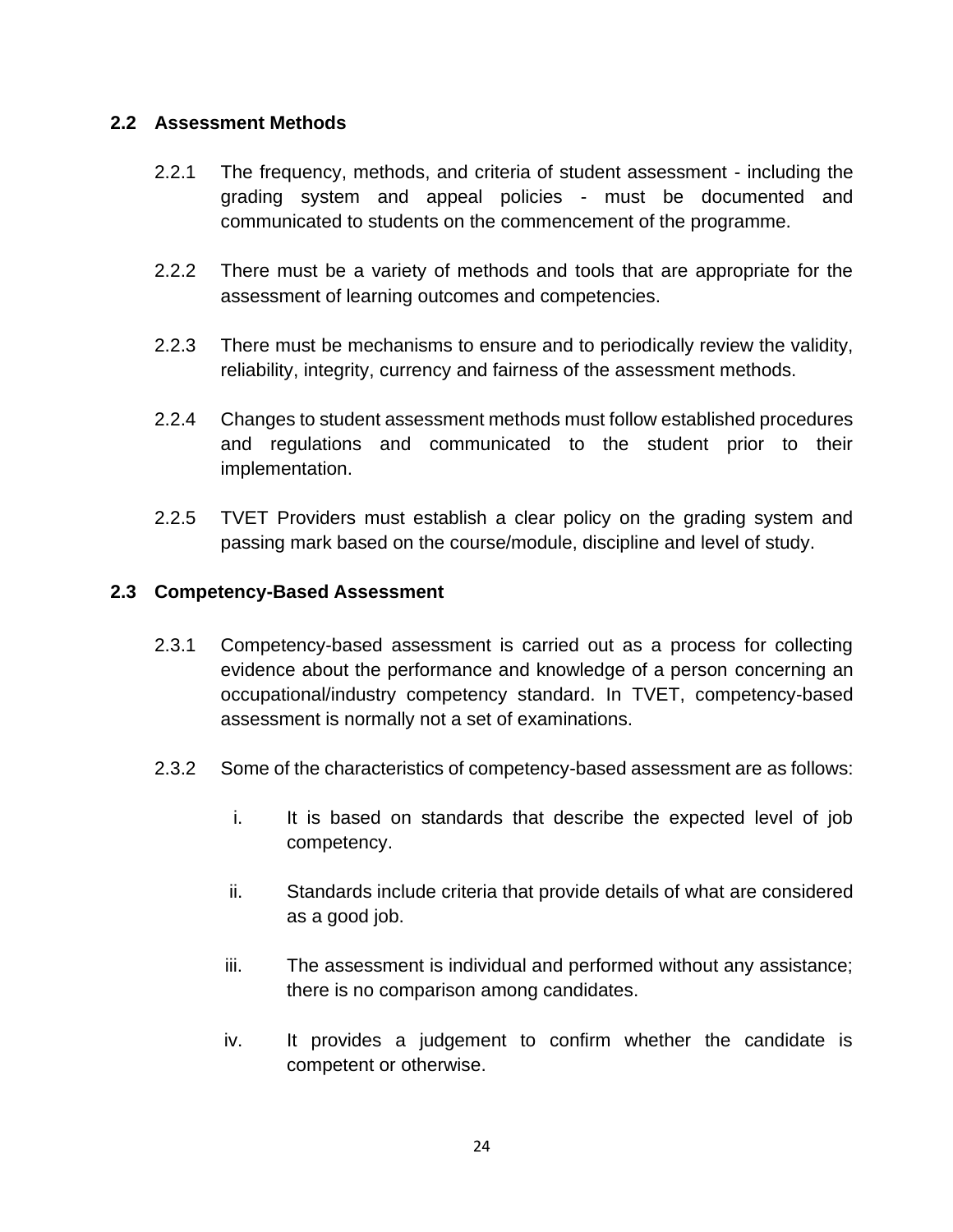- v. It is a tool for the orientation of subsequent learning of the candidate. As such, it plays an important role in the development of skills and abilities of those assessed.
- vi. It forms the basis for the certification of job competency of the candidate.
- vii. It includes the recognition of acquired competencies as a result of job experience known as the "Recognition of Prior Achievement (RPA)".
- 2.3.3 The assessment of competencies places emphasis on actual performance that is based on specified criteria. TVET assessment methods will depend on the specific requirements of each course/module, structure, level of study and learning/competency outcome.
- 2.3.4 However, as a general guide, the following must be considered:
	- i. The use of summative and formative assessments;
	- ii. Knowledge and understanding (the cognitive domain) should be assessed through written, oral or other suitable means but practical skills should be assessed using practical evaluation such as laboratory, workshop, computer-based simulation and project work;
	- iii. For courses/modules requiring significant practical skills, a pass in practical evaluation is compulsory. (A pass implies that the examiner, using an appropriate assessment tool, is satisfied that the candidate has met the learning outcomes of the particular course/module);
	- iv. TVET Providers are encouraged to use a variety of methods and tools appropriate for measuring the learning outcomes; and
	- v. TVET Providers must involve industries in assessment process of key components of the curriculum to ensure assessment is aligned with industry requirements.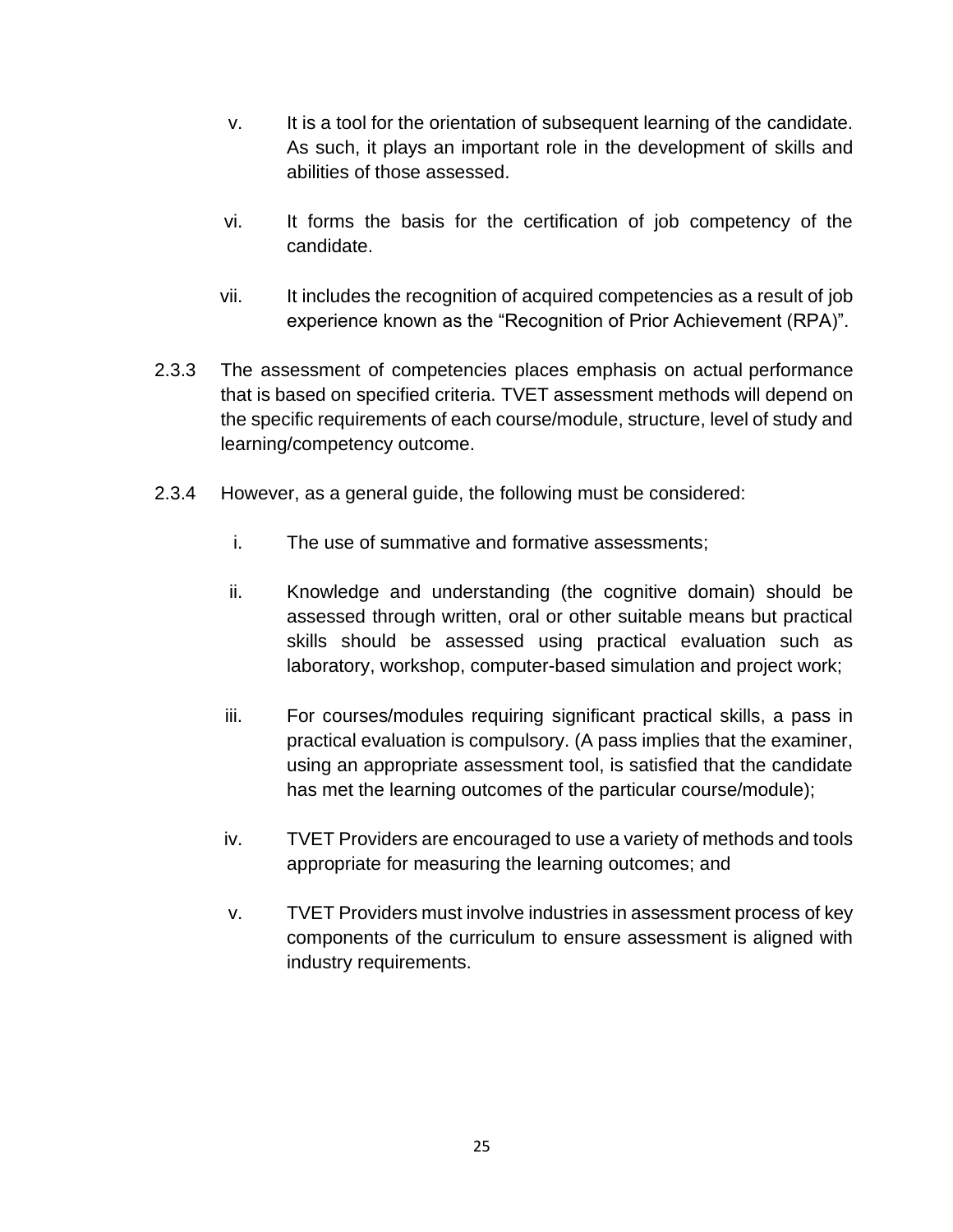2.3.5 The various aspects and suggested methods of assessment are shown in the following **Table 3**:

| <b>Level</b>                        | <b>Type of Summative</b><br><b>Assessment</b><br>(%) |              | <b>Focus of</b><br><b>Assessment</b><br>$(\%)$ |                  | <b>Suggested Assessment</b><br><b>Methods</b>                                                                                                                                                                                                                                                | <b>Suggested/Appropriate</b><br><b>Assessors</b>                                                                                                                   |
|-------------------------------------|------------------------------------------------------|--------------|------------------------------------------------|------------------|----------------------------------------------------------------------------------------------------------------------------------------------------------------------------------------------------------------------------------------------------------------------------------------------|--------------------------------------------------------------------------------------------------------------------------------------------------------------------|
|                                     | <b>Continuous</b>                                    | <b>Final</b> | <b>Theory</b>                                  | <b>Practical</b> |                                                                                                                                                                                                                                                                                              |                                                                                                                                                                    |
| Certificate /<br>Level 1            | $70 - 100$                                           | $0 - 30$     | $10 - 30$                                      | $70 - 90$        | Observation<br>$\bullet$<br>Demonstration<br>$\bullet$<br>Presentation<br>$\bullet$<br><b>Practical assessment</b><br>$\bullet$<br>Written test<br>$\bullet$<br>Portfolio/logbook<br>$\bullet$<br>Laboratory report<br>$\bullet$<br>Interview/Oral test<br>$\bullet$<br>Project<br>$\bullet$ | <b>TVET Providers</b><br>Industry<br><b>External verifiers</b><br>appointed by<br>programme owners/<br>accreditation bodies                                        |
| Certificate /<br>Level <sub>2</sub> | $70 - 100$                                           | $0 - 30$     | $10 - 30$                                      | $70 - 90$        | Observation<br>$\bullet$<br>Demonstration<br>$\bullet$<br>Presentation<br>$\bullet$<br><b>Practical assessment</b><br>$\bullet$<br>Written test<br>$\bullet$<br>Portfolio/logbook<br>$\bullet$<br>Laboratory report<br>$\bullet$<br>Interview/Oral test<br>$\bullet$                         | <b>TVET Providers</b><br>$\bullet$<br>Industry<br>$\bullet$<br><b>External verifiers</b><br>$\bullet$<br>appointed by<br>programme owners/<br>accreditation bodies |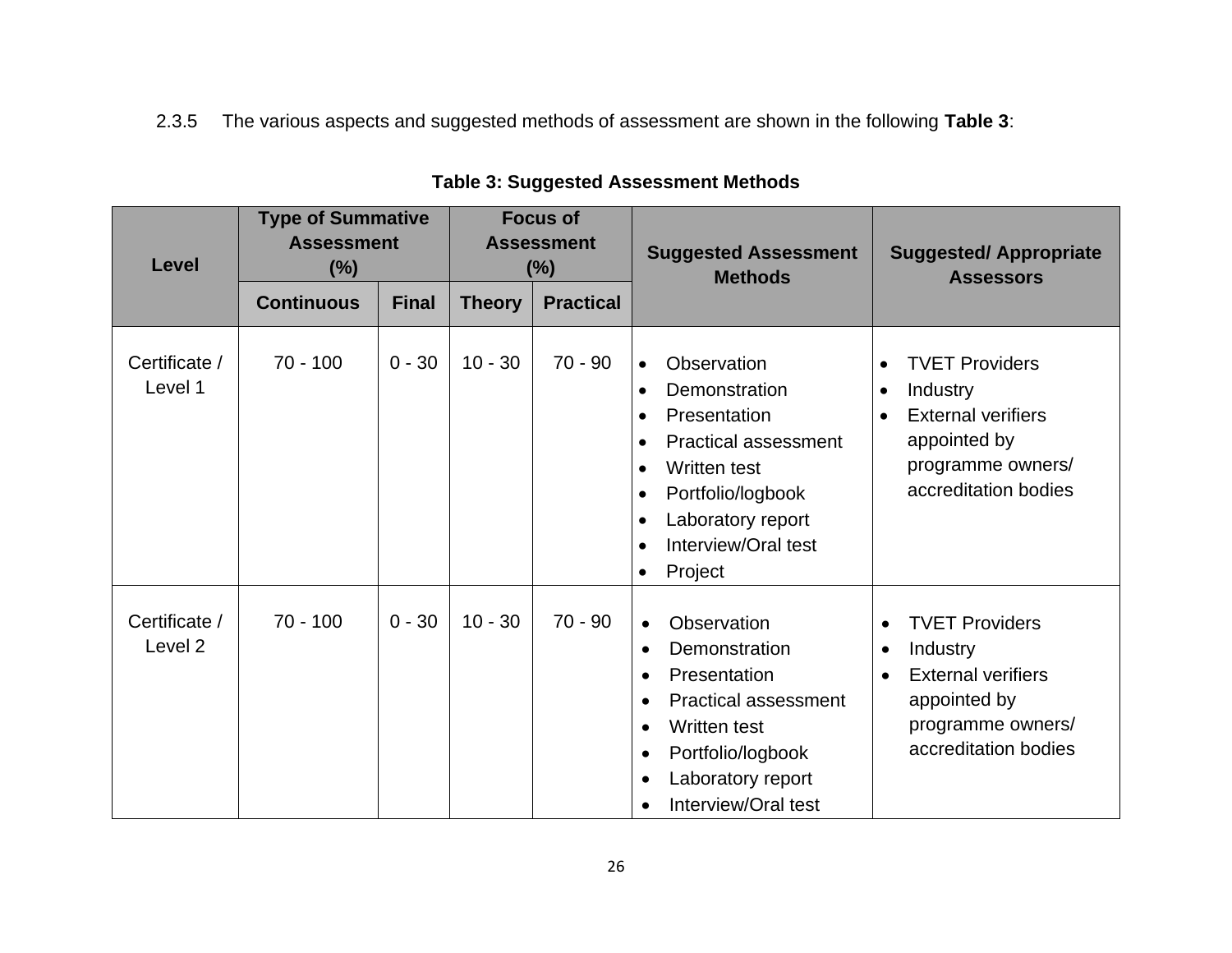| Level                    | <b>Type of Summative</b><br><b>Assessment</b><br>(%) |              |               | <b>Focus of</b><br><b>Assessment</b><br>$(\%)$ | <b>Suggested Assessment</b><br><b>Methods</b>                                                                                                                                                                                                                                                       | <b>Suggested/Appropriate</b><br><b>Assessors</b>                                                                                                                                                              |
|--------------------------|------------------------------------------------------|--------------|---------------|------------------------------------------------|-----------------------------------------------------------------------------------------------------------------------------------------------------------------------------------------------------------------------------------------------------------------------------------------------------|---------------------------------------------------------------------------------------------------------------------------------------------------------------------------------------------------------------|
|                          | <b>Continuous</b>                                    | <b>Final</b> | <b>Theory</b> | <b>Practical</b>                               |                                                                                                                                                                                                                                                                                                     |                                                                                                                                                                                                               |
|                          |                                                      |              |               |                                                | Project<br>$\bullet$                                                                                                                                                                                                                                                                                |                                                                                                                                                                                                               |
| Certificate /<br>Level 3 | $70 - 100$                                           | $0 - 30$     | $20 - 30$     | $70 - 80$                                      | Observation<br>$\bullet$<br>Demonstration<br>$\bullet$<br>Presentation<br>$\bullet$<br><b>Practical assessment</b><br>$\bullet$<br><b>Written test</b><br>$\bullet$<br>Portfolio/logbook<br>$\bullet$<br>Laboratory report<br>$\bullet$<br>Interview/Oral test<br>$\bullet$<br>Project<br>$\bullet$ | <b>TVET Providers</b><br>$\bullet$<br>Industry<br>$\bullet$<br><b>External verifiers</b><br>$\bullet$<br>appointed by<br>programme owners/<br>accreditation bodies                                            |
| Diploma /<br>Level 4     | $50 - 100$                                           | $0 - 50$     | $30 - 40$     | $60 - 70$                                      | Observation<br>$\bullet$<br>Demonstration<br>$\bullet$<br>Presentation<br>$\bullet$<br><b>Practical assessment</b><br>$\bullet$<br>Written test<br>$\bullet$<br>Portfolio/logbook<br>$\bullet$<br>Laboratory report<br>$\bullet$<br>Interview/Oral test<br>$\bullet$<br>Project<br>$\bullet$        | <b>TVET Providers</b><br>$\bullet$<br>Industry<br>$\bullet$<br><b>Professional bodies</b><br>$\bullet$<br><b>External verifiers</b><br>$\bullet$<br>appointed by<br>programme owners/<br>accreditation bodies |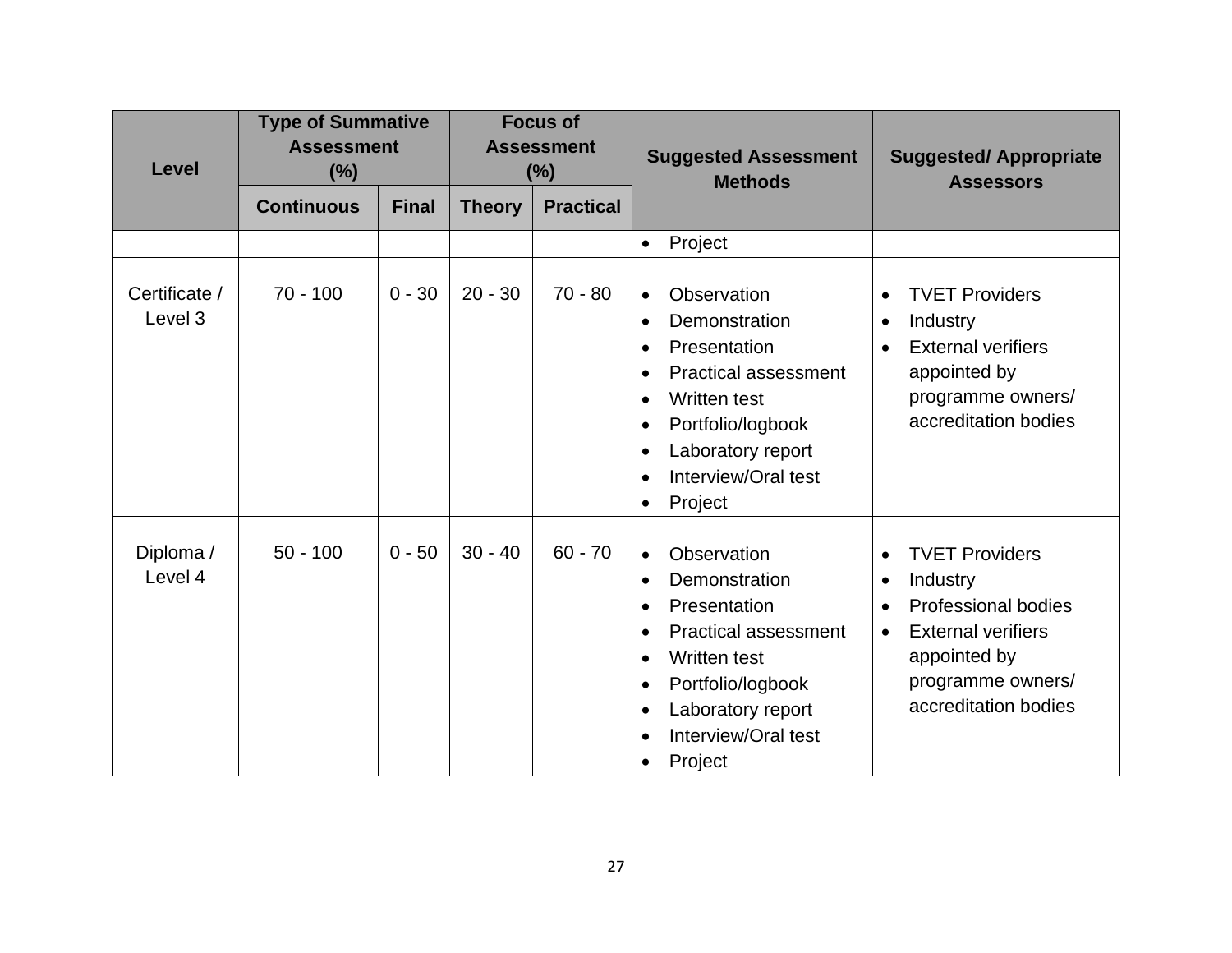| <b>Level</b>                         | <b>Type of Summative</b><br><b>Assessment</b><br>(%) |              | <b>Focus of</b><br><b>Assessment</b><br>(%) |                  | <b>Suggested Assessment</b><br><b>Methods</b>                                                                                                                                                                                                                                                       | <b>Suggested/Appropriate</b><br><b>Assessors</b>                                                                                                                                                              |
|--------------------------------------|------------------------------------------------------|--------------|---------------------------------------------|------------------|-----------------------------------------------------------------------------------------------------------------------------------------------------------------------------------------------------------------------------------------------------------------------------------------------------|---------------------------------------------------------------------------------------------------------------------------------------------------------------------------------------------------------------|
|                                      | <b>Continuous</b>                                    | <b>Final</b> | <b>Theory</b>                               | <b>Practical</b> |                                                                                                                                                                                                                                                                                                     |                                                                                                                                                                                                               |
| Advanced<br>Diploma /<br>Level 5     | $50 - 100$                                           | $0 - 50$     | $30 - 40$                                   | $60 - 70$        | Observation<br>$\bullet$<br>Demonstration<br>$\bullet$<br>Presentation<br>$\bullet$<br><b>Practical assessment</b><br>$\bullet$<br><b>Written test</b><br>$\bullet$<br>Portfolio/logbook<br>$\bullet$<br>Laboratory report<br>$\bullet$<br>Interview/Oral test<br>$\bullet$<br>Project<br>$\bullet$ | <b>TVET Providers</b><br>$\bullet$<br>Industry<br>$\bullet$<br><b>Professional bodies</b><br>$\bullet$<br><b>External verifiers</b><br>$\bullet$<br>appointed by<br>programme owners/<br>accreditation bodies |
| Graduate<br>Certificate /<br>Level 6 | 50-100                                               | $0 - 50$     | $30 - 50$                                   | 50-70            | Observation<br>$\bullet$<br>Demonstration<br>$\bullet$<br>Presentation<br>$\bullet$<br><b>Practical assessment</b><br>$\bullet$<br>Written test<br>$\bullet$<br>Portfolio/logbook<br>$\bullet$<br>Laboratory report<br>$\bullet$<br>Interview/Oral test<br>$\bullet$<br>Project<br>$\bullet$        | <b>TVET Providers</b><br>$\bullet$<br>Industry<br>$\bullet$<br><b>Professional bodies</b><br><b>External verifiers</b><br>$\bullet$<br>appointed by<br>programme owners/<br>accreditation bodies              |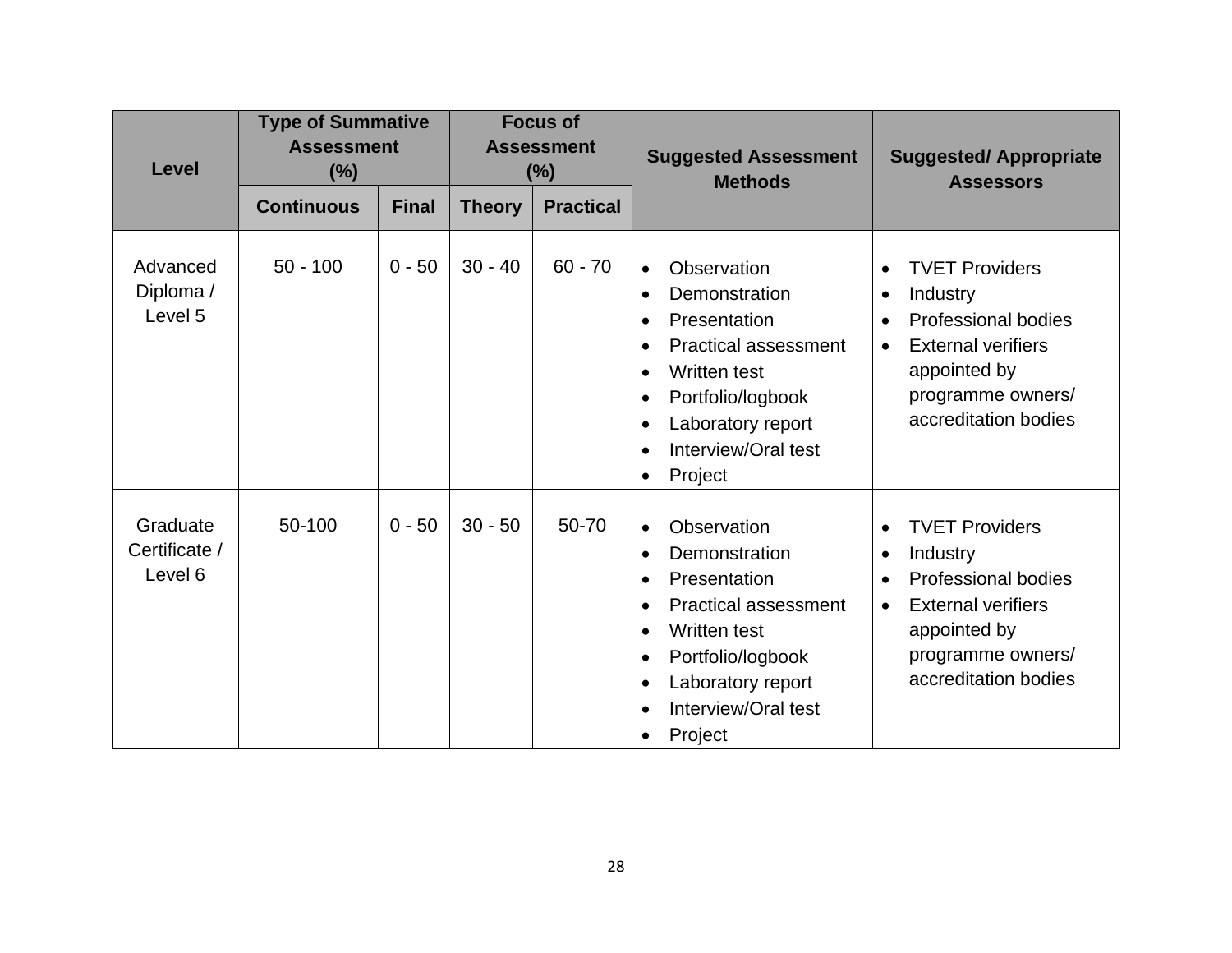| Level                            | <b>Type of Summative</b><br><b>Assessment</b><br>(%) |              | <b>Focus of</b><br><b>Assessment</b><br>(%) |                  | <b>Suggested Assessment</b><br><b>Methods</b>                                                                                                                                                                                                                                                | <b>Suggested/Appropriate</b><br><b>Assessors</b>                                                                                                                                                              |
|----------------------------------|------------------------------------------------------|--------------|---------------------------------------------|------------------|----------------------------------------------------------------------------------------------------------------------------------------------------------------------------------------------------------------------------------------------------------------------------------------------|---------------------------------------------------------------------------------------------------------------------------------------------------------------------------------------------------------------|
|                                  | <b>Continuous</b>                                    | <b>Final</b> | <b>Theory</b>                               | <b>Practical</b> |                                                                                                                                                                                                                                                                                              |                                                                                                                                                                                                               |
| Graduate<br>Diploma /<br>Level 6 | 50-100                                               | $0 - 50$     | $30 - 50$                                   | 50-70            | Observation<br>$\bullet$<br>Demonstration<br>$\bullet$<br>Presentation<br>$\bullet$<br><b>Practical assessment</b><br>$\bullet$<br>Written test<br>$\bullet$<br>Portfolio/logbook<br>$\bullet$<br>Laboratory report<br>$\bullet$<br>Interview/Oral test<br>$\bullet$<br>Project<br>$\bullet$ | <b>TVET Providers</b><br>$\bullet$<br>Industry<br>$\bullet$<br><b>Professional bodies</b><br>$\bullet$<br><b>External verifiers</b><br>$\bullet$<br>appointed by<br>programme owners/<br>accreditation bodies |
| Bachelor's<br>Degree/<br>Level 6 | 50-100                                               | $0 - 50$     | 30-50                                       | 50-70            | Observation<br>$\bullet$<br>Demonstration<br>$\bullet$<br>Presentation<br>$\bullet$<br><b>Practical assessment</b><br>$\bullet$<br>Written test<br>$\bullet$<br>Portfolio/logbook<br>$\bullet$<br>Laboratory report<br>$\bullet$<br>Interview/Oral test<br>$\bullet$<br>Project<br>$\bullet$ | <b>TVET Providers</b><br>$\bullet$<br>Industry<br>$\bullet$<br><b>Professional bodies</b><br><b>External verifiers</b><br>$\bullet$<br>appointed by<br>programme owners/<br>accreditation bodies              |

Note: Industry assessors must fulfil a minimum of five (5) years of accumulated related industrial experience requirement.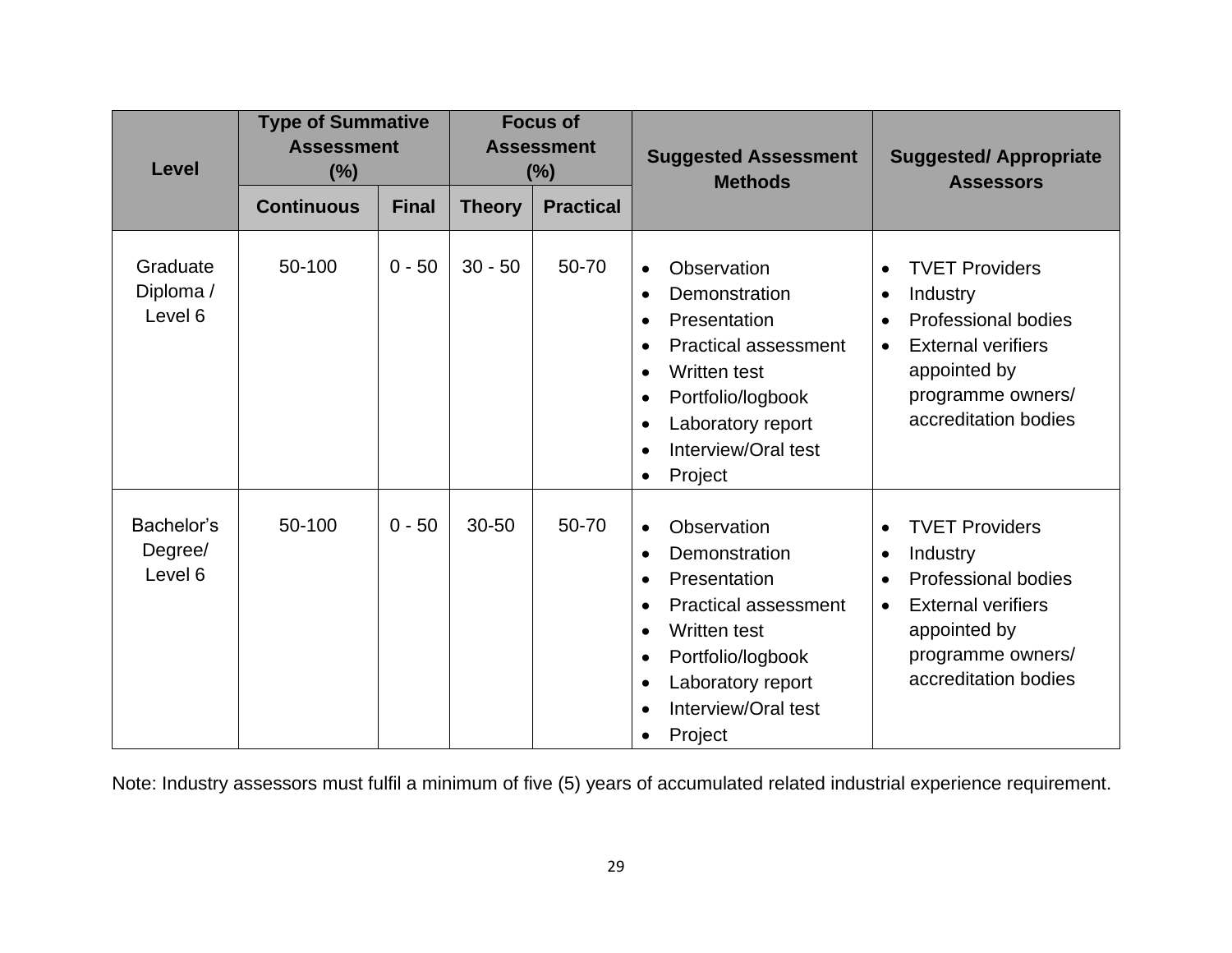#### **2.4 Management of Student Assessment**

- 2.4.1 The department/TVET Providers and their teaching staff must have an adequate level of autonomy in the management of student assessment. (This standard may not be applicable to certain programmes' arrangement.)
- 2.4.2 There must be mechanisms to ensure the security of assessment documents and records.
- 2.4.3 The assessment results must be communicated to students before the commencement of a new semester to facilitate progression decision.
- 2.4.4 The department/TVET Providers must have appropriate guidelines and mechanisms for students to appeal against their course results.
- 2.4.5 The department/TVET Providers must periodically review the management of student assessment and act on the findings of the review.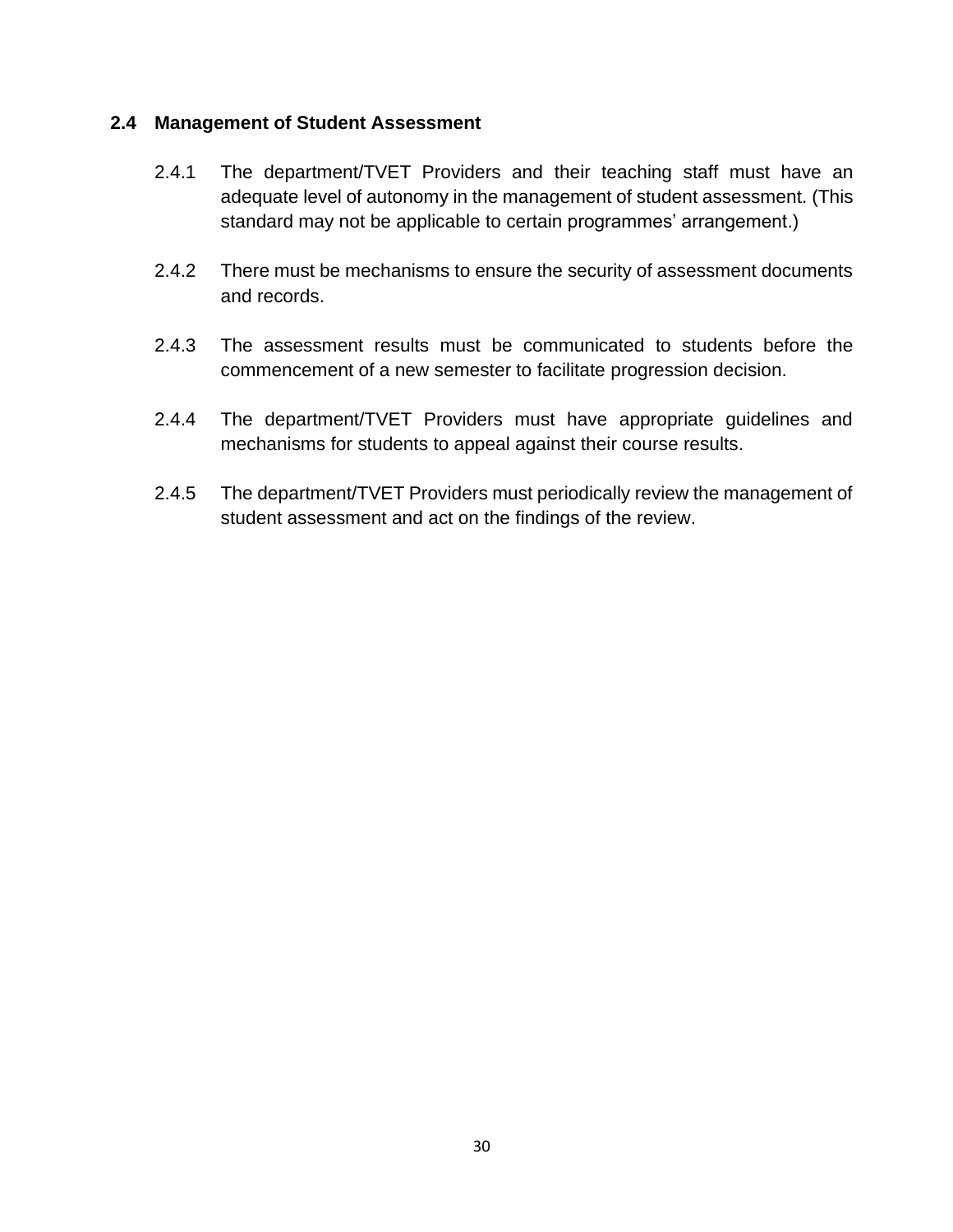# **3.0 STUDENT SELECTION AND SUPPORT SERVICES**

## **3.1 Student Articulation and Transfer**

TVET Providers must have well-defined policies and mechanisms to facilitate student transfer within and between institutions as well as cross-border.

The implementation of a single Quality Assurance System for TVET enhances the learning pathway for TVET graduates in terms of their progression to higher TVET programmes including industry certification, diversion to academic programmes and continuing education after joining the profession.

The learning pathway has been modified to enhance its flexibility and inclusivity in addressing equivalency of graduate progression from the academic and TVET sectors, as well as those who progress through learning by experience.

The TVET education pathway is further enhanced **based on the following principles**:

- 3.1.1 The eligibility to enter the MQF Level 6 TVET programme is based on the suitability of the field of the TVET programme at MQF Level 4 or MQF Level 5.
	- i. An individual with MQF Level 4 TVET or MQF Level 5 TVET qualification in a relevant field will be given an opportunity to progress to the MQF Level 6 TVET programme. The Senate/Academic Board of the receiving institution is responsible for determining the suitability and eligibility of the candidates.
	- ii. TVET providers are encouraged to design an appropriate MQF Level 6 programme to enable the admission of MQF Level 4 TVET or MQF Level 5 TVET graduates.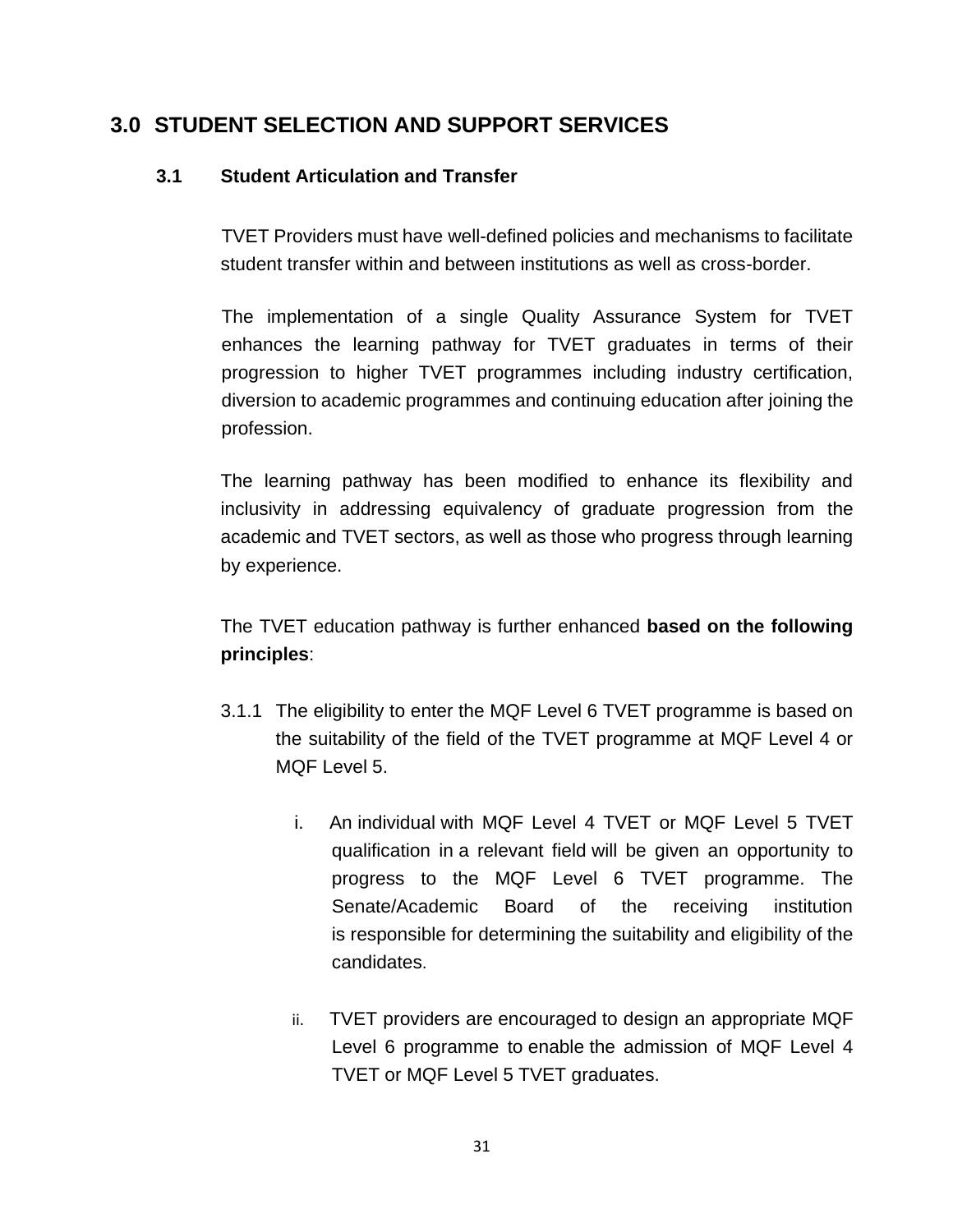- 3.1.2 Students are advised to remain at the TVET route up to MQF Level 4 or MQF Level 5 before pursuing their studies in the MQF Level 6 programme.
	- i. TVET students are encouraged to remain in the TVET stream up to MQF Level 4 TVET or MQF Level 5 TVET in order to obtain maximum progression to the highest level in the TVET system before furthering their studies in the MQF Level 6 programme.
	- ii. Students with MQF Level 3 TVET qualification who wish to further their studies in the MQF Level 4 academic programme may be subjected to additional requirements such as appropriate screening tests or coaching/bridging programmes. The same principle applies to students from the MQF Level 3 academic programme who wish to access the MQF Level 4 TVET programme. Similarly, this principle also applies to Level 4 or Level 5 programmes progressing to Level 6 in different MQF sector.
- 3.1.3 In principles, SPM or equivalent qualifications is not a requirement for students who follow TVET route which is designed without going through SPM or equivalent.
	- i. Learners who opt for the TVET route where the programmes are designed to meet TVET needs and the MQF requirements shall be recognised.
	- ii. Learners who have met the minimum requirements of the programme shall be allowed to progress further as they have acquired the basic knowledge during their learning process.
	- iii. SPM or an equivalent qualification is not an entry requirement for a TVET programme that is designed without the learner having to attend the SPM or equivalent examinations. For example, the Malaysian Vocational Certificate (Sijil Vokasional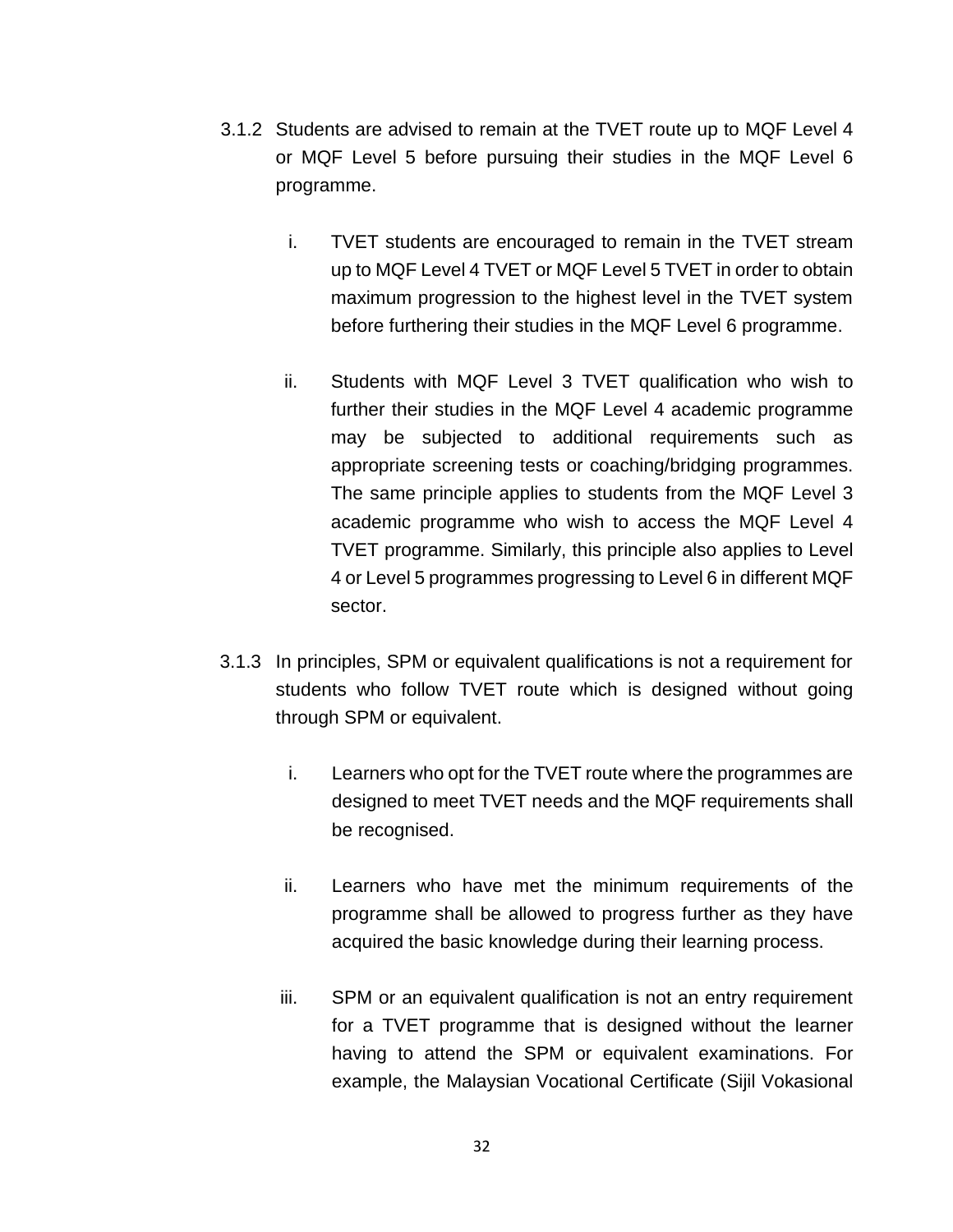Malaysia, SVM)/ Malaysian Vocational Diploma (Diploma Vokasional Malaysia, DVM) and Malaysian Skills Certificate (Sijil Kemahiran Malaysia, SKM)/ Malaysian Skills Diploma (Diploma Kemahiran Malaysia, DKM)/ Malaysian Skills Advanced Diploma (Diploma Lanjutan Kemahiran Malaysia, DLKM) is adequate to join TVET programme, subject to any specific requirement.

- iv. TVET graduates with TVET qualification at MQF Level 4 or MQF Level 5 are usually 19 years old or older. Therefore, it is inappropriate for these graduates to sit for the examinations offered for those at the age of 17.
- v. TVET Providers shall impose additional requirements such as an SPM or equivalent qualification if the Occupational/Industrial Standards and Practices requires the students to possess a certain level of knowledge or competency. For example, normally the aviation field study requires an SPM or equivalent qualification.
- 3.1.4 TVET Providers / Higher Education Providers (HEPs) are required to set the entry requirements and conduct appropriate screening and enhancement programmes based on students' achievements, areas of study and programme design to assist students in completing their studies. The TVET Providers / HEPs are encouraged to design an academic or TVET programme that provides a seamless path for TVET graduates.
	- i. TVET Providers / HEPs shall set entry requirements that are appropriate for the field and programme design.
	- ii. If the designed programme requires specific competencies, the TVET Providers / HEPs shall conduct appropriate screening such as tests, portfolio, interviews and others.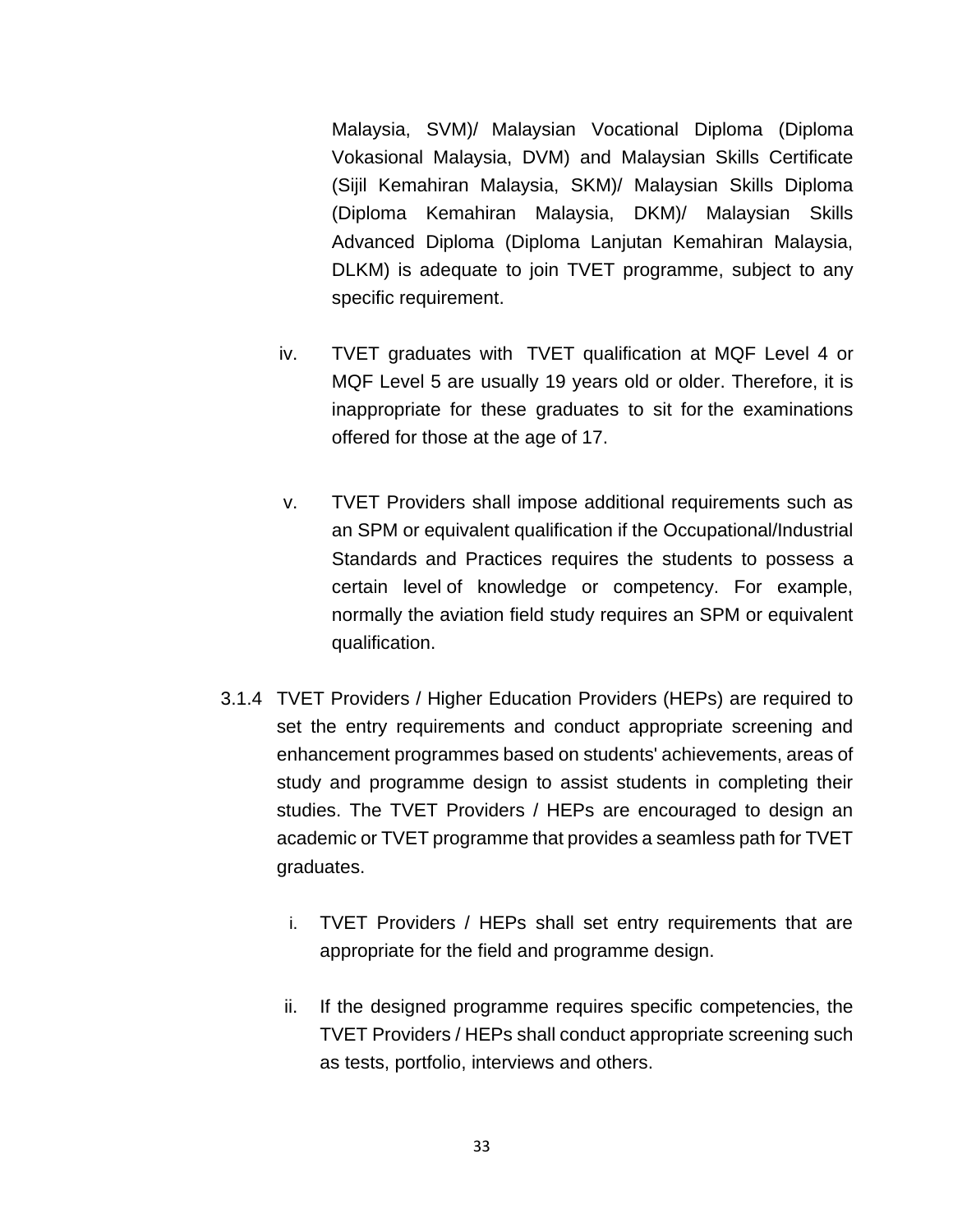- iii. The screening results will be used to determine the eligibility of the student to progress to a higher level.
- iv. TVET Providers / HEPs may provide guidance to the student through additional classes, mentor-mentee programme or others if necessary.
- 3.1.5 Credit transfer and bridging programmes may be implemented by TVET Providers based on suitability.
	- i. Credit transfer may be accorded to candidates who have attended a study programme/qualification level/module and attained the specified level of competency. It is based on the achievement of learning outcomes equivalent to the subject/course/module of the programme applied.
	- ii. Bridging programmes may be implemented to reduce the gap of knowledge which forms the foundation of a particular field/programme.
- 3.1.6 TVET graduates may progress to suitable MQF Level 7 subject to fulfilling the entry requirements as stated below:
	- i. possess an MQF Level 6 Bachelor's Degree; or
	- ii. possess the MQA Level 7 Accreditation of Prior Experiential Learning (APEL) certification.
- 3.1.7 TVET graduates with an MQF Level 7 Masters qualification may further their studies to the relevant MQF Level 8 Doctorate programme.
- 3.1.8 Students may proceed to any relevant TVET programme at any level of qualification using the prior learning/achievement implemented by MQA and DSD.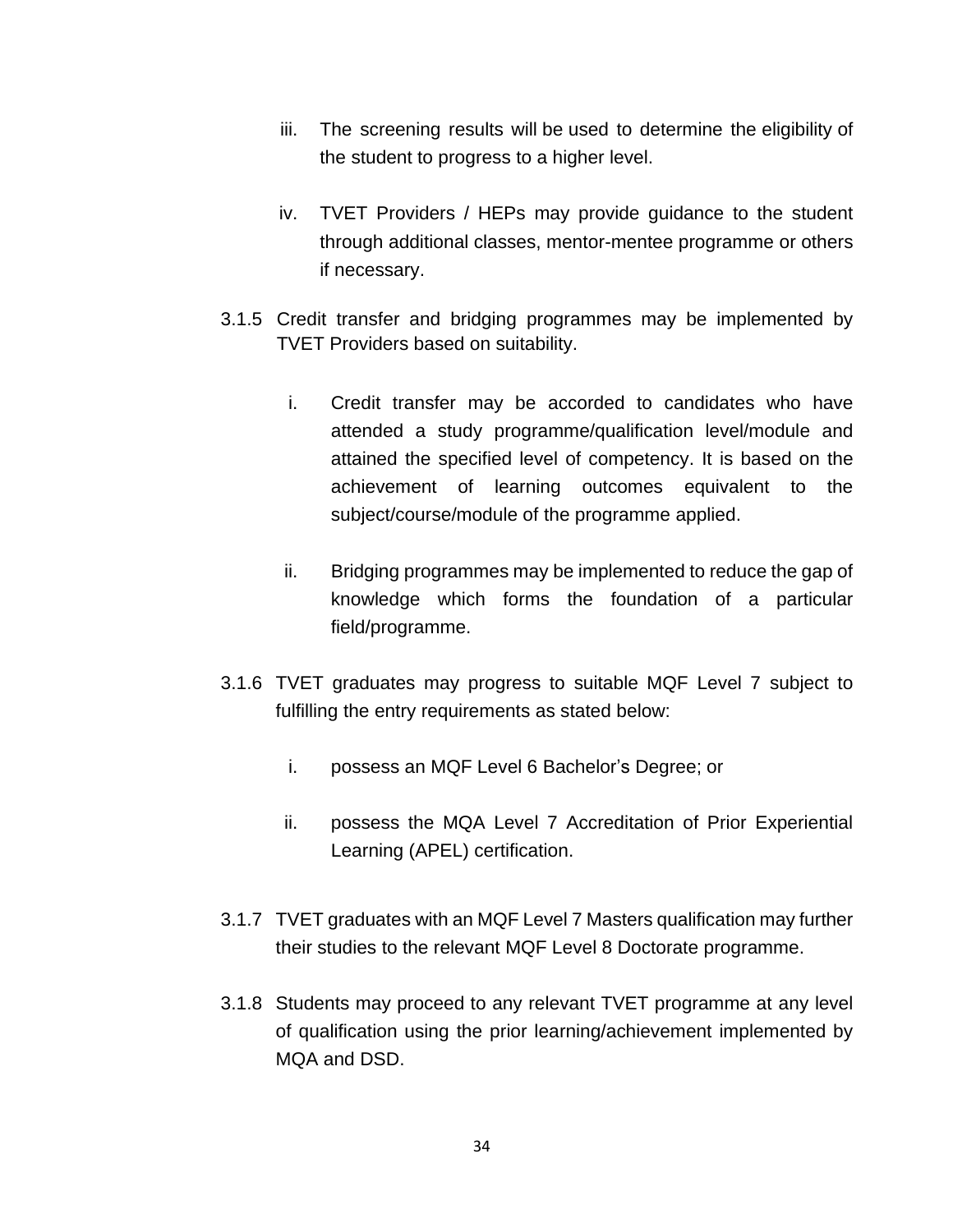- i. Individuals without formal qualifications may enter an appropriate TVET programme at MQF Level 1–3 Certificate, MQF Level 4 Diploma, MQF Level 5 Advanced Diploma and MQF Level 6 Graduate Certificate, Graduate Diploma or Bachelor's Degree programme based on the related level of competence and working experience.
- ii. Individuals who have completed their studies at any level of the TVET programme through prior learning/achievement recognition may further their studies to a higher level.
- 3.1.9 The TVET Quality Assurance Joint Technical Committee (JTC) will continuously monitor and revise the effectiveness of TVET articulation implementation and ensure its relevancy and currency.

The JTC is responsible for ensuring the articulation principles are in line with the current development of higher education within and outside the country to stay relevant.

- 3.1.10 The criteria and processes of student selection must be transparent and objective.
- 3.1.11 Student enrolment must comply with/be related to the capacity of the department/TVET Providers to effectively deliver the programme. (This standard must be read together with the standards in '4.0 Teaching Staff' and '5.0 Educational Resources'.)
- 3.1.12 There must be a clear policy and appropriate mechanisms for appeal on student selection.
- 3.1.13 The department/TVET Providers must offer appropriate developmental or remedial support to assist students who are in need.
- 3.1.14 The TVET Providers must ensure that the incoming transfer students have the capacity to follow the programme successfully. To address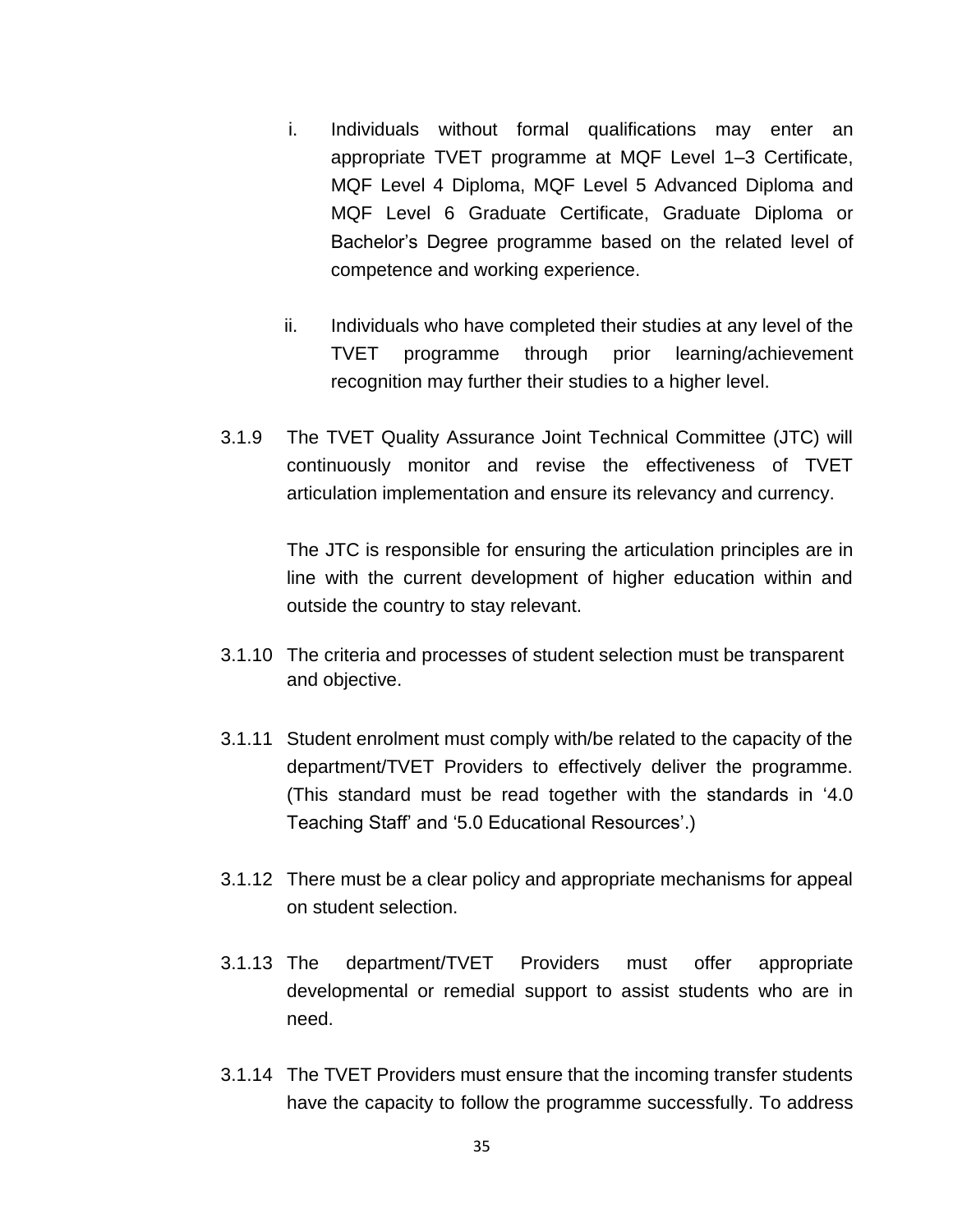the competency gap, the TVET Providers may conduct entry assessment or bridging programmes/intensive classes.

#### **3.2 Student Support Services**

- 3.2.1 Students must have access to appropriate and adequate support services, such as physical, social, financial, recreational and online facilities; academic and non-academic counselling; and health services.
- 3.2.2 There must be a designated administrative unit with a prominent organisational status in the TVET Providers, staffed by individuals who have appropriate experience, to assume the responsibility for planning and implementing student support services.
- 3.2.3 An effective induction to the programme must be available to new students with special attention given to out-of-state and international students as well as students with special needs.
- 3.2.4 Academic, non-academic and career counselling must be provided by adequate and qualified staff.
- 3.2.5 There must be mechanisms that actively identify and assist students who are in need of training as well as spiritual, psychological and social support.
- 3.2.6 TVET Providers must have clearly defined and documented processes and procedures for handling student disciplinary cases.
- 3.2.7 There must be an effective mechanism for students to voice their grievances and seek resolution on training and non-training matters.
- 3.2.8 Student support services must be evaluated regularly to ensure their adequacy, effectiveness and safety.

## **3.3 Student Representation and Participation**

3.3.1 There must be well-disseminated policies and processes for active student engagement especially in areas that affect their interest and welfare.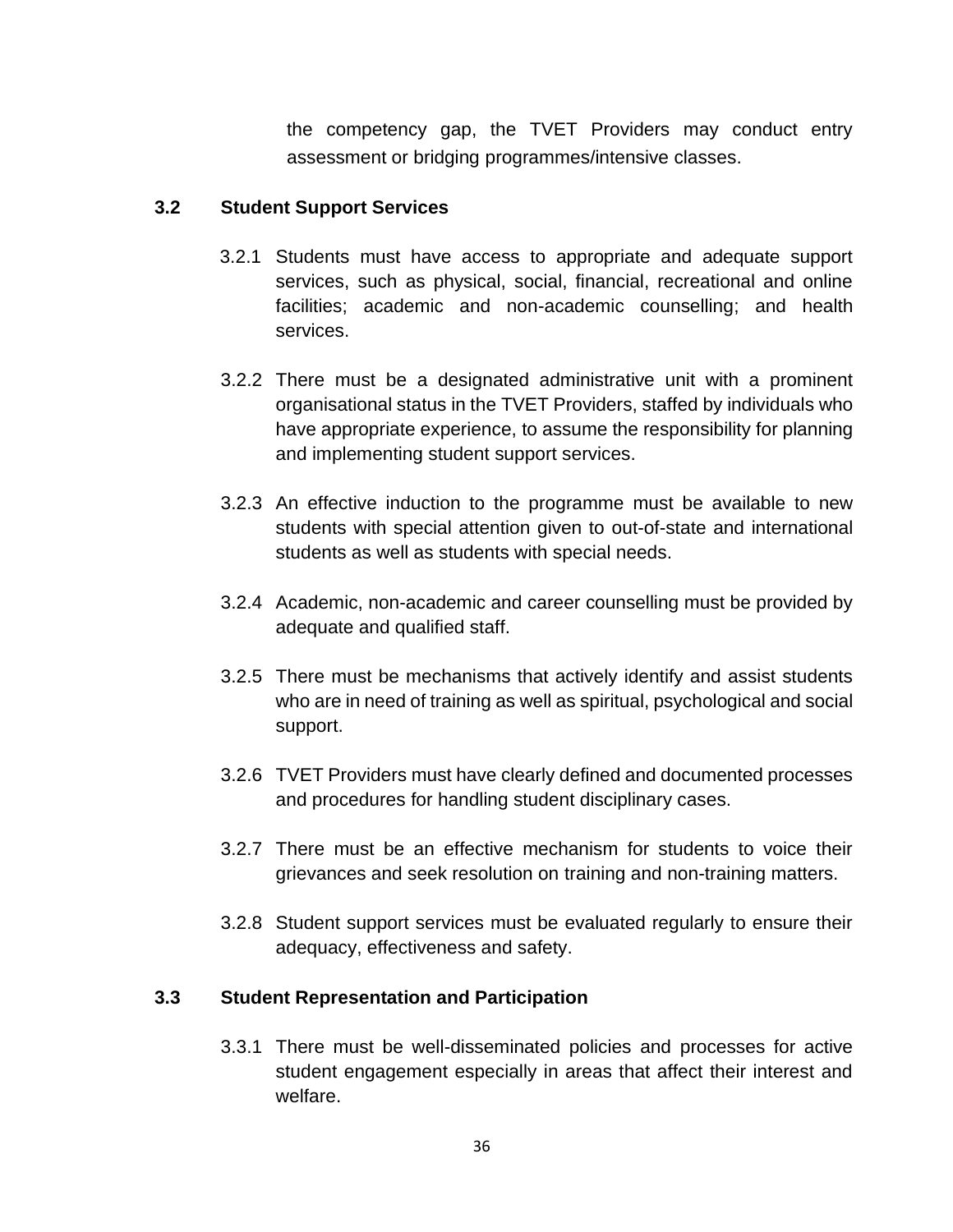- 3.3.2 There must be adequate student representation and organisation.
- 3.3.3 Students must be facilitated to develop linkages with external stakeholders and to participate in activities to gain managerial, entrepreneurial, innovation and leadership skills in preparation for the workplace.
- 3.3.4 Student activities and organisations must be facilitated to encourage student participation in activities that promote character building; inculcate lifelong learning, a sense of belonging, responsibility and intercultural values; and promote active citizenship.

#### **3.4 Alumni**

3.4.1 TVET Providers must encourage the alumni to play a role in the development, review and continuous improvement of the programme and in preparing the students for their professional future through linkages with industry and the professions.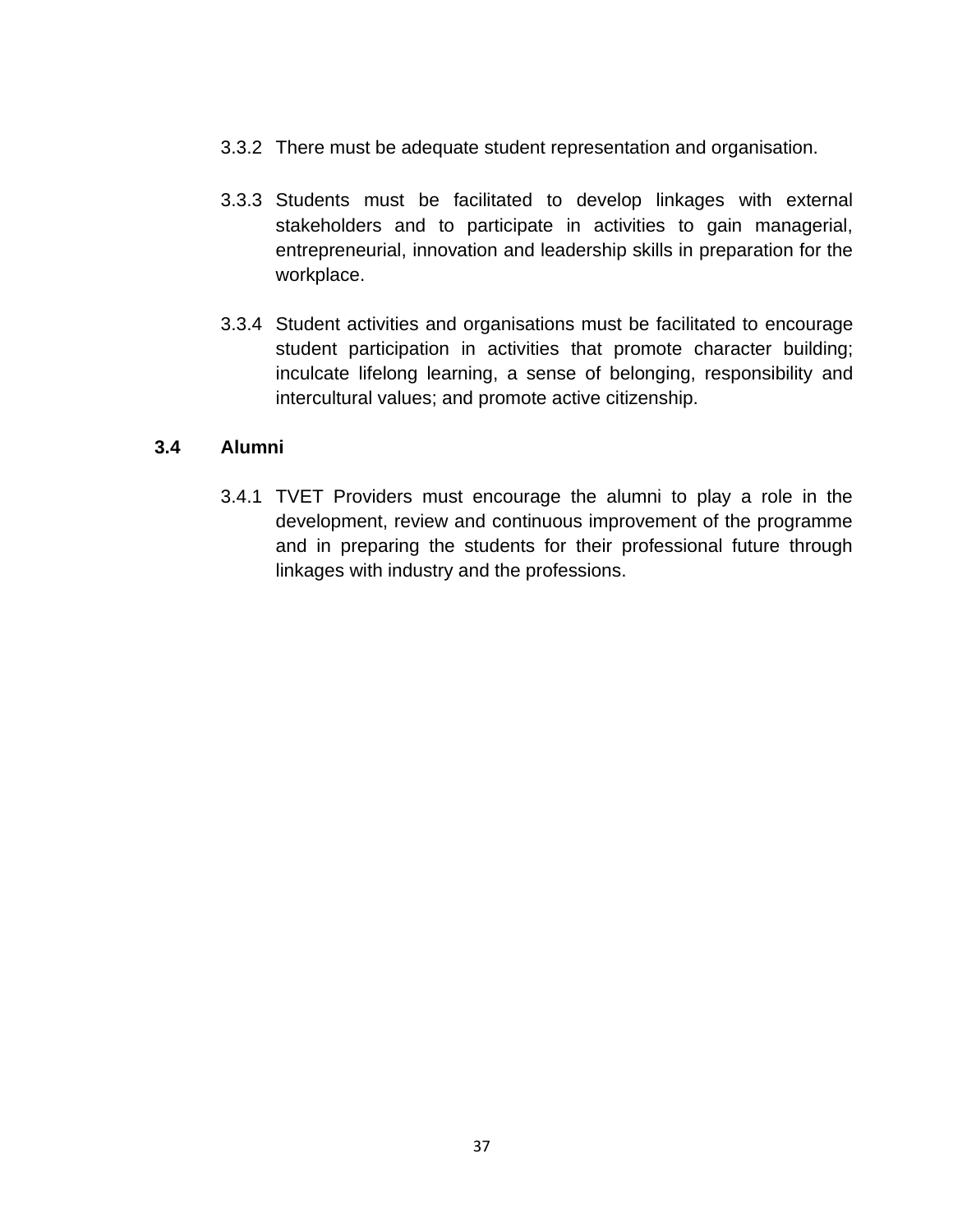# **4.0 TEACHING STAFF**

The quality of the teaching staff is one of the most important components in assuring the quality of higher education, and thus every effort must be expanded to establish proper and effective recruitment, service, development and appraisal policies that are conducive to staff productivity.

It is important that every programme has appropriately qualified and sufficient number of teaching staff. The numbers recruited have to be adequate for, and appropriate to, the needs of the programmes.

## **4.1 Recruitment and Management**

- 4.1.1 TVET Providers must have a clearly defined plan for their teaching manpower needs, consistent with institutional policies and programme requirements.
- 4.1.2 TVET Providers must have a clear and documented teaching staff recruitment policy where the criteria for selection are based primarily on academic merit and industry experience.
- 4.1.3 **Table 4** indicates the qualifications of teaching staff for TVET programmes for all levels of study as visualised in the MQF:

| <b>Qualification/</b><br><b>MQF Level</b> | <b>Qualifications of Teaching Staff</b>                                                                      |
|-------------------------------------------|--------------------------------------------------------------------------------------------------------------|
| Certificate/<br><b>TVET L1</b>            | MQF Level 3 TVET Certificate in the relevant field;<br><b>OR</b>                                             |
|                                           | MQF Level 3 Certificate in the relevant field with 1<br>year of related industrial experience*;<br><b>OR</b> |
| Certificate/<br><b>TVET L2</b>            | MQF Level 4 TVET Diploma in the relevant field;<br><b>OR</b>                                                 |
|                                           | MQF Level 4 Diploma in the relevant field with 1<br>year of related industrial experience;                   |

# **Table 4: Qualification Requirements of Teaching Staff**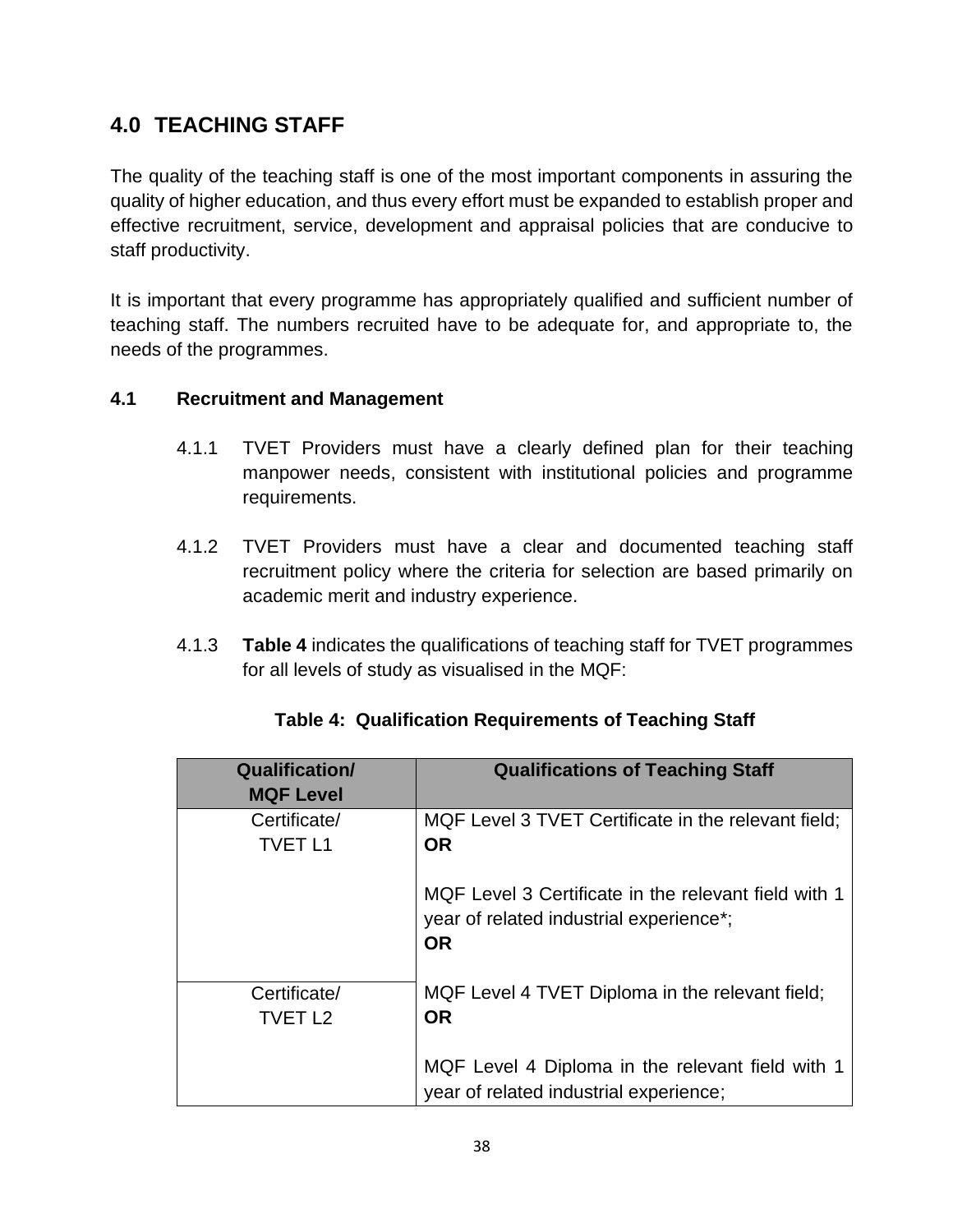| <b>Qualification/</b><br><b>MQF Level</b> | <b>Qualifications of Teaching Staff</b>                                                                                                                                                |
|-------------------------------------------|----------------------------------------------------------------------------------------------------------------------------------------------------------------------------------------|
|                                           | AND TVET teaching competency.                                                                                                                                                          |
|                                           | * If the MQF Level 3 Certificate (Academic) has an<br>equally extensive hands-on approach as that of a<br>TVET programme, the 1 year related industrial<br>experience can be exempted. |
| Certificate/<br><b>TVET L3</b>            | MQF Level 4 TVET Diploma in the relevant field;<br><b>OR</b>                                                                                                                           |
|                                           | MQF Level 4 Diploma in the relevant field with 1<br>year of related industrial experience;                                                                                             |
|                                           | <b>AND TVET teaching competency.</b>                                                                                                                                                   |
| Diploma/<br><b>TVET L4</b>                | MQF Level 5 TVET Advanced Diploma in the<br>relevant field;<br><b>OR</b>                                                                                                               |
|                                           | MQF Level 5 Advanced Diploma in the relevant<br>field with 2 years of related industrial experience;<br><b>OR</b>                                                                      |
|                                           | MQF Level 6 TVET Bachelor's Degree in the<br>relevant field;<br><b>OR</b>                                                                                                              |
|                                           | MQF Level 6 Bachelor's Degree in the relevant field<br>with 1 year of related industrial experience;                                                                                   |
|                                           | AND TVET teaching competency.                                                                                                                                                          |
| Advanced Diploma/<br><b>TVET L5</b>       | MQF Level 5 TVET Advanced Diploma in the<br>relevant field with 1 year of related industrial<br>experience;<br><b>OR</b>                                                               |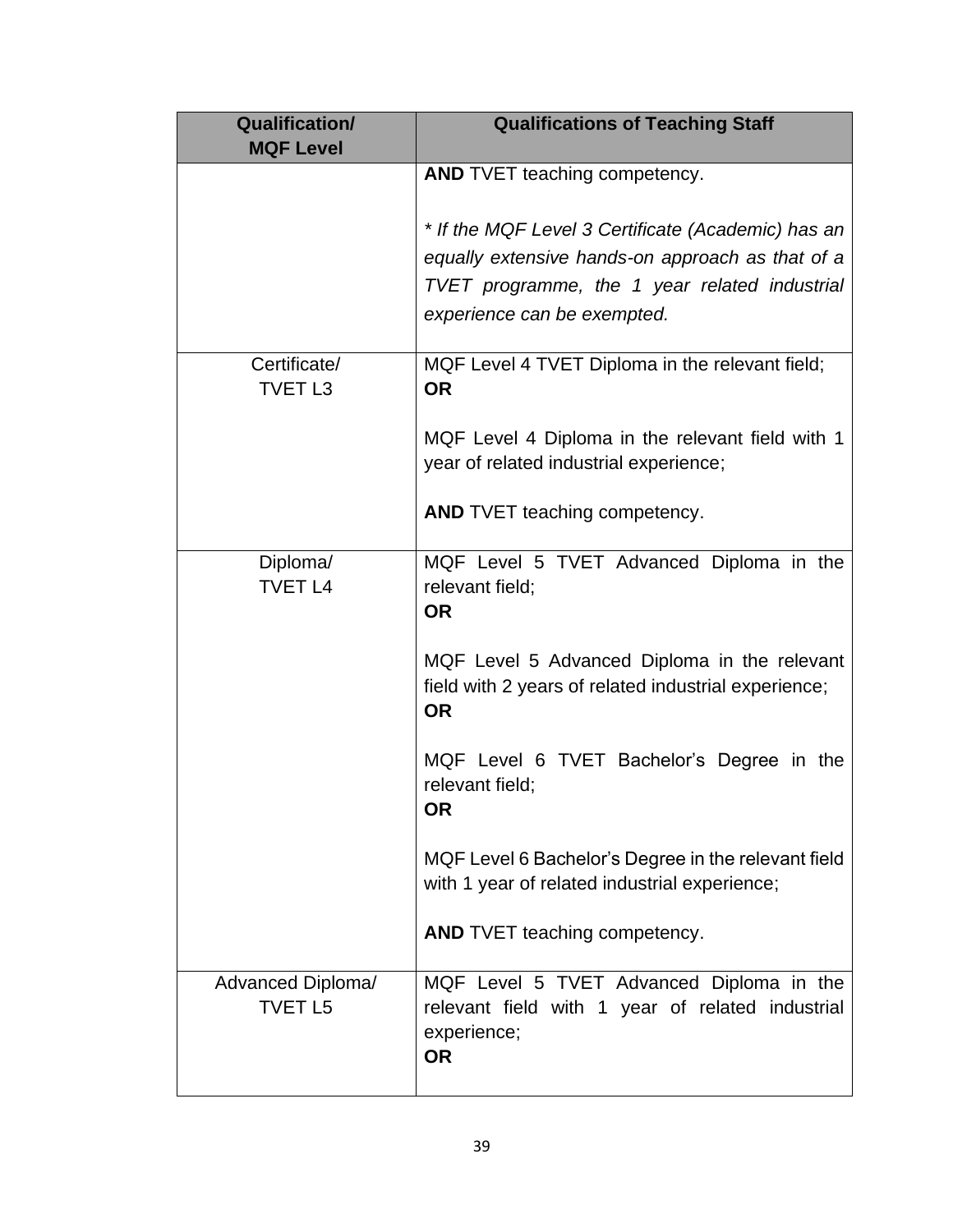| <b>Qualification/</b><br><b>MQF Level</b>                                             | <b>Qualifications of Teaching Staff</b>                                                                                             |
|---------------------------------------------------------------------------------------|-------------------------------------------------------------------------------------------------------------------------------------|
|                                                                                       | MQF Level 5 Advanced Diploma in the relevant<br>field with 2 years of related industrial experience;<br><b>OR</b>                   |
|                                                                                       | MQF Level 6 TVET Bachelor's Degree in the<br>relevant field;<br><b>OR</b>                                                           |
|                                                                                       | MQF Level 6 Bachelor's Degree in the relevant field<br>with 2 years of related industrial experience;                               |
|                                                                                       | <b>AND TVET teaching competency.</b>                                                                                                |
| Graduate Certificate /<br>Graduate Diploma /<br>Bachelor's Degree /<br><b>TVET L6</b> | For theoretical component:<br>MQF Level 7 Master's Degree in the relevant field;<br><b>AND</b>                                      |
|                                                                                       | For practical component:<br>MQF Level 6 TVET in the relevant field with 1 year<br>of related industrial experience;<br><b>OR</b>    |
|                                                                                       | MQF Level 6 in the relevant field with 2 years of<br>related industrial experience;                                                 |
|                                                                                       | AND TVET teaching competency.                                                                                                       |
|                                                                                       | fields where industrial competencies<br>In In<br>are<br>required, the academic staff should also have the<br>relevant competencies. |

4.1.4 The industrial experience must be significant to the Discipline Core Modules (functional) of the taught programme. TVET Providers must have a clear procedure, such as practical exams or competency-based interview to verify the relevant industrial experience, prior to appointing teaching staff.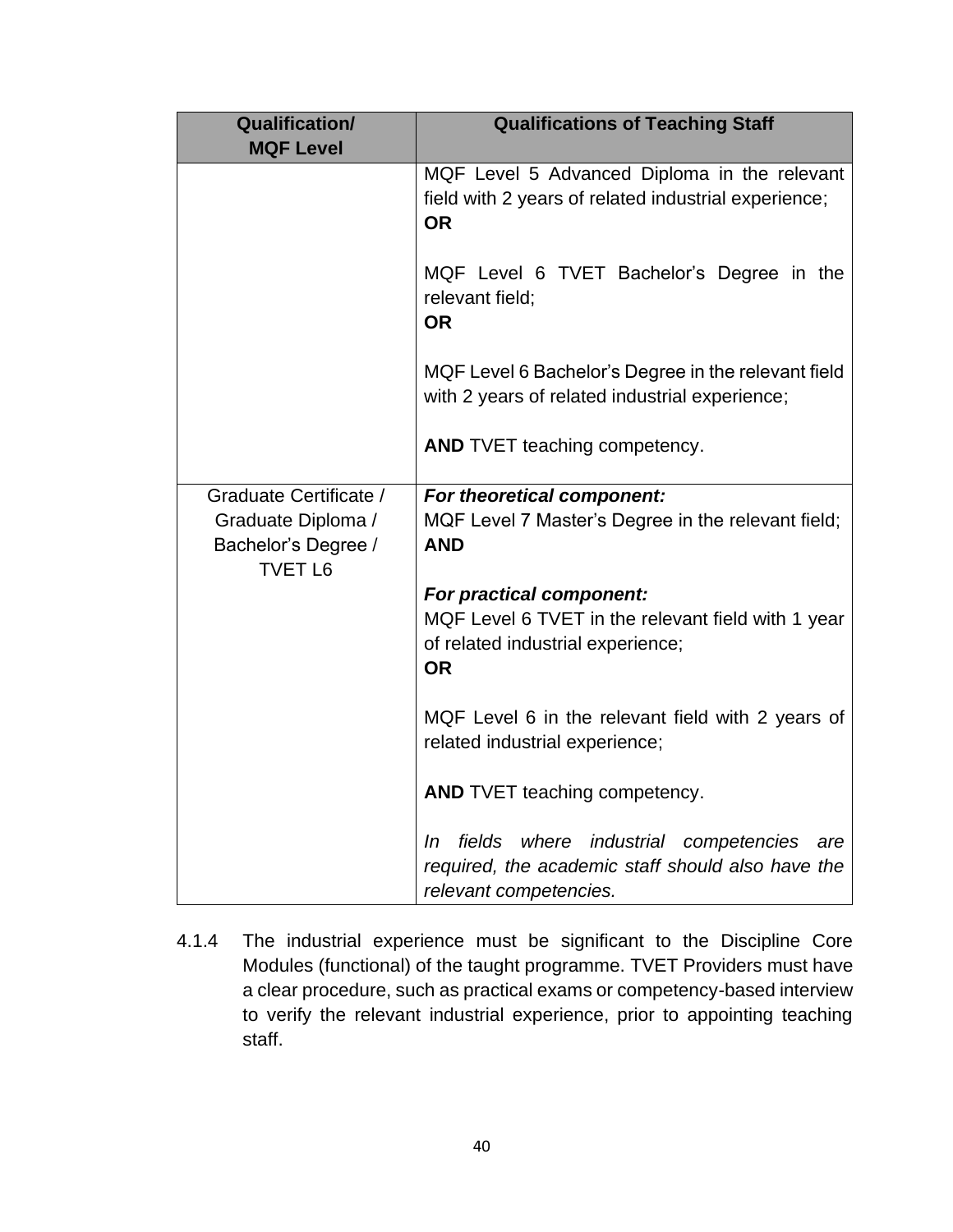- 4.1.5 Teaching staff/industry experts must have TVET teaching competency verified by authority and recognised by MQA or DSD.
- 4.1.6 Teaching staff/industry experts who do not fulfil the minimum/specified qualification but possess more than five (5) years of accumulated related industrial experience may be considered. However, TVET teaching competency is still a compulsory requirement. TVET Providers may acknowledge and recognise the candidate's related experience, knowledge from previously enrolled courses, peer review and others.
- 4.1.7 For professional programmes, the qualifications of the teaching staff will be determined by the respective professional bodies.
- 4.1.8 The maximum staff-student ratio for the TVET programme is 1:25. The appropriate staff-student ratio shall be applied for particular learning activities and facilities; for instance workshop, studio work, laboratory, clinical.

*(To be read together with relevant standards/guidelines.)*

- 4.1.9 All the teaching staff shall be appointed by TVET Providers in advance when applying for accreditation.
- 4.1.10 TVET Providers must have adequate full-time teaching staff responsible for implementing the programme. The full-time teaching staff should form at least 60% of the total staff required. Part-time teaching staff may consist of industry practitioners or from the academia.
- 4.1.11 The policy of the TVET Providers must reflect an equitable distribution of responsibilities among the teaching staff.
- 4.1.12 Recognition and reward through promotion, salary increment or other remuneration must be based on clear and transparent policies and procedures.
- 4.1.13 TVET Providers must be guided by considerations which are in line with national policy and international good practices in teaching appointment and promotion exercise.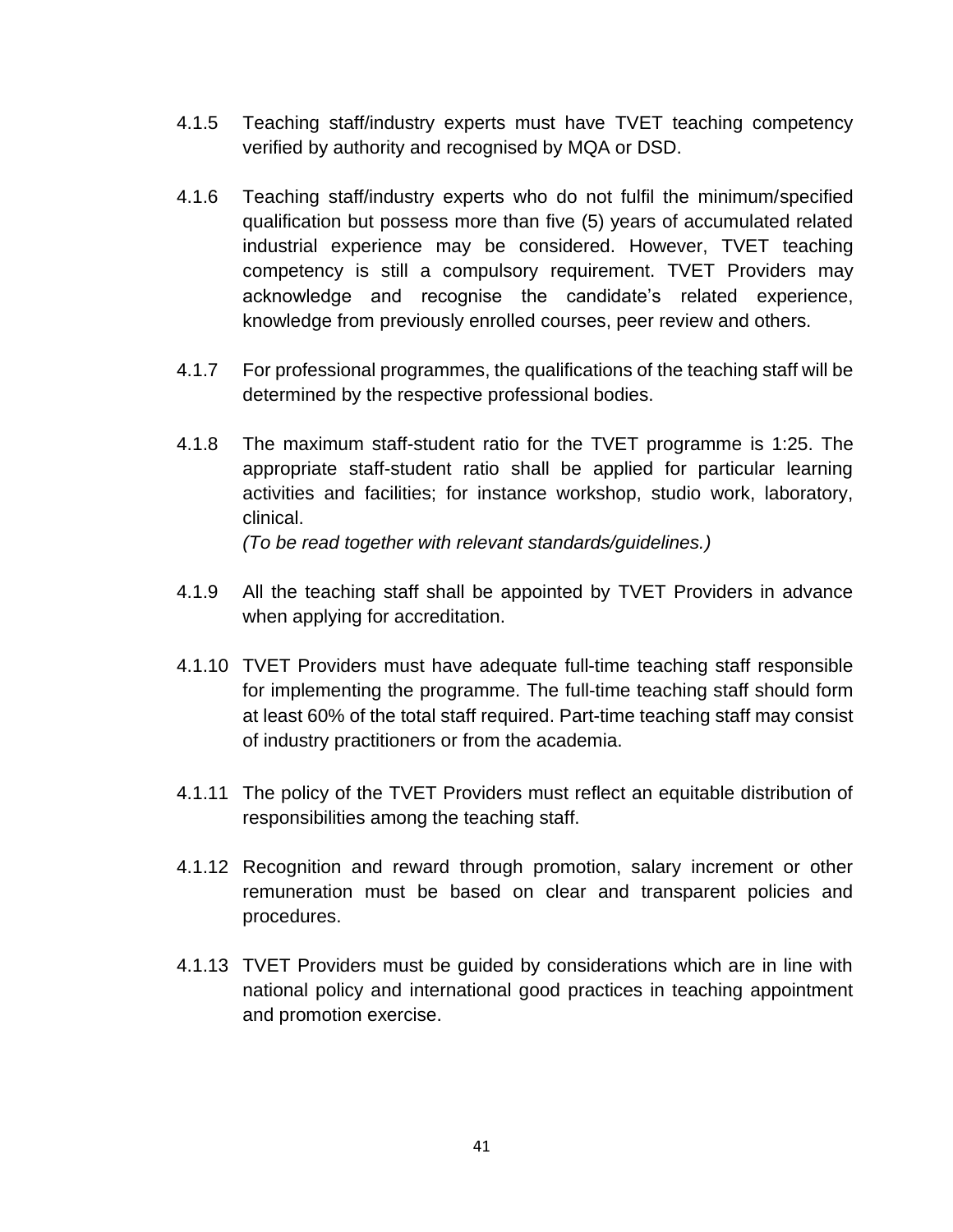4.1.14 TVET Providers must have collaboration with industry and/or stakeholders to provide for the involvement of professionals and practitioners in order to enhance the learning and teaching of the programme.

#### **4.2 Service and Development**

- 4.2.1 TVET Providers must have policies addressing matters related to service, development and appraisal of the teaching staff.
- 4.2.2 The teaching staff must be given sufficient autonomy to focus on their respective areas of expertise.
- 4.2.3 TVET Providers must have clear policies and procedures for handling disciplinary cases involving the teaching staff and on conflict of interest, particularly in the areas of professional conduct, private practice, multiple employment, and consultancy services.
- 4.2.4 TVET Providers must have mechanisms and processes for periodic student evaluation of the teaching staff for the purpose of quality improvement.
- 4.2.5 TVET Providers must have a development programme including induction course and continuous professional enhancement for the teaching staff.
- 4.2.6 TVET Providers must require all the in-service teaching staff to participate in staff industrial attachment for a cumulative period of one month in every two years for them to keep abreast with the industrial standard and work competency.
- 4.2.7 TVET Providers must provide opportunities for the teaching staff to participate in professional, training and other relevant activities at national and international levels and to obtain professional qualifications to enhance the learning and teaching experience.
- 4.2.8 TVET Providers must encourage and facilitate their teaching staff to play an active role in community engagement activities.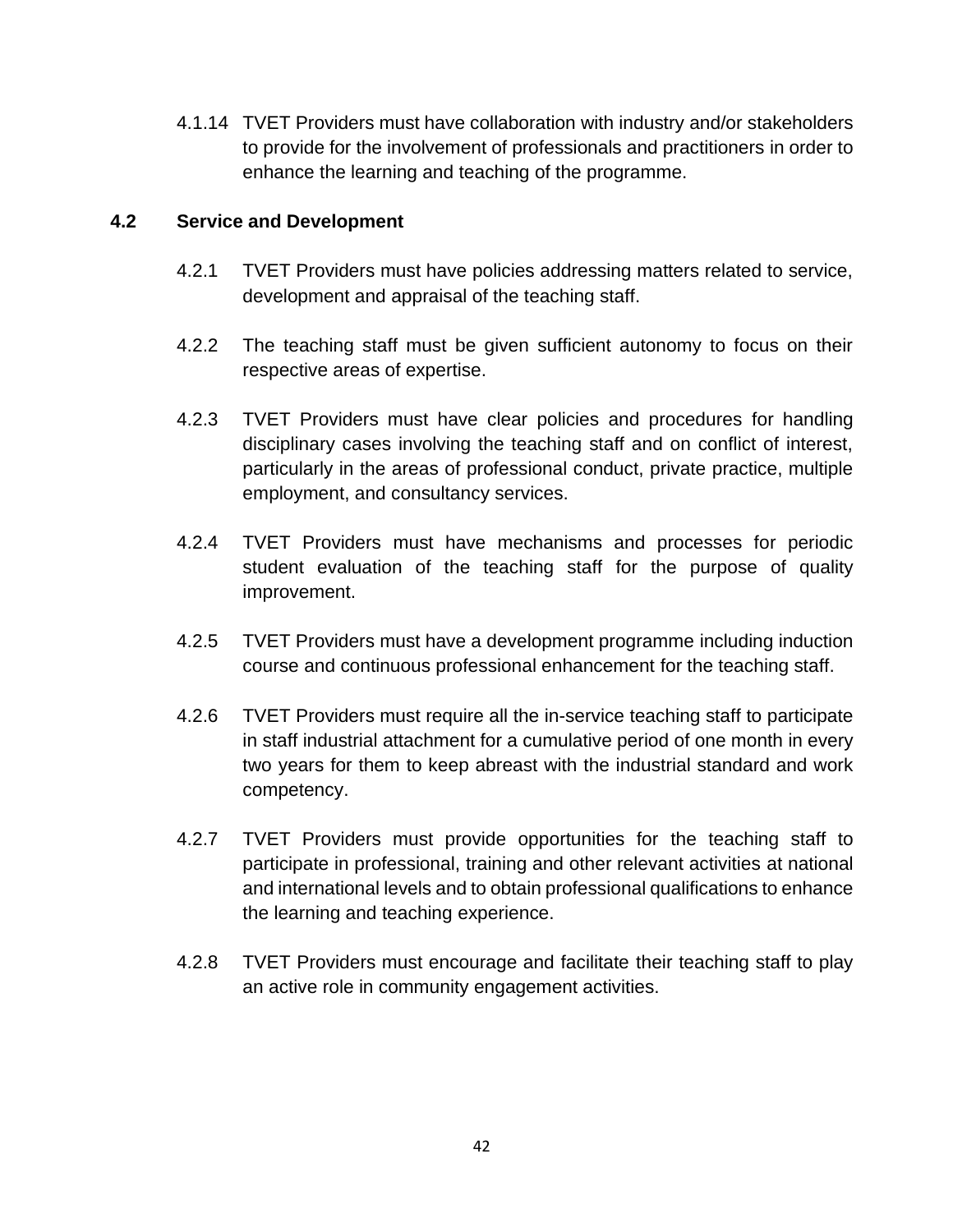# **5.0 EDUCATIONAL RESOURCES**

Adequate educational resources are necessary to support the learning and teaching activities of a programme. These include all the required academic and instructional expertise, physical facilities, information and communication technologies, research facilities, and finance.

The physical facilities of a programme are guided mainly by the needs of the specific fields of study. Where appropriate, research facilities may be included as part of educational resources because a research-active environment improves the quality of higher education. Sufficient and recent resources are to be allocated to support and sustain research.

It is essential for the resources and services to be relevant, accessible, available and fully utilised by the students. These considerations must be taken into account in evaluating the effectiveness of educational resources.

## **5.1 Physical Facilities**

- 5.1.1 TVET Providers must provide sufficient, relevant and appropriate physical facilities and training resources at the commencement of the programme to ensure its effective delivery including facilities for practical-based programmes and for those with special needs.
- 5.1.2 TVET Providers may contract up to 40% of the equipment and facilities required in-house for the delivery and assessment of the programme with suitable partners (This excludes facilities made available by the industry partner to the students through WBL/ apprenticeship/ industrial mode).
- 5.1.3 The physical facilities and training resources of the TVET Providers and where applicable, the collaborating partners, must comply with the relevant laws and regulations.
- 5.1.4 The library or resource centre must have adequate and up-to-date conventional and/or digital reference materials, computers and internet access.
- 5.1.5 The training resources, services and facilities must be periodically reviewed and improved upon to maintain their quality and appropriateness for current education and training.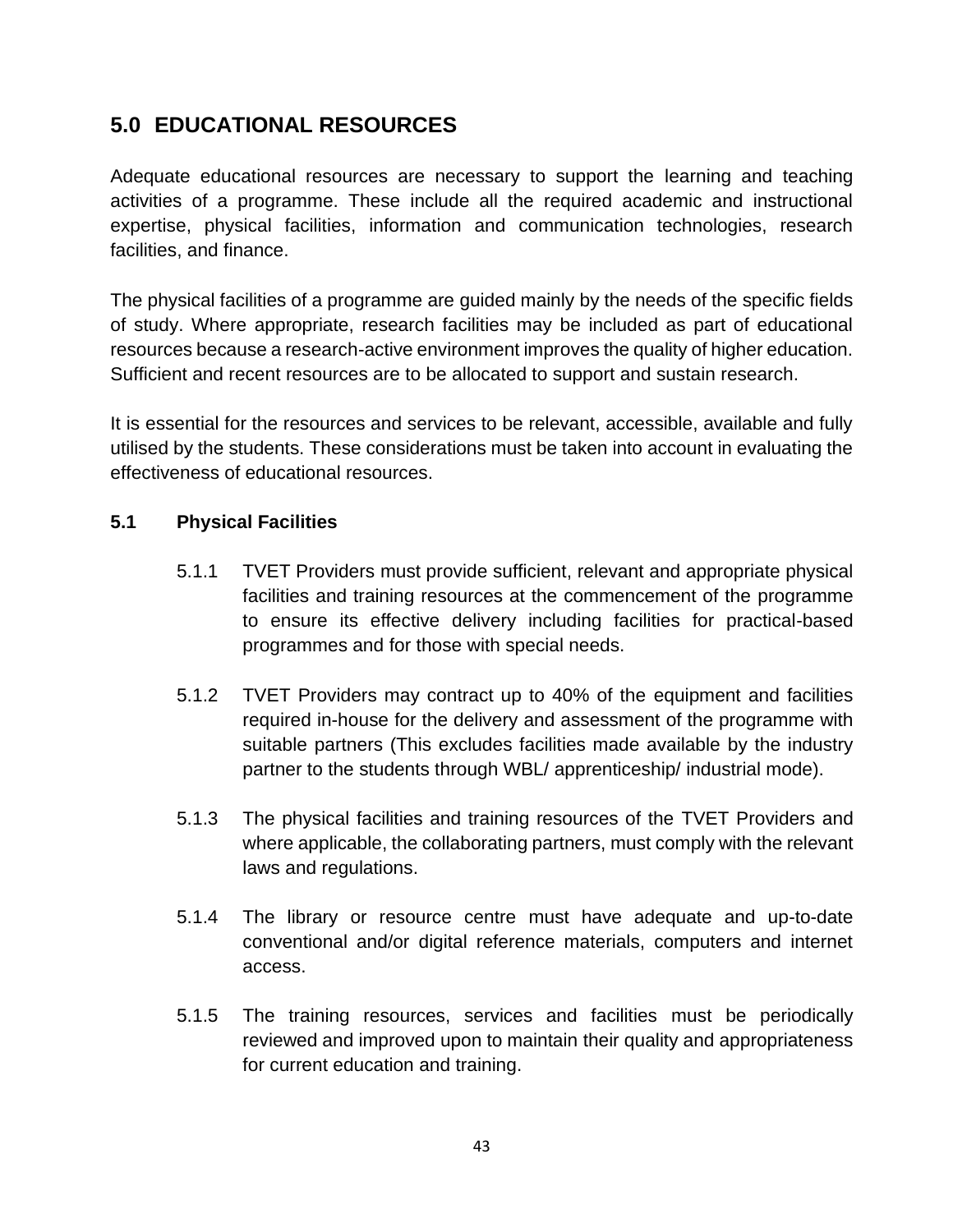- 5.1.6 TVET Providers must allocate adequate funds to carry out scheduled maintenance of all facilities and equipment including their replacement or upgrading.
- 5.1.7 TVET Providers must have adequate facilities and resources to encourage research and support innovation.

#### **5.2 Expertise in Education**

5.2.1 TVET Providers must utilise training experts (especially those with expertise in pedagogy and assessment methods) in the planning of their programmes and the development of new teaching and assessment methods.

#### **5.3 Financial Resources**

- 5.3.1 TVET Providers must have clear procedures to ensure effective financial planning and efficient use of resources.
- 5.3.2 TVET Providers must have adequate funds to carry out all trainings and education activities required to achieve the learning outcomes.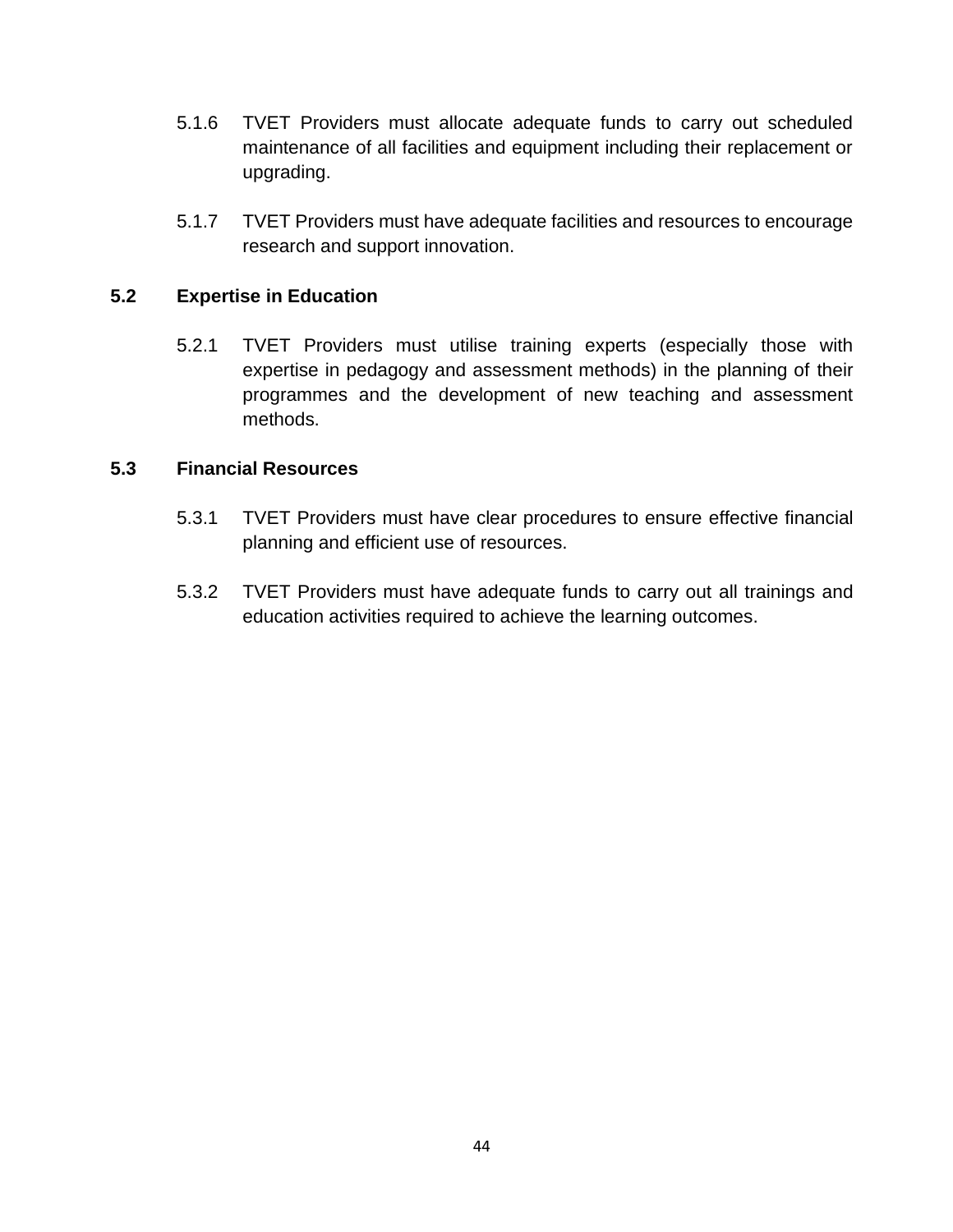# **6.0 PROGRAMME MANAGEMENT**

There are many ways of administering a TVET institution, and the methods of management differ among TVET Providers. Nevertheless, governance that reflects the leadership of a TVET organisation must emphasise excellence and scholarship. It is crucial that the leadership provides clear guidelines and direction, builds relationships amongst the different stakeholders based on collegiality and transparency, manages finances and other resources with accountability, forges partnerships with significant stakeholders in training delivery and consultancy, and dedicates itself to training and scholarly endeavours. Whilst formalised arrangements can protect these relationships, they are best developed by a culture of reciprocity, mutuality and open communication.

#### **6.1 Governance**

- 6.1.1 TVET Providers must clarify their structure and function and the relationships between them, and these must be communicated to all stakeholders involved based on the principles of responsibility, accountability and transparency.
- 6.1.2 TVET Providers must have policies, procedures and mechanisms for regular reviewing and updating of their structures, functions, strategies and core activities to ensure continual quality improvement.
- 6.1.3 The academic board/committee of the department/TVET Providers must be an active policy-making body with an adequate degree of autonomy.
- 6.1.4 Mechanisms for ensuring functional integration and comparability of educational quality must be established for programmes conducted in campuses or partner institutions/industries that are geographically separated.
- 6.1.5 TVET Providers must have a formal committee system responsible for internal and external consultation, feedback, market needs analysis and employability projections of the programme. (This standard must be read together with standards 1.2.2, 1.3.6 and 1.4.6 in '1.0 Programme Development and Delivery'.)
- 6.1.6 The governance of the department/TVET Providers must involve the participation of, and consultation with, teaching staff, students and external stakeholders.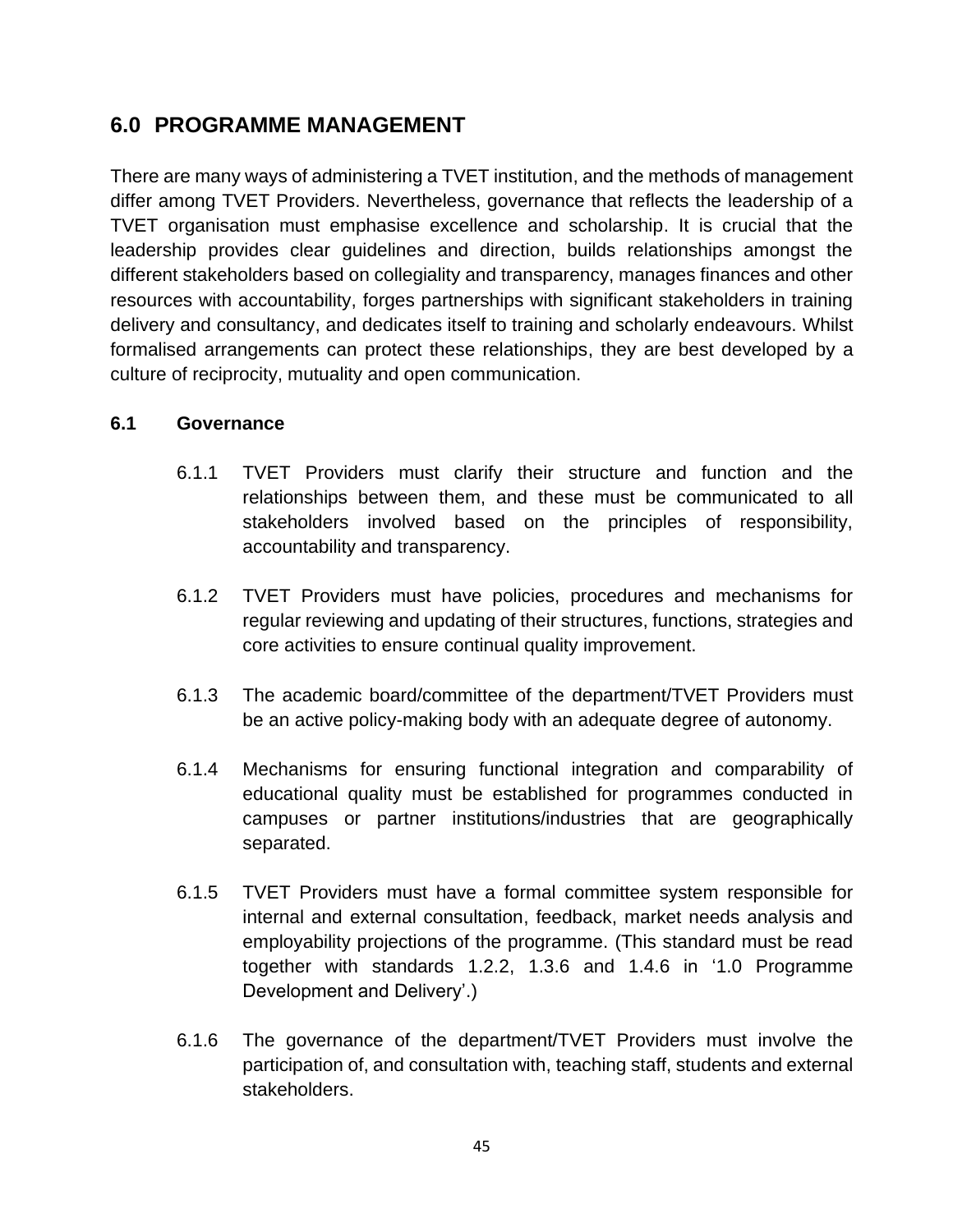#### **6.2 Programme Leadership**

- 6.2.1 The criteria for the appointment and the responsibilities of the TVET programme leader must be clearly stated.
- 6.2.2 The leadership of the programme must be helmed by those with appropriate qualifications and experience, and with sufficient authority for curriculum design, delivery and review in line with the criteria developed.
- 6.2.3 There must be mechanisms and processes to allow for communication between the programme and the leadership on matters such as staff recruitment and training, student admission, allocation of resources and decision-making processes.

#### **6.3 Administrative Staff**

- 6.3.1 TVET Providers must have a sufficient number of qualified administrative staff with relevant experience to support the implementation of the programme and related activities.
- 6.3.2 TVET Providers must conduct a regular performance review of the administrative staff of the programme.
- 6.3.3 TVET Providers must have an appropriate training scheme for the advancement of the administrative staff as well as to fulfil the specific needs of the programme.

#### **6.4 Records Administration**

- 6.4.1 TVET Providers must have appropriate policies and practices concerning the nature, content and security of student and teaching staff records.
- 6.4.2 TVET Providers must implement policies on the rights of individual privacy and the confidentiality of records.
- 6.4.3 TVET Providers must continuously review policies on the security of records including the increased use of electronic technologies and safety systems.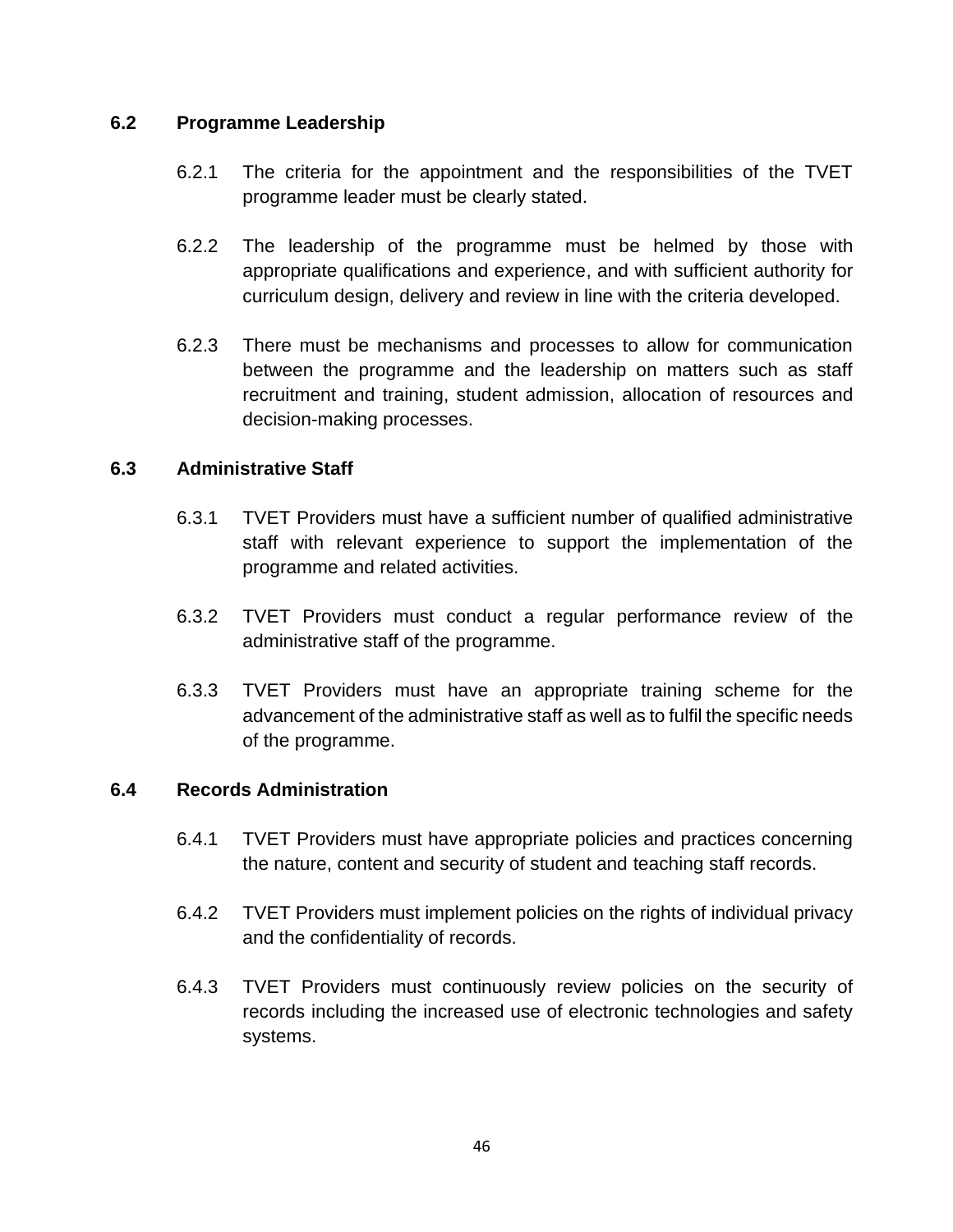# **7.0 PROGRAMME MONITORING, REVIEW AND CONTINUAL QUALITY IMPROVEMENT**

Quality enhancement calls for programmes to be regularly monitored, reviewed and evaluated. This includes the monitoring, reviewing and evaluating of institutional structures and processes (administrative structure, leadership and governance, planning and review mechanisms), curriculum components (syllabi, teaching methodologies, learning outcomes) as well as student progress, employability and performance.

Feedback from multiple sources such as students, alumni, teaching staff, employers, professional bodies and parents must be obtained to assist in enhancing the quality of the programme. Their feedback and the corresponding actions taken should be documented for auditing purposes.

# **7.1 Mechanisms for Programme Monitoring, Review and Continual Quality Improvement**

- 7.1.1 TVET Providers must have clear policies and appropriate mechanisms for regular monitoring and review of the programme.
- 7.1.2 TVET Providers must have a dedicated unit or personnel responsible for internal quality assurance (IQA).
- 7.1.3 TVET Providers must have a mechanism for continuous monitoring and reviewing of the programme to ensure its currency and relevancy.
- 7.1.4 TVET Providers' review system must constructively engage the stakeholders including the alumni and employers as well as the external expertise, whose views are taken into consideration in continual quality improvement of the programme.
- 7.1.5 TVET Providers must make the programme review report accessible to stakeholders in order to seek their views.
- 7.1.6 Various aspects of student performance, progression and attrition must be analysed for the purpose of continual quality improvement by TVET Providers.
- 7.1.7 TVET Providers must have a monitoring and review committee with representatives from the industries/academia related to the programme.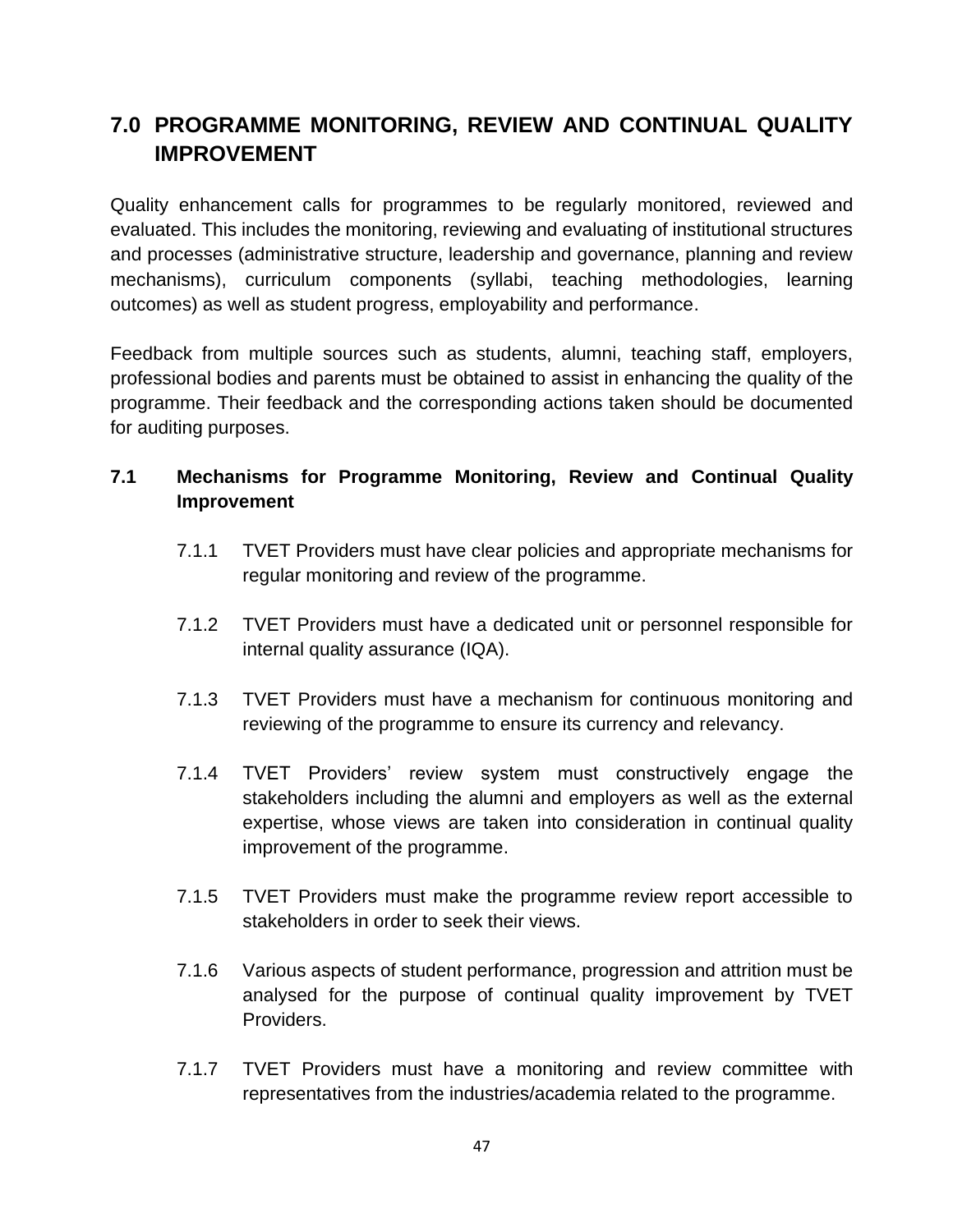- 7.1.8 The findings of a programme review must be presented to the top management of TVET Providers for its attention and further action.
- 7.1.9 There must be a link between the quality assurance processes and the achievement of the institutional purpose.
- 7.1.10 TVET Providers must establish assessment instruments/tools/equipment with the involvement of the industry to assess their graduates.
- 7.1.11 There must be an indicator to measure the industry's satisfaction with the quality of TVET graduates for the purpose of employability.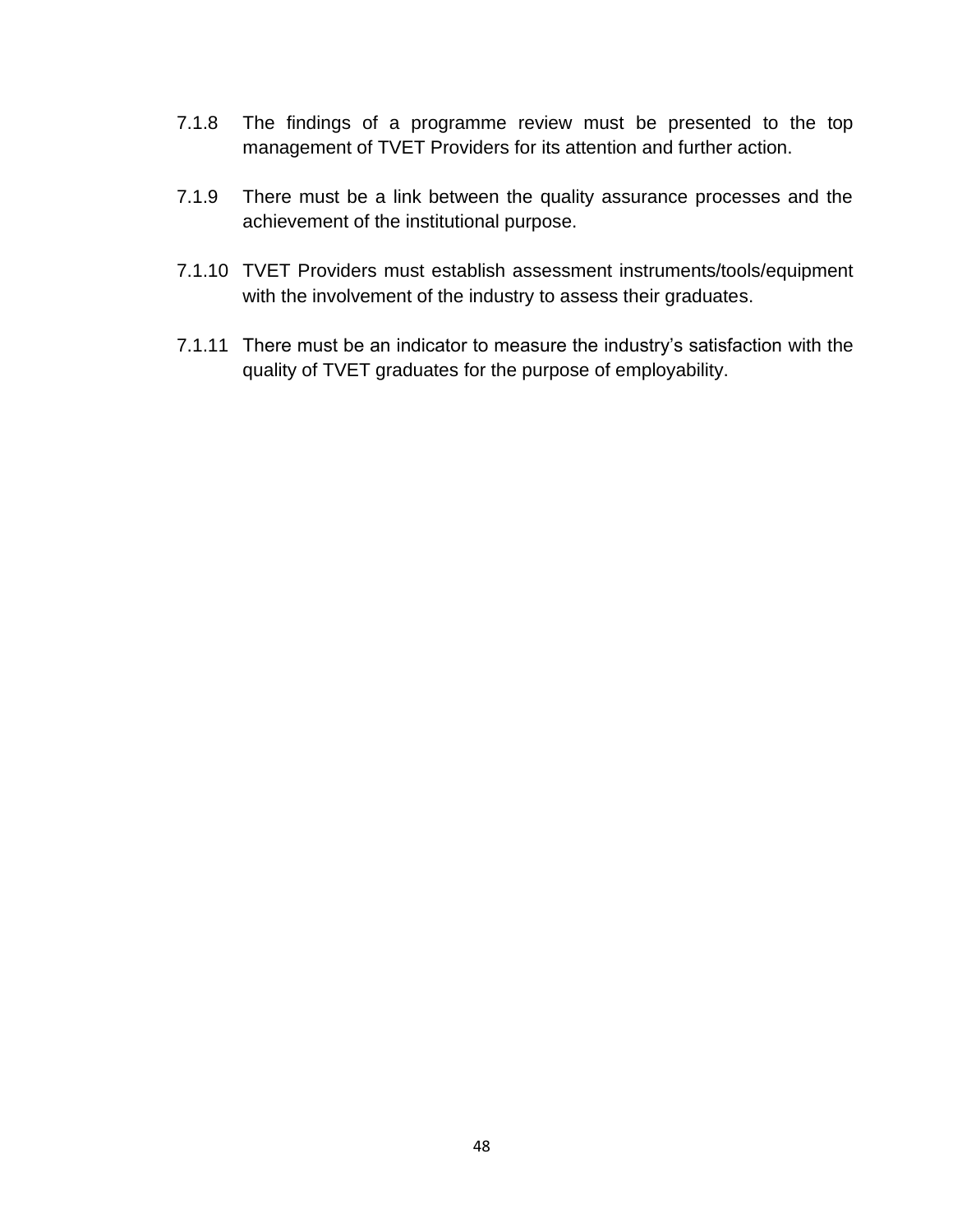# **TVET Quality Assurance Assessment Process**

# **1.0 PROGRAMME ACCREDITATION**

Programme accreditation is a process of external evaluation which consists of submission by the TVET Provider, review by the Panel of Assessors, and endorsement by relevant committees at MQA or DSD.

For the purpose of this section, the MQA accreditation consists of 'Provisional Accreditation' and 'Full Accreditation', whereas the DSD accreditation consists of 'Accreditation' and 'Renewal Accreditation'.

## **1.1. Accreditation Process**

- 1.1.1. The accreditation process consists of several stages, as follows:
	- i. The TVET Provider submits the relevant documents to MQA or DSD for evaluation. This includes the programmes regulated by professional bodies. For programmes regulated by licensing authorities, prior approval by relevant authorities is necessary.
	- ii. MQA or DSD will scrutinise the documents to ensure that they are complete.
	- iii. The respective agency will appoint Panel of Assessors (POA) from the TVET Pool of Assessors endorsed by the Joint Technical Committee; the POA will commence the evaluation exercise based on the stipulated timeline and process.
	- iv. The POA shall produce a report and recommendation of accreditation which will be presented to and endorsed by the Accreditation Committee of MQA or the Technical Committee of DSD.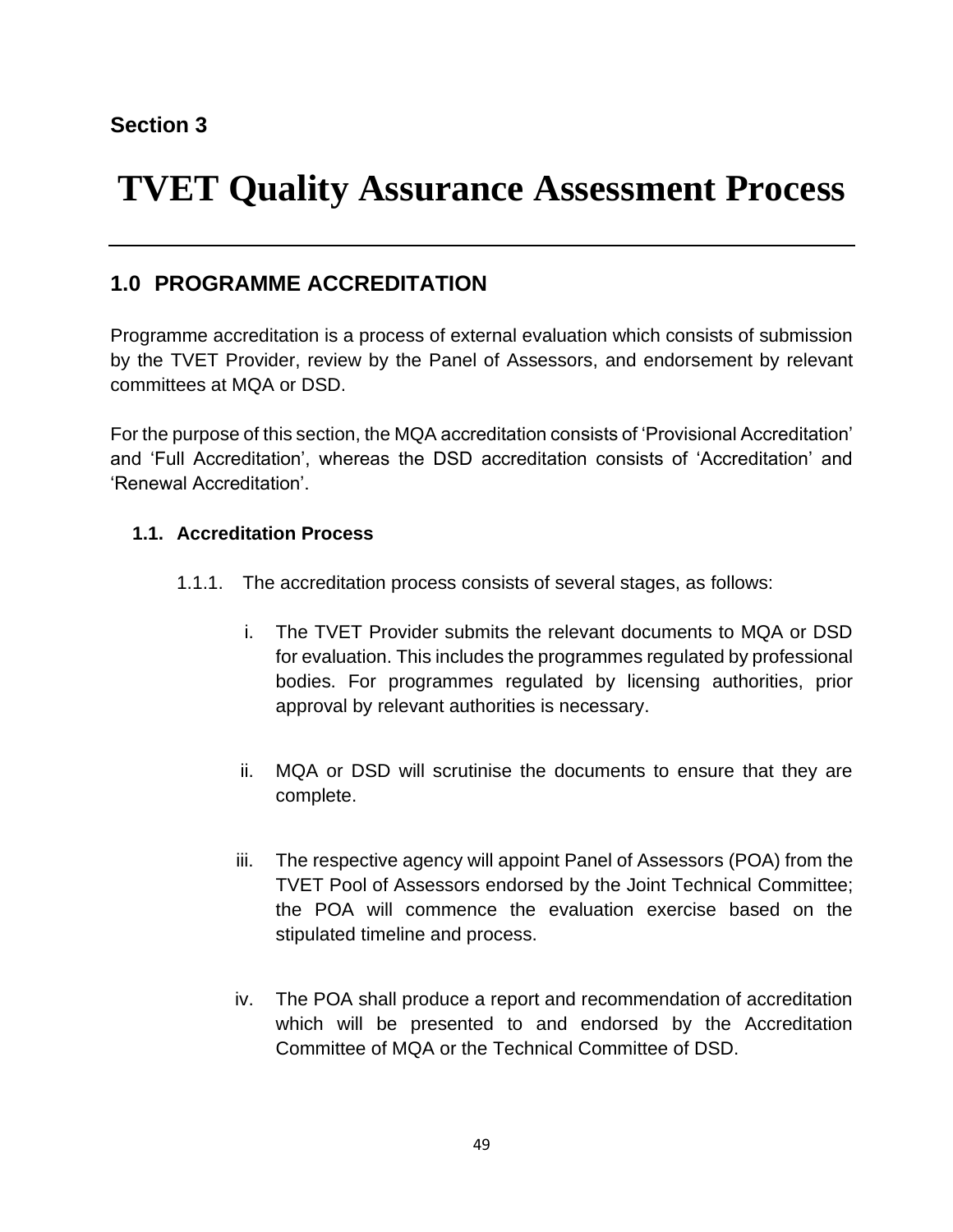v. The accredited programme, upon fulfilment of specified requirements, will be registered in the Malaysian Qualifications Register (MQR).



1.1.2 The process flow of accreditation is shown below:

**Figure 1: Accreditation Process Flow** 

1.1.3 Joint Technical Committee (JTC)

The Joint Technical Committee (JTC) is an inter-agency mechanism for coordinating the evaluation and accreditation process of the TVET programme.

The committee consists of representatives from the following:

- i. Chief Executive Officer of MQA and Director General of DSD Joint Chairmanship;
- ii. Deputy Chief Executive Officer of MQA and Deputy Director General of DSD;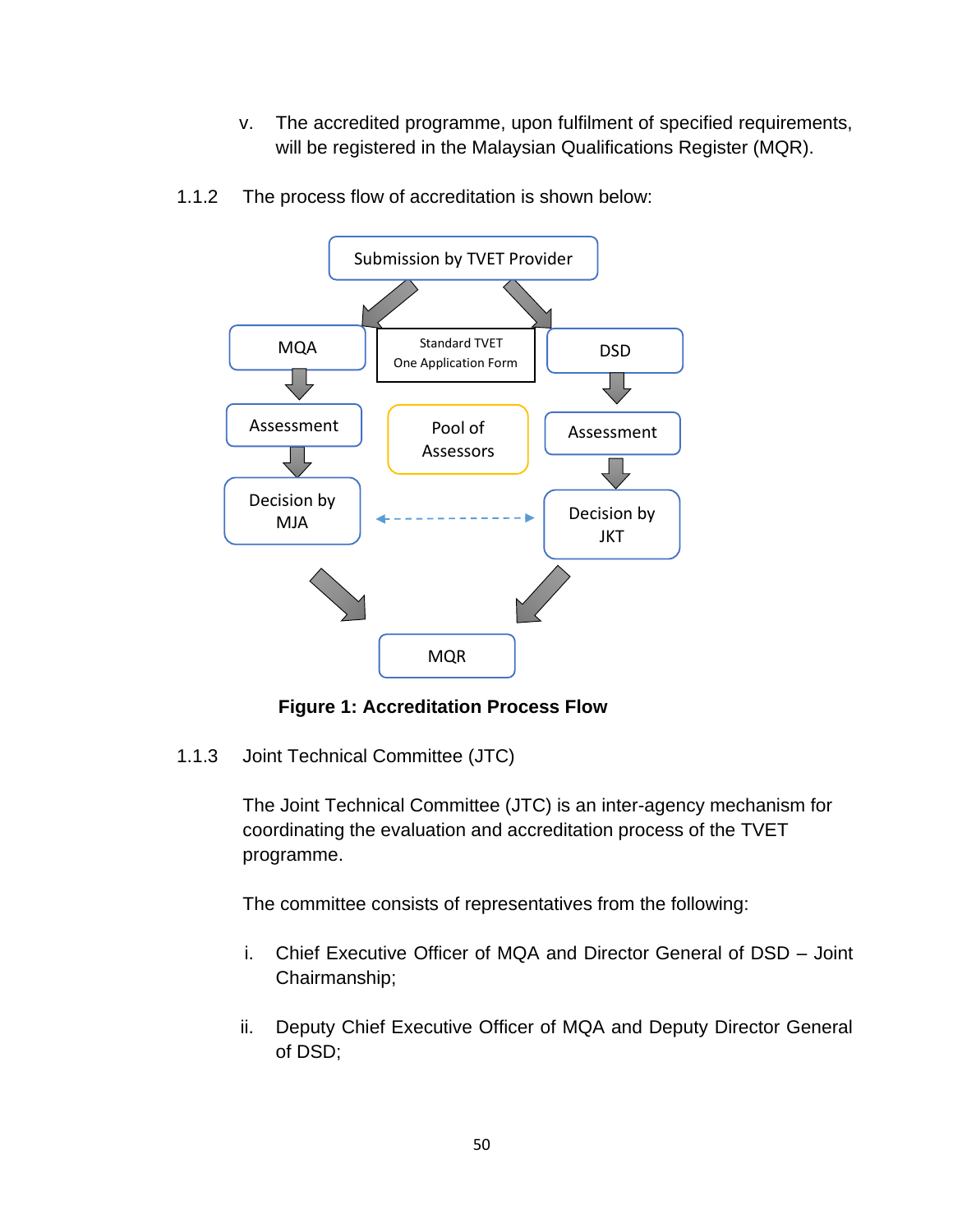- iii. Senior Director of Accreditation (MQA) and Director of Malaysian Occupational Skills Qualifications (DSD);
- iv. One representative from the Ministry of Higher Education;
- v. One representative from the Ministry of Human Resources;
- vi. One representative from the Economic Planning Unit (EPU), Prime Minister's Department;
- vii. One representative from the Ministry of Rural Development;
- viii. One representative from the Ministry of Youth and Sports; and
- ix. Two TVET Experts.

The roles of the Committee are as follows:

- i. To decide on policies pertaining to accreditation of TVET programmes;
- ii. To endorse the list of Occupational/Industry Standards and Practices to be applied in the evaluation process;
- iii. To endorse the list of industrial practice to be applied in the evaluation process; and
- iv. To endorse the Pool of Assessors list.

The committee may invite any person to attend a meeting or deliberation of the committee for the purpose of advising it on any matter under discussion.

#### **1.2. Submission for Accreditation**

1.2.1. The application can be submitted to either MQA or DSD based on the status of the TVET Provider, as follows: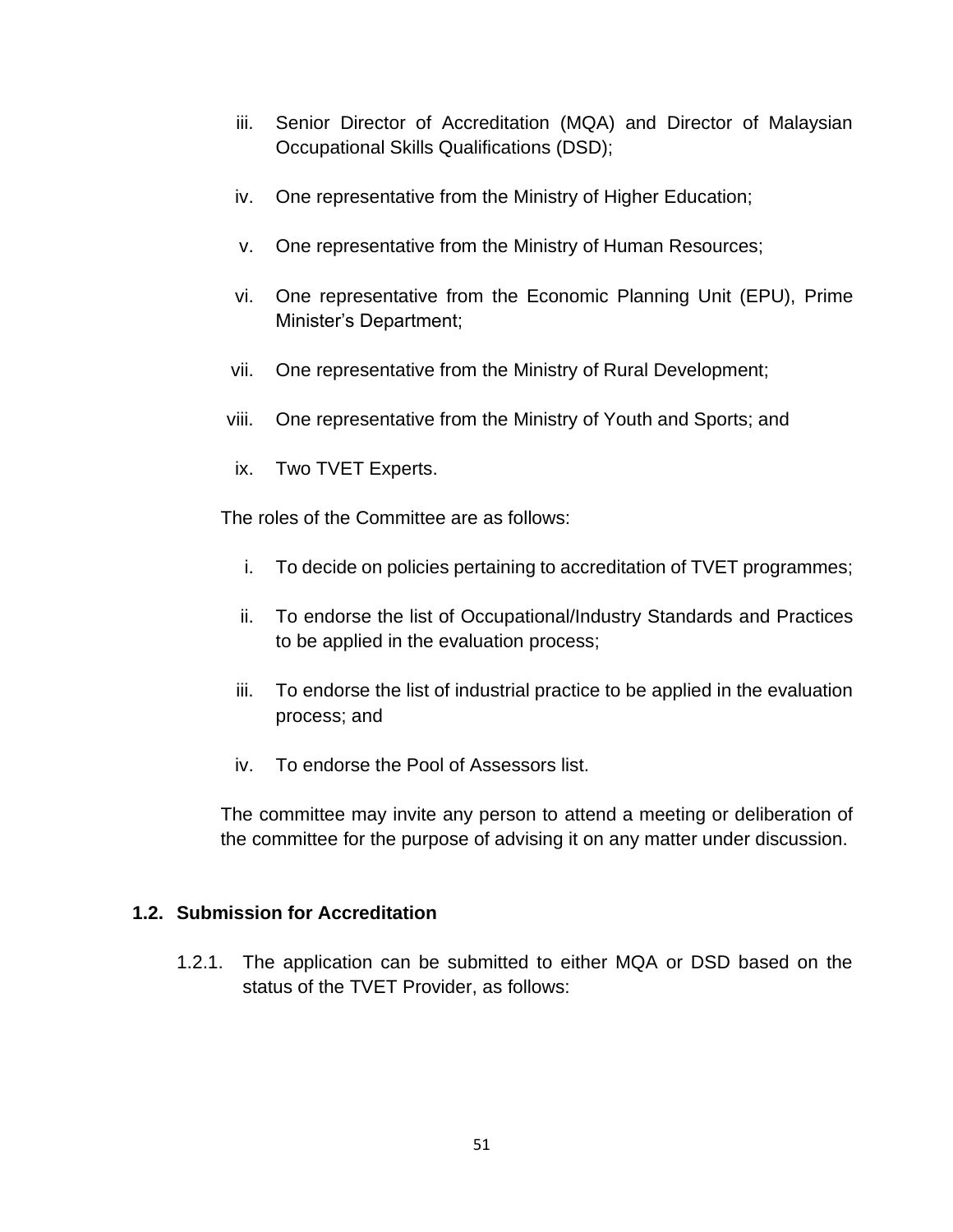| Category      | <b>Application</b>   | <b>Application</b>                 |  |  |
|---------------|----------------------|------------------------------------|--|--|
|               | to MQA               | to DSD                             |  |  |
| Establishment | Higher<br>Education  | i. A<br>valid<br>registered<br>and |  |  |
| <b>Status</b> | Provider established | company/organisation/public        |  |  |
|               | under AUKU Act [Act] | and private training institute.    |  |  |
|               | 30]/Act 550/Act 555  | ii. Higher Education Provider      |  |  |
|               | or Higher Education  | established<br>under<br>Act        |  |  |
|               | Provider under other | AUKU/Act 550/Act 555 or            |  |  |
|               | ministries.          | Higher Education Provider          |  |  |
|               |                      | under other ministries.            |  |  |
|               |                      |                                    |  |  |
| Awarding      | Higher<br>Education  | Certification by DSD:              |  |  |
| body*         | Provider             | (E.g.: SKM/DKM/DLKM)               |  |  |
|               |                      |                                    |  |  |
| Programme     | Level 3-6            | Level $1-5$                        |  |  |
| Level to be   |                      |                                    |  |  |
| offered       |                      |                                    |  |  |

\*The awarding body will determine the receiving agency

- 1.2.2. The TVET Provider should provide the required information with evidence that supports the application. The information given should be accurate, concise and complete. Failure to do so will result in rejection of the application, and the fees will not be refunded.
- 1.2.3. The TVET Provider shall submit an application for each program using the application form which consist of the following:
	- i. Part A: General Information of the TVET Provider This is an institutional profile of the TVET Provider.
	- ii. Part B: Programme Description This describes the programme, including its name, level, credit value, duration of study, entry requirement, mode of delivery, and the awarding body.
	- iii. Part C: TVET Standards

This provides the information pertaining to the seven areas of evaluation and the standards in each of them.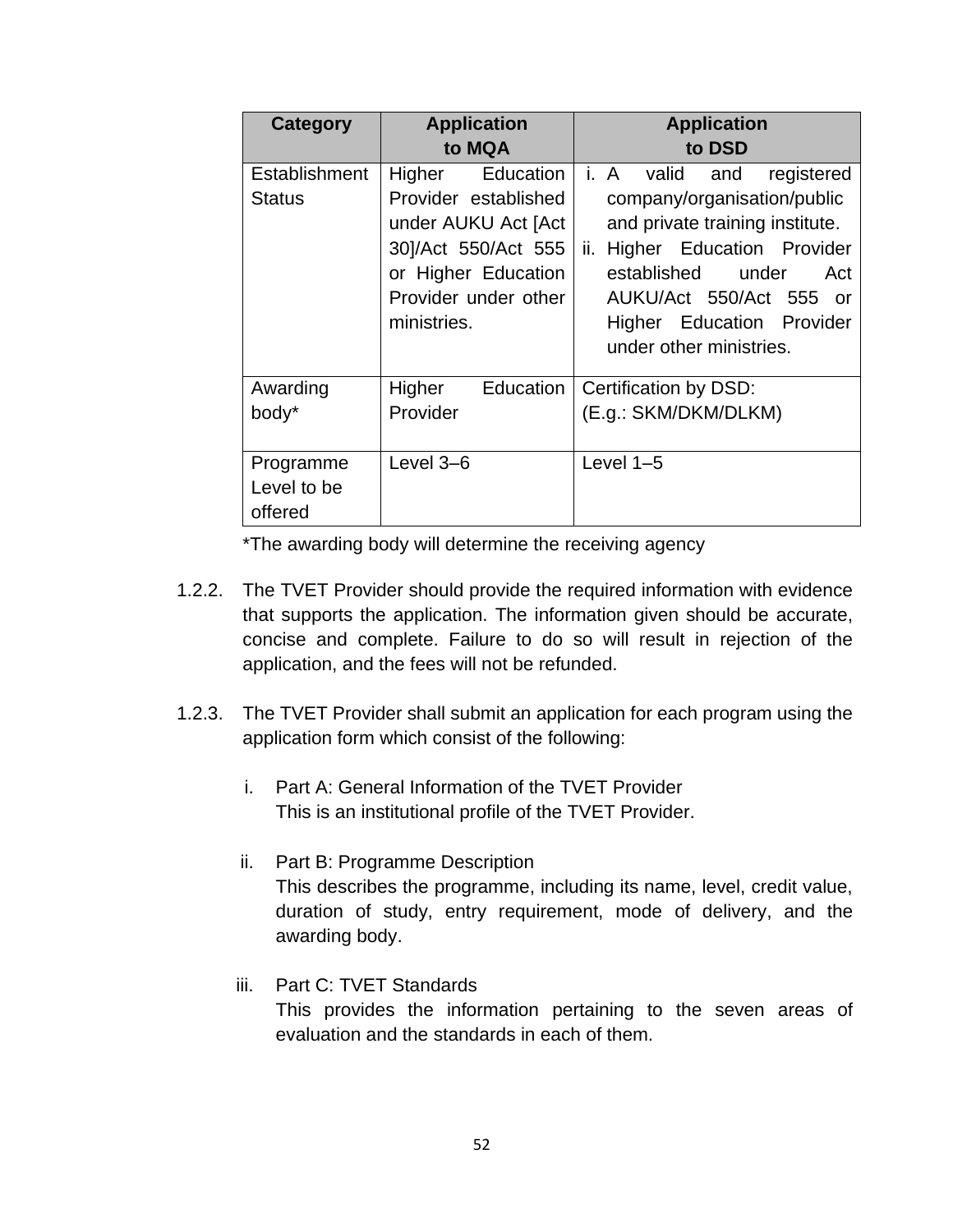The application must be submitted with fees and other documents as prescribed by each agency.

- 1.2.4. Upon submission of the accreditation application, the TVET Provider should fulfil the requirements stated in:
	- i. The Malaysian Qualifications Framework (MQF);
	- ii. Seven areas of the TVET Standards as stipulated in Section 2;
	- iii. Occupational/Industry Standards and Practices as endorsed by the Joint Technical Committee (JTC); and
	- iv. Rules, regulations and policies of the Ministry of Higher Education or the Ministry of Human Resources.

## **1.3. Parties to The Accreditation Process**

There are typically five parties involved in the accreditation process, namely, the liaison officer, representatives of the TVET Provider, and the Panel of Assessors.

1.3.1. The Liaison Officer

The TVET Provider should appoint a liaison officer to coordinate with the respective agencies with respect to the programme accreditation. The liaison officer has the following responsibilities:

- i. To act as a resource person on behalf of the TVET Provider;
- ii. To coordinate and liaise with the respective agencies;
- iii. To assist in arranging a tentative schedule for the visit and informing all the relevant people of the audit plan;
- iv. To provide the evaluation team with the necessary facilities;
- v. To provide copies of relevant documents and records; and
- vi. To provide other relevant administrative services.
- 1.3.2. Representatives of the TVET Provider

The TVET Provider will be advised as to the groups of people the POA will want to interview during the evaluation visit.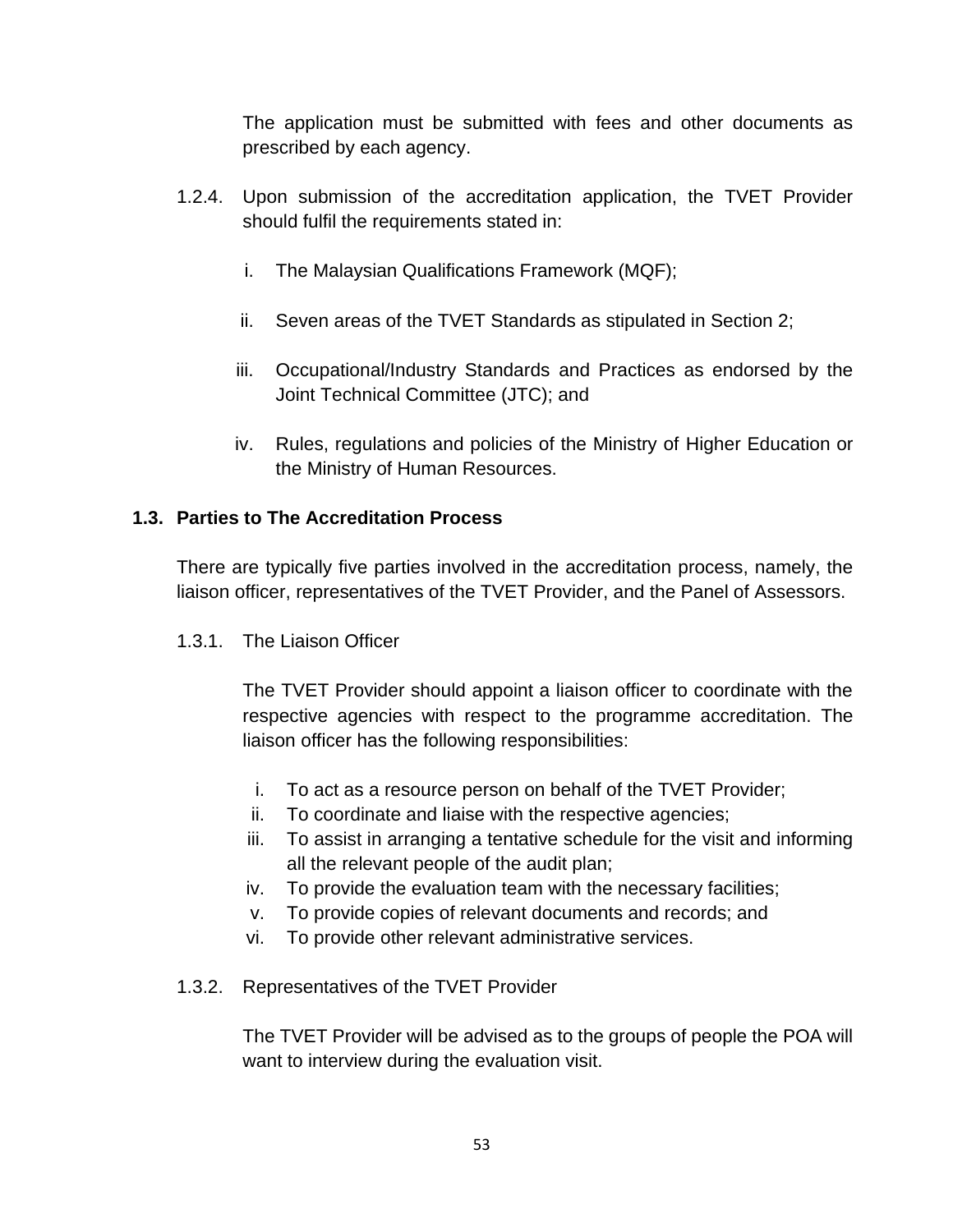The POA may request to meet the following people or categories of people:

- 1. The Chief Executive Officer / Accredited Centre Manager
- 2. Senior management of the TVET Provider, which may include the registrar
- 3. The head of Internal Quality Unit
- 4. The head of department/ programme leader
- 5. Teaching staff
- 6. Members of the board of the TVET Provider
- 7. Representatives of the industry and government, relevant to the programme
- 8. Members of the internal review committee\*
- 9. Student leaders\*
- 10. Cross-section of students in the programme\*
- 11. A selection of graduates, where appropriate\*
- 12. Others as appropriate.

In addition to the above, the evaluation process carried out by DSD requires an interview with the Accreditation Personnel (Accredited Centre Manager, Internal Verifier and "Assessors").

\*in the event that the programme has been conducted.

It is important for the POA to meet each of the representatives mentioned above to obtain a cross-sectional perspective of the programme and its quality. Students and the teaching staff are two key constituents in obtaining feedback on the effectiveness of learning-teaching and the attainment of learning outcomes.

Students' opinions will be sought regarding the quality and adequacy of the academic programme and the provision of student support services, as well as their role in providing feedback to the TVET Provider on these matters. Students may also be requested to serve as guides in visits to the library, classroom, laboratories and other learning-teaching facilities.

Teaching staff's opinions are sought regarding staff development, promotion and tenure, workload distribution, teaching skills, as well as understanding of the programme's educational objectives and learning outcomes. In addition, the POA will obtain their perception of the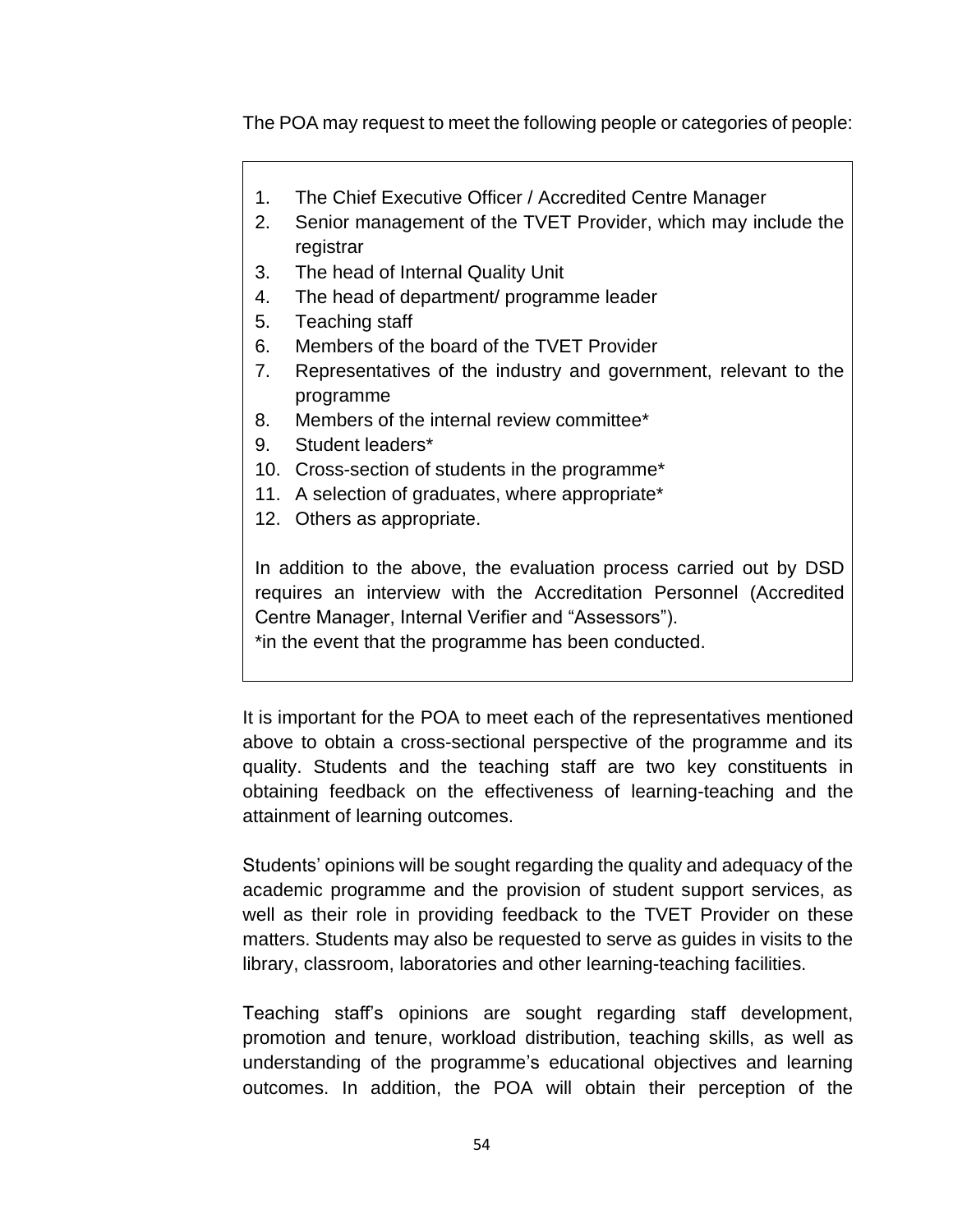programme, students, the organisational culture of the TVET Provider, and the appropriateness and sufficiency of available facilities.

The POA will make judgements based on the evidence provided by the TVET Provider.

1.3.3. Panel of Assessors

The Panel of Assessors (POA) of a programme shall consist of at least two members of which one will be appointed as the Chairperson.

1.3.4. The Chairperson

The respective agencies will appoint a chairperson for the POA who will be responsible for the overall conduct of the external programme evaluation exercise.

Roles of the Chairperson:

- i. Provides effective leadership to the overall exercise;
- ii. Presents the oral exit report to the representatives of the TVET Provider;
- iii. Ensures that the oral exit report accurately summarises the outcomes of the visit and is consistent with the reporting framework; and
- iv. Collates the input of team members and ensures the completion of the report after the visit.
- 1.3.5. The POA Members

The respective agencies will appoint the members of the POA. The selection of members of the POA is guided by the type, level and discipline of the programme to be assessed, and by the availability, suitability, expertise and experience of the prospective panel members.

Panel members are selected so that the panel as a whole possesses the expertise and experience to enable the effective conduct of the accreditation exercise. Members may translate their different perspectives into different emphases in the evaluation process and on certain aspects of the report.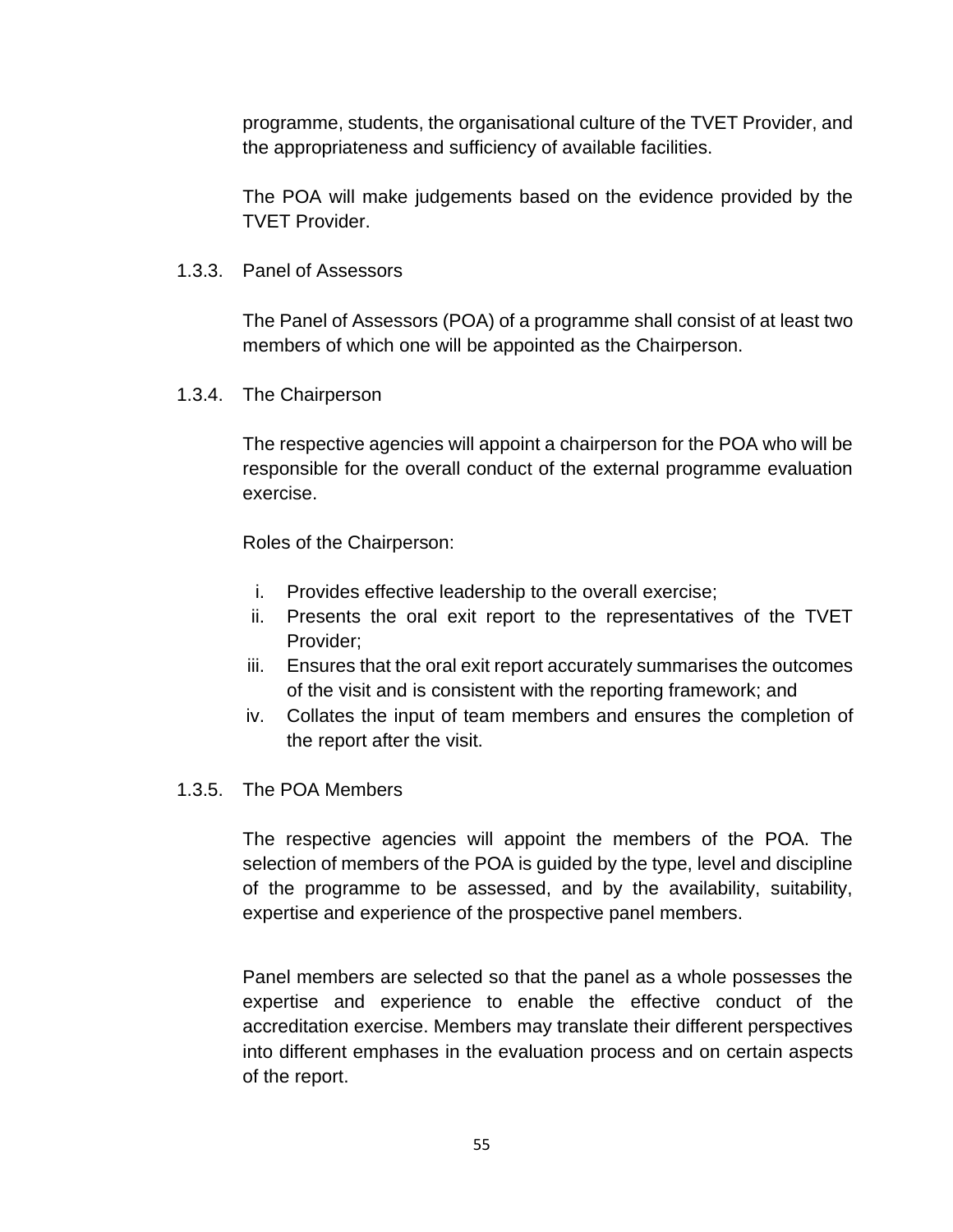In evaluating the TVET Provider's application for accreditation, the panel members will:

- i. assess the programme for compliance with the MQF, current policy, discipline standards and seven areas of evaluation, as well as against the educational goals of the TVET Provider and the programme;
- ii. verify and assess all the information about the programme submitted by the TVET Provider and the proposed improvement plans; and
- iii. reach a judgement.

# **1.4. The Programme Evaluation Process**

The evaluation process is divided into three main components: before, during, and after the site evaluation visit.

When the TVET Provider submits the relevant documents for the programme evaluation purpose, the respective agency will scrutinise the documents to ensure that they are complete. The respective agency will then appoint members of POA and commence the evaluation exercise based on the stipulated procedures (subject to the procedures of the respective agencies).

1.4.1. Pre-Evaluation Visit

Table 5 describes the preparatory stage before the evaluation visit by the POA.

| No. | <b>Activities and Responsibilities</b>                         |
|-----|----------------------------------------------------------------|
| 1.  | TVET Provider submits a complete accreditation application to  |
|     | the respective agency                                          |
| 2.  | Respective agency:                                             |
|     | a) records the application                                     |
|     | b) assigns the application to the relevant officer             |
|     | c) checks whether the information submitted is complete        |
|     | d) notifies the TVET Provider that the evaluation process will |
|     | commence                                                       |
| 3.  | Respective agency:                                             |
|     | a) appoints members of the POA                                 |
|     | b) forwards the application to the POA                         |

**Table 5: Typical Activities Prior to the Evaluation Visit**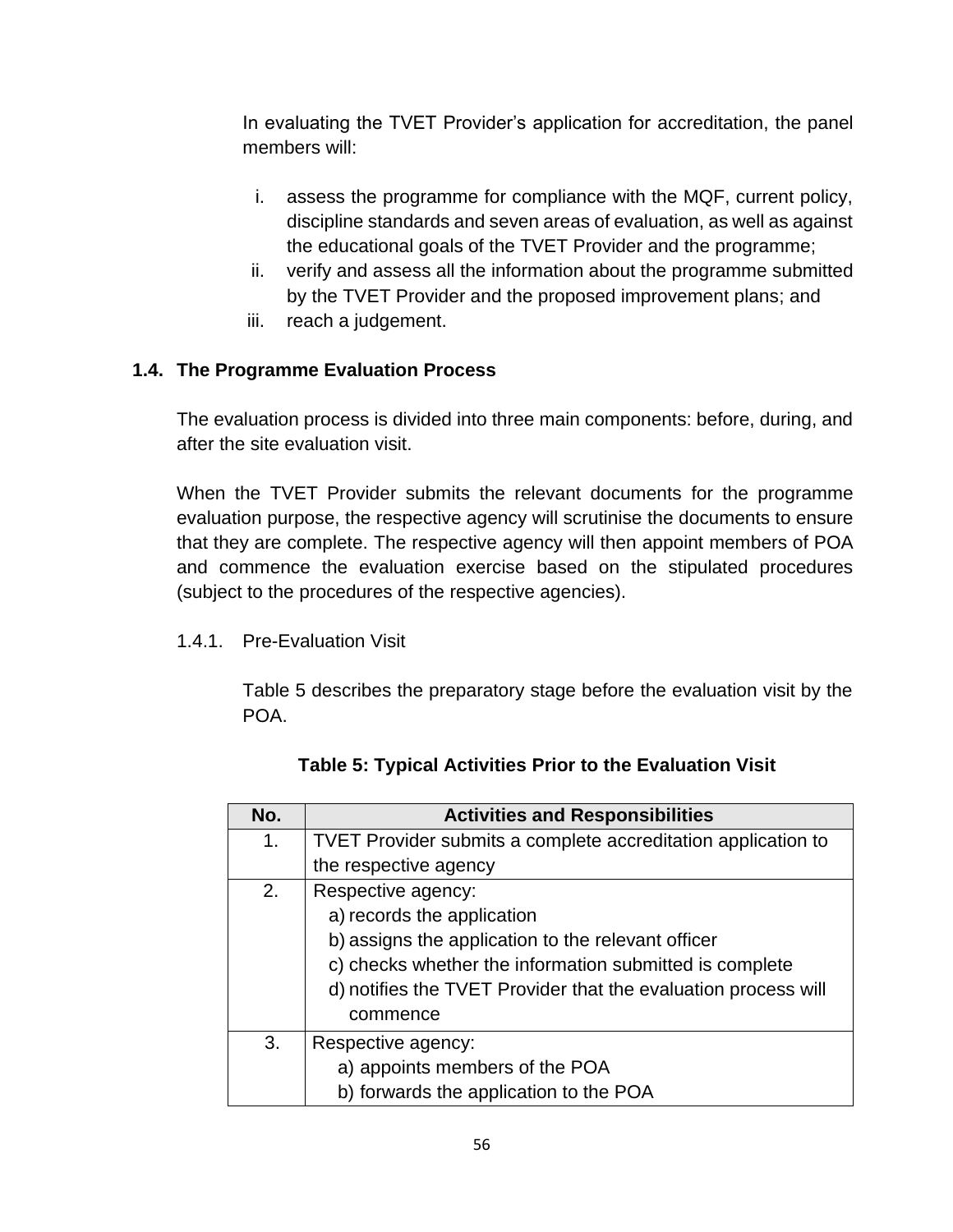| No. | <b>Activities and Responsibilities</b>                  |
|-----|---------------------------------------------------------|
| 4.  | The POA prepares the preliminary evaluation report      |
| 5.  | The respective agency, TVET Provider and POA agree on a |
|     | date for the evaluation visit to the TVET Provider      |
| 6.  | The POA holds a preparatory meeting                     |
| 7.  | The POA sends the preliminary evaluation report to the  |
|     | respective agency                                       |

#### 1.4.1.1. The Panel of Assessors' Preparatory Meeting

After receiving the preliminary report from each panel member, a Preparatory Meeting of the POA will be conducted prior to the visit. In this meeting, the POA members will:

- i. share each other's views of the TVET Provider's submission;
- ii. determine the main issues for evaluation;
- iii. review the evaluation procedures;
- iv. identify any further information, clarification or documentation required from the TVET Provider; and
- v. review the schedule of the programme evaluation visit.

Following the Preparatory Meeting, the respective agency will advise the TVET Provider if there are any further information, clarification or documentation required from the TVET Provider.

#### 1.4.2. During the Evaluation Visit

The principal purpose of the site evaluation visit by the POA is to verify the statements, descriptions, conclusions and proposed improvement activities as presented in the accreditation submission and to acquire further insight into the programme's operations through first-hand investigation and personal interaction. A visit allows for a qualitative assessment of factors that cannot be easily documented in written form and may include inspection of facilities.

The duration of the visit can be between one and two days depending on the scope of the visit. Table 6 describes the typical activities during the site visit.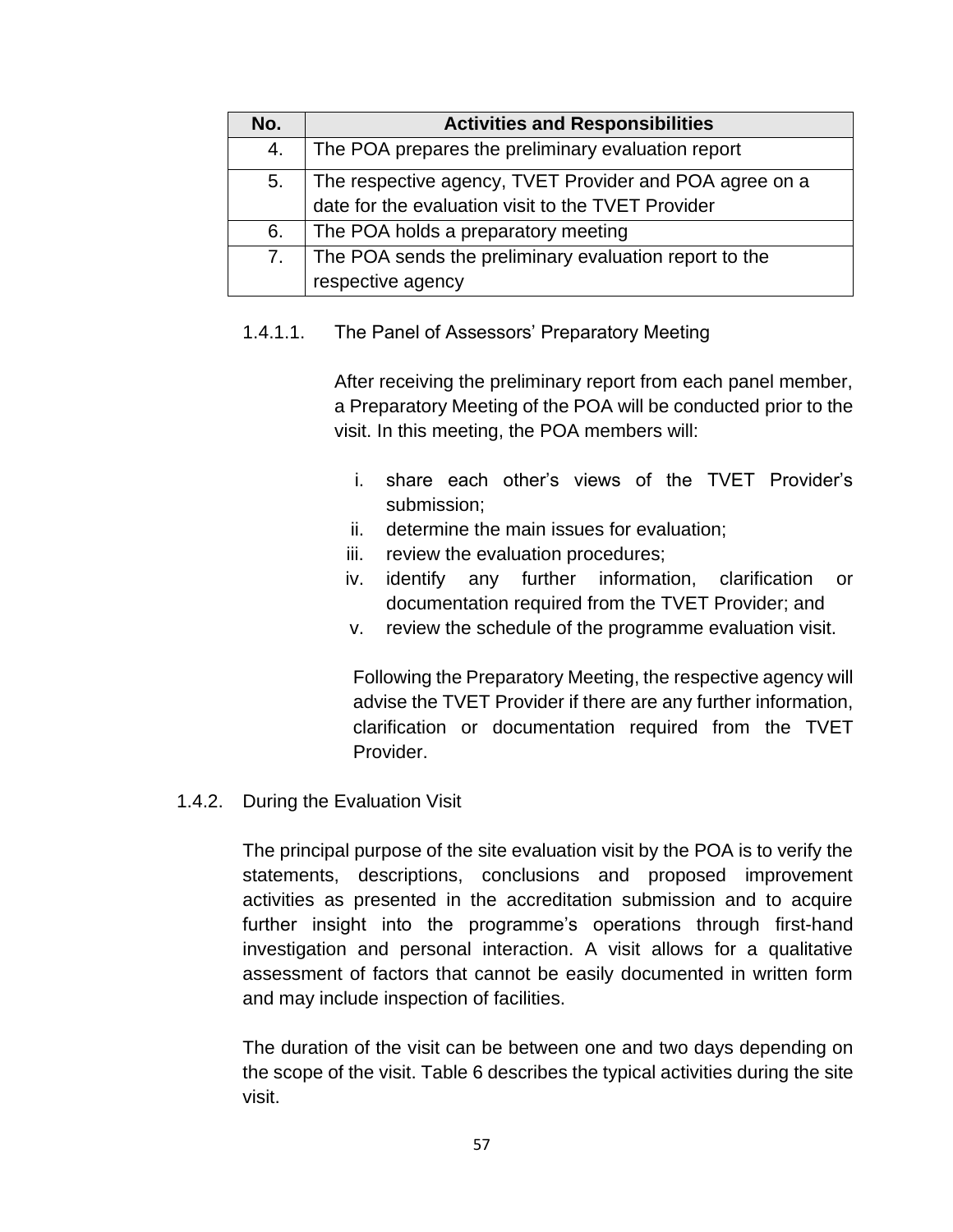| <b>Activity</b>                            | <b>Persons Involved</b>                |
|--------------------------------------------|----------------------------------------|
| <b>POA Coordination Meeting</b>            | <b>POA</b><br>$\bullet$                |
|                                            | <b>TVET Provider Liaison Officer</b>   |
| Briefing by the Top Management             | <b>POA</b><br>$\bullet$                |
|                                            | <b>TVET Provider Senior</b>            |
|                                            | Management                             |
| Inspection of the facilities               | <b>POA</b><br>$\bullet$                |
|                                            | <b>Student Guide</b>                   |
| Meeting with Teaching Staff                | <b>POA</b><br>$\bullet$                |
|                                            | <b>Teaching Staff</b>                  |
| <b>Review of Documents</b>                 | <b>POA</b><br>$\bullet$                |
| Meeting with Programme Team,               | <b>POA</b><br>$\bullet$                |
| <b>Counsellors and Other Support Staff</b> | Counsellors                            |
|                                            | <b>Support Staff</b><br>$\bullet$      |
|                                            | Programme Team<br>$\bullet$            |
| <b>Teaching Observations</b>               | <b>POA</b><br>$\bullet$                |
| <b>Meeting with Students</b>               | <b>POA</b><br>$\bullet$                |
|                                            | <b>Students</b>                        |
| Additional Meeting with the TVET           | <b>POA</b><br>$\bullet$                |
| Provider's Staff, if required. Review      | <b>Relevant TVET Provider's Staff</b>  |
| of Additional Documents                    |                                        |
| POA Review Meeting (to be                  | <b>POA</b><br>$\bullet$                |
| conducted intersessionary                  | <b>TVET Provider's Liaison Officer</b> |
| throughout the site visit)                 |                                        |
| Finalisation of Findings by POA            | <b>POA</b><br>$\bullet$                |
| <b>Exit Meeting</b>                        | <b>POA</b>                             |
|                                            | <b>TVET Provider's</b>                 |
|                                            | Representatives                        |

## **Table 6: Typical Activities during Site Visit**

There will be an opening meeting in which the TVET Provider provides the background information regarding the institution and the programme.

The panel will conduct interviews with staff, students and other relevant stakeholders to clarify issues regarding the effectiveness of the programme in achieving its objectives.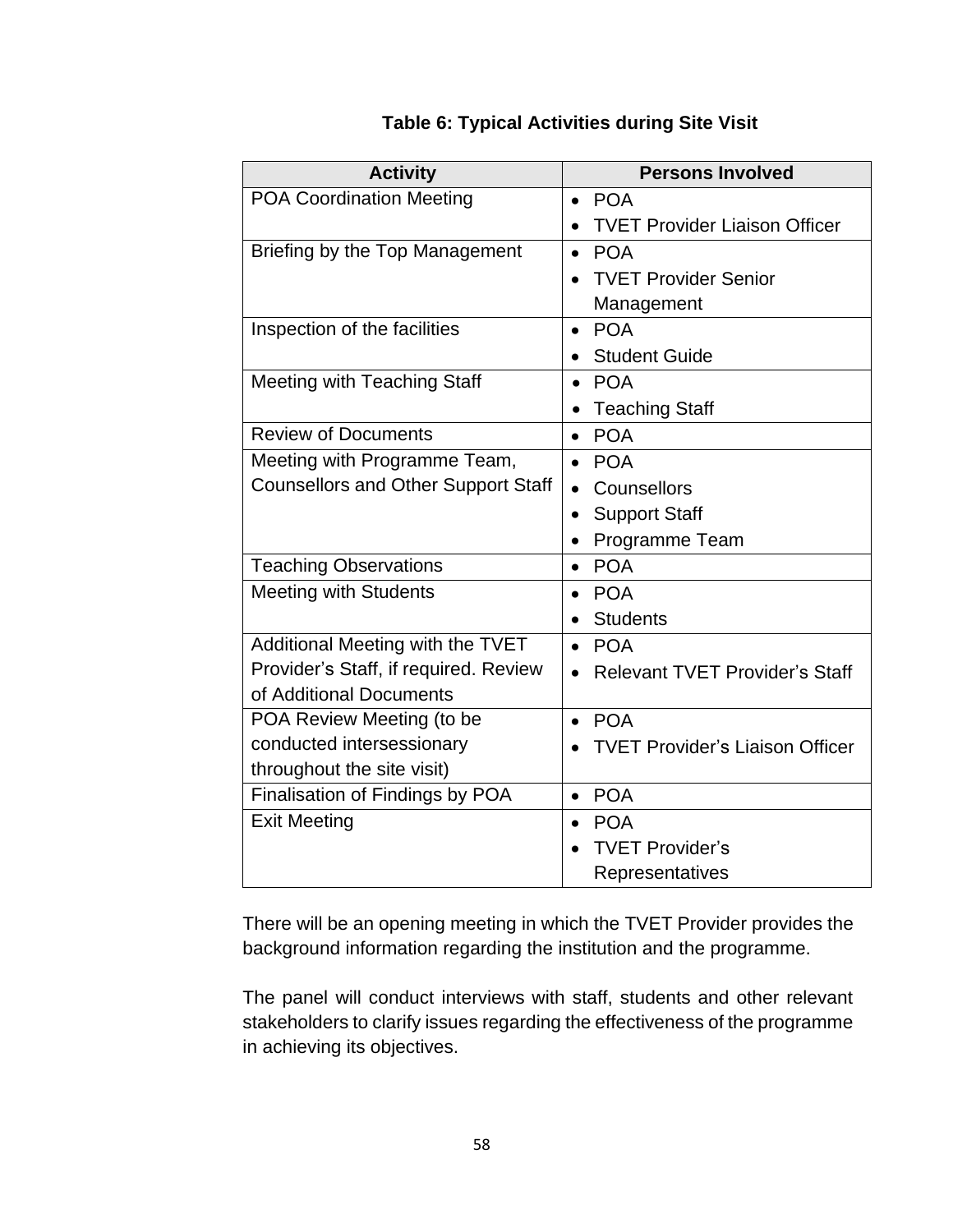The POA usually takes advantage of every appropriate opportunity to triangulate its finding through various sources. To this end, most meetings are not single-purpose meetings. Interviewees may, within reason, expect to be asked about anything within the scope of the programme evaluation. The POA, already equipped with the background information of the programme, reaches its final conclusions through interviews and observations, as well as through its consideration of the additional documentary evidence supplied.

To conclude the visit, the POA meets to formalise its preliminary findings which are then reported orally to the TVET Provider.

1.4.2.1. The Oral Exit Report

At the end of the visit, the Chairperson delivers an oral report to the TVET Provider on behalf of the POA. The oral report highlights the programme's areas of strengths and emphasises the areas of concern and opportunities for improvement. All key elements must be covered in the oral exit report so that the final written report is consistent with the oral report.

The Chairperson provides opportunities for members of the TVET Provider to seek clarifications on points raised in the oral report. The Chairperson should advise the members of the TVET Provider that the findings given in the oral report are not final. The findings will be presented in more detail in the written Final Evaluation Report.

1.4.3. Post-Evaluation Visit

Table 7 describes the activities undertaken after the evaluation visit.

|    | <b>Activities and Responsibilities</b>                   |
|----|----------------------------------------------------------|
| 1. | Chairman of the POA:                                     |
|    | a) collates the reports of the panel members             |
|    | b) sends the final report to the respective agency       |
| 2. | The respective agency sends the final report to the TVET |
|    | Provider for verification of facts                       |

#### **Table 7: Typical Activities for Post-Evaluation Visit**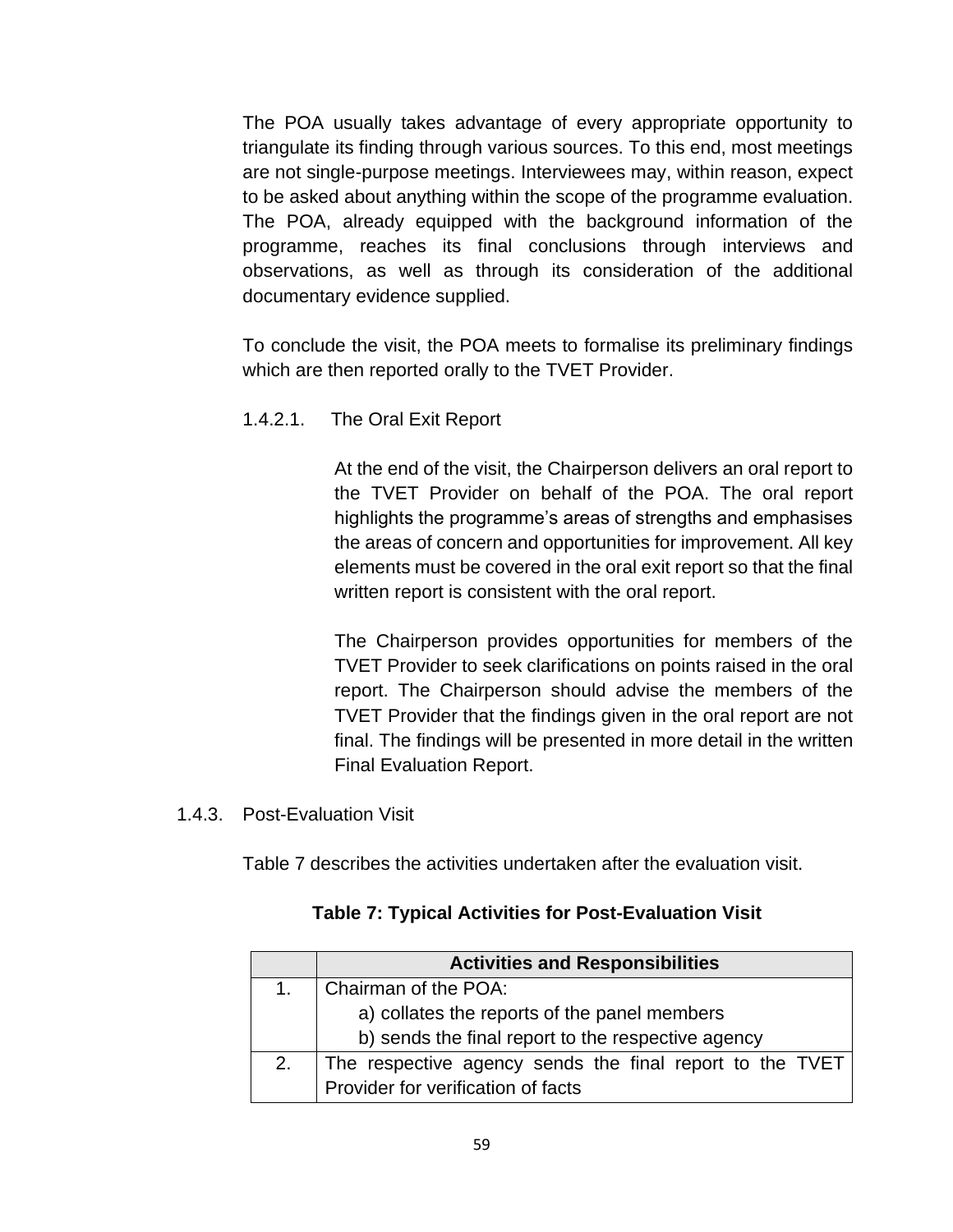|                                                                                                                              | <b>Activities and Responsibilities</b>                                                                                           |  |  |
|------------------------------------------------------------------------------------------------------------------------------|----------------------------------------------------------------------------------------------------------------------------------|--|--|
| 3.                                                                                                                           | The TVET Provider sends feedback on the evaluation report to                                                                     |  |  |
|                                                                                                                              | the respective agency                                                                                                            |  |  |
| 4.                                                                                                                           | The respective agency sends the feedback to the Chairman                                                                         |  |  |
| 5.                                                                                                                           | The Chairman evaluates the feedback                                                                                              |  |  |
| The respective agency's Vetting Committee reviews the report<br>6.<br>and recommendation for submission to the Accreditation |                                                                                                                                  |  |  |
|                                                                                                                              | Committee (MQA) or Technical Committee (DSD)                                                                                     |  |  |
| 7.                                                                                                                           | The report and recommendation is tabled before the<br>Accreditation Committee (MQA) or Technical Committee<br>(DSD) for decision |  |  |
| 8.                                                                                                                           | The respective agency notifies the TVET Provider of the                                                                          |  |  |
|                                                                                                                              | decision                                                                                                                         |  |  |

1.4.3.1. The Final Evaluation Report The POA reaches its conclusions and recommendations through observed facts and through its interpretation of specific evidence received from various sources or that it has gathered itself. The panel's report will generally focus on areas of concern (**recommendations**) and suggestions for improving the programme. However, the report may also include **commendations** (aspects of the provision of the programme that are considered worthy of praise) and **affirmations** (proposed improvements by the department on aspects of the programme, which the POA believes to be significant and which it welcomes).

#### **1.5. Decisions on The Programme Accreditation**

Based on the findings contained in the final evaluation report, the POA may propose one of the following:

- i. Grant the accreditation with/without conditions
- ii. Deny the accreditation (with reasons)

For professional programmes, the application will be decided by the relevant Professional Bodies based on the recommendation of the Joint Technical Committee set up by the respective Professional Bodies, of which MQA is a member.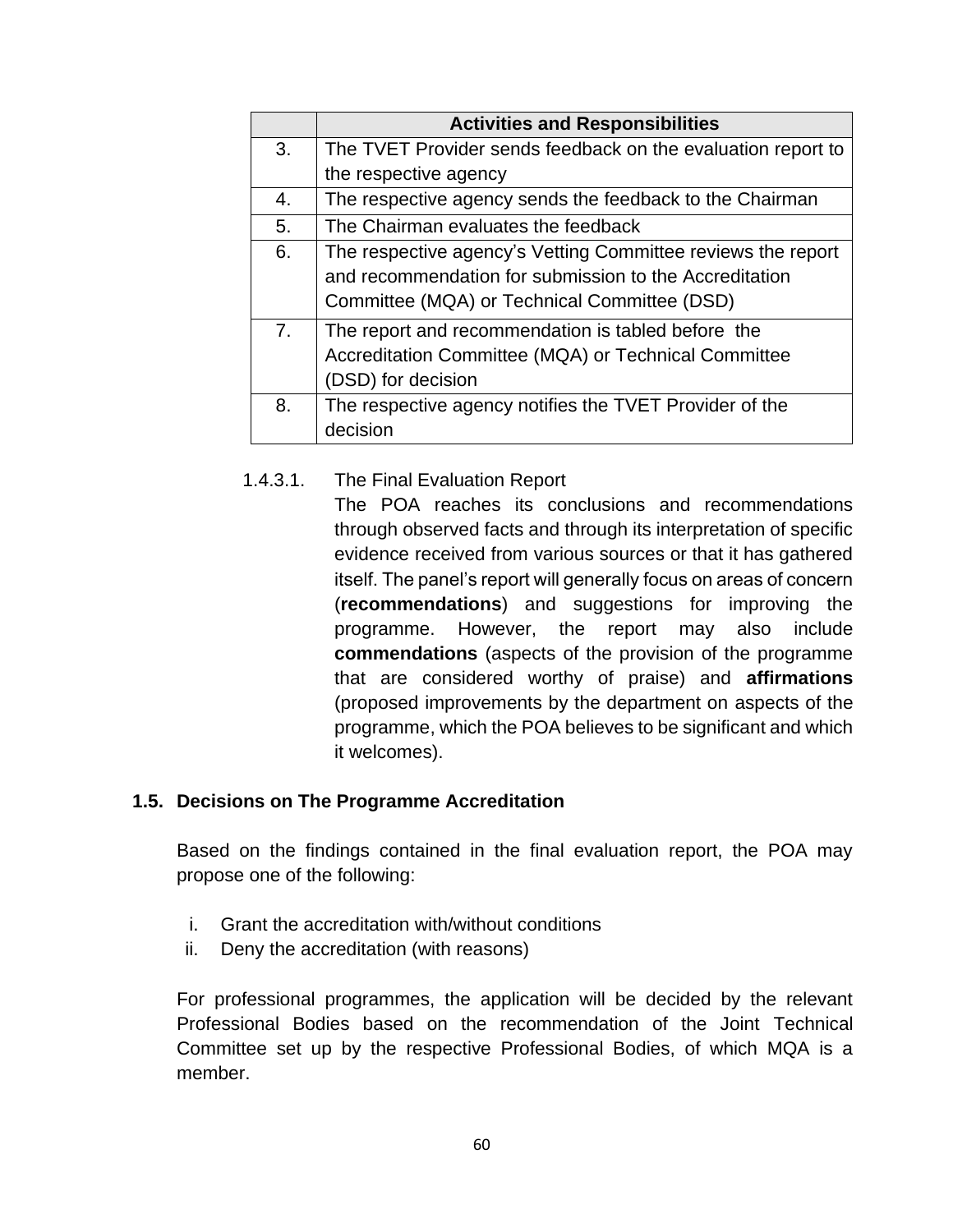All provisionally accredited programmes by MQA will be registered in the List of Provisionally Accredited Programmes while all accredited programmes by MQA and DSD will be issued a certificate of accreditation and registered in the Malaysian Qualifications Register (MQR).

## **1.6. Appeal**

The TVET Provider can appeal against the decision of the Accreditation Committee of MQA / Technical Committee of DSD. Generally, the appeal can be made concerning the factual contents of the report; any substantive errors within the report; or substantive inconsistencies between the oral exit report, the final evaluation report and the decision of the Accreditation Committee of MQA / Technical Committee of DSD. Any appeal shall be handled in accordance with the procedures of the respective agencies.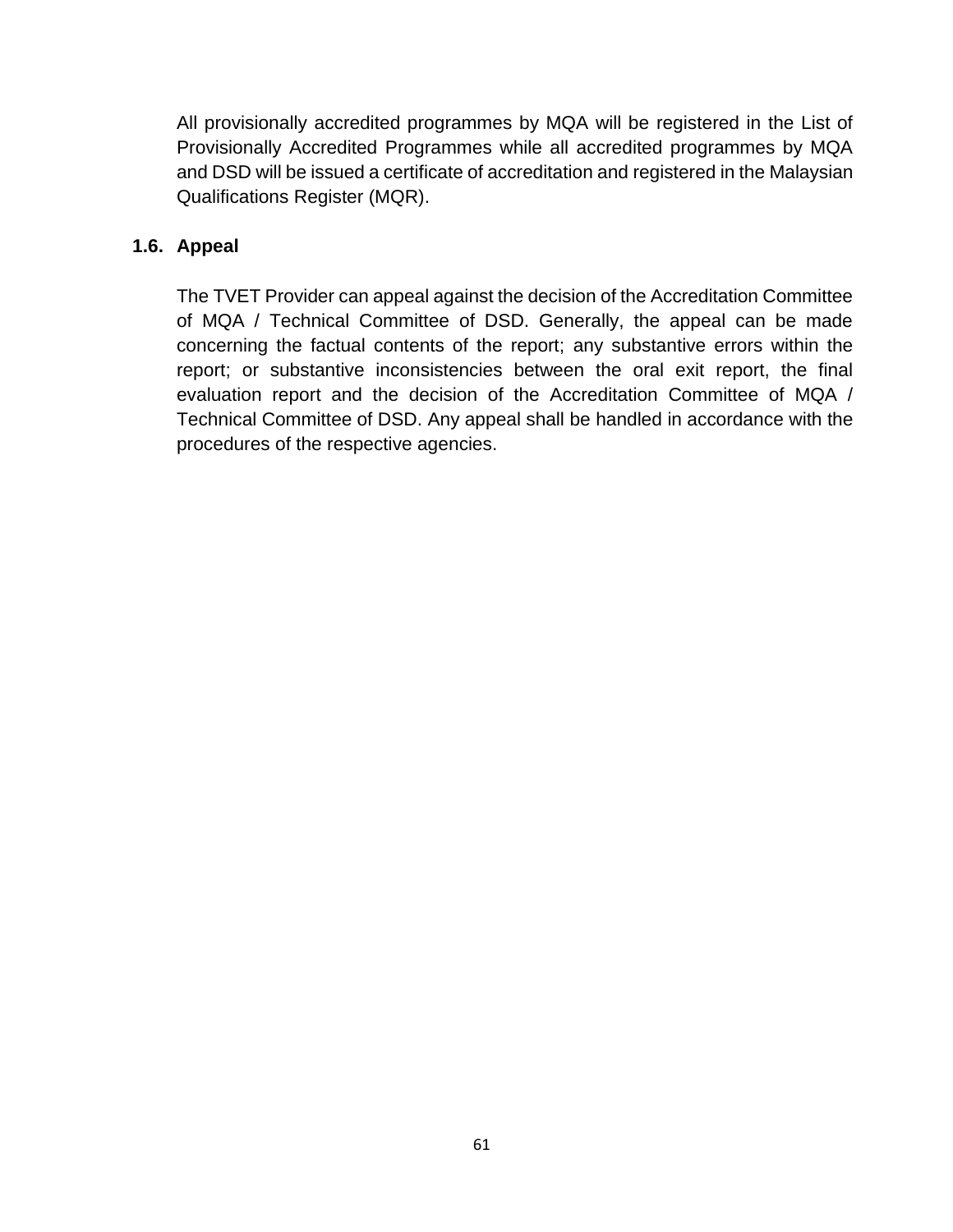# **Appendices**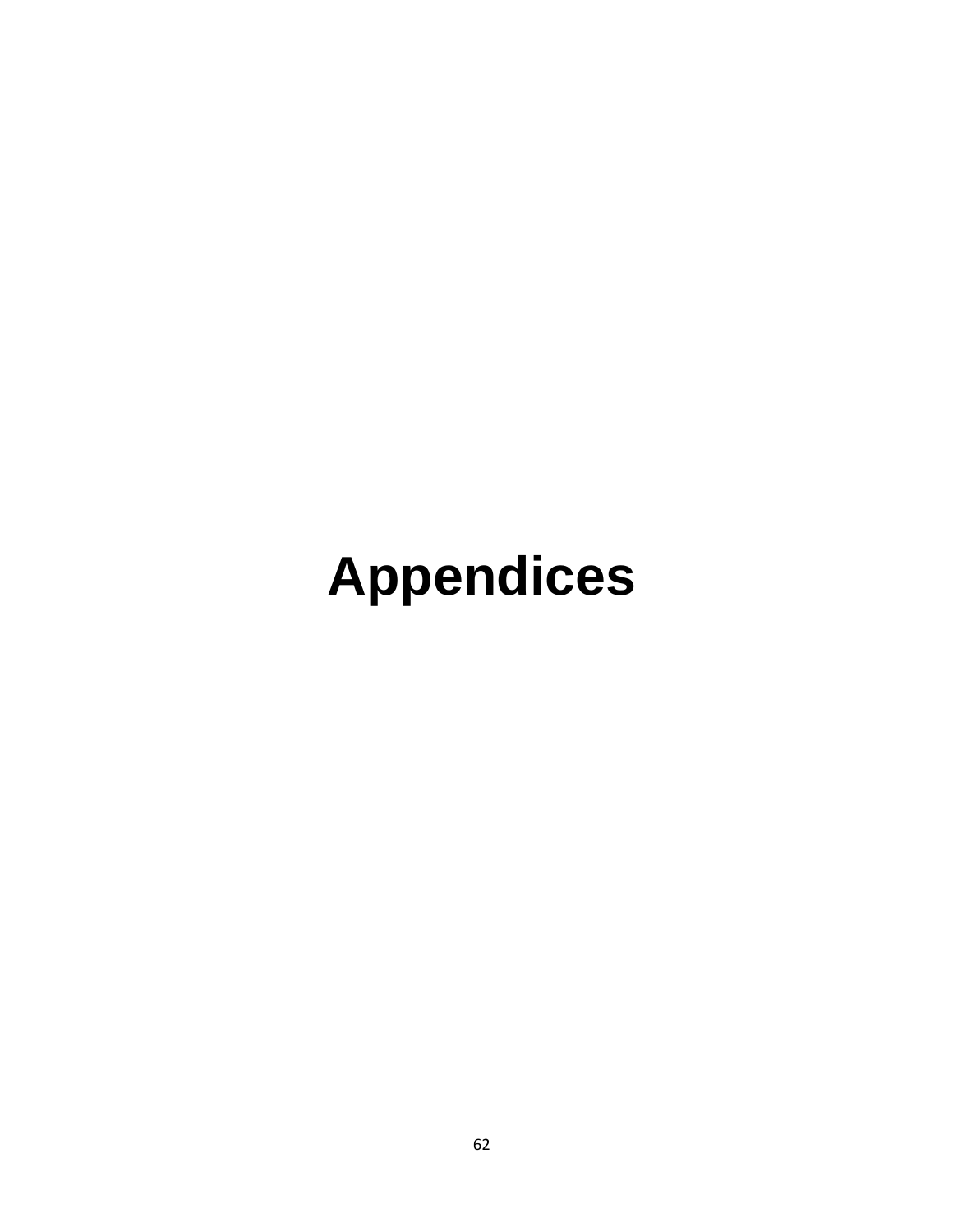# **List of Panel Members**

#### **COPTPA 2 nd Edition**

| No.            | <b>Panel Members</b>                        | Organisation                                                   |  |  |
|----------------|---------------------------------------------|----------------------------------------------------------------|--|--|
| 1.             | Prof. Ir. Dr. Khairul Salleh Mohamed Sahari | Deputy Chief Executive Officer (Quality Assurance)             |  |  |
|                | (Chairman)                                  | Malaysian Qualifications Agency (MQA)                          |  |  |
| 2.             | Prof. Sr. Ir. Dr. Suhaimi Abdul Talib       | <b>Assistant Vice Chancellor</b>                               |  |  |
|                |                                             | (Kolej Pengajian Kejuruteraan)                                 |  |  |
|                |                                             | Universiti Teknologi MARA                                      |  |  |
| 3.             | Prof. Dr.-Ing. Nik Abdullah Nik Mohamed     | <b>Faculty of Mechanical Engineering</b>                       |  |  |
|                |                                             | Universiti Malaysia Pahang                                     |  |  |
| 4.             | Assoc. Prof. Dr.-Ing. Mohd Noriznan Mokhtar | Head                                                           |  |  |
|                |                                             | Department of Process and Food Engineering                     |  |  |
|                |                                             | <b>Engineering Faculty</b>                                     |  |  |
|                |                                             | Universiti Putra Malaysia                                      |  |  |
| 5.             | Assoc, Prof. Ts. Dr. Muhammad Fahmi Miskon  | Dean                                                           |  |  |
|                |                                             | <b>Faculty of Electrical Engineering</b>                       |  |  |
|                |                                             | Universiti Teknikal Malaysia Melaka                            |  |  |
| 6.             | Pn. Nabilah Ooi Abdullah                    | Trainer / Consultant                                           |  |  |
|                | Assoc. Prof. Dr. Wan Zuhainis Saad          | Previously worked in German-Malaysian Institute                |  |  |
| 7 <sub>1</sub> |                                             | <b>Director</b><br>Division of Academic Excellence             |  |  |
|                |                                             |                                                                |  |  |
|                |                                             | Department of Higher Education<br>Ministry of Higher Education |  |  |
| 8.             | Dr. Zool Hilmi Mohamed Ashari               | <b>Deputy Director</b>                                         |  |  |
|                |                                             | National Occupational Skills Standard (NOSS) Division          |  |  |
|                |                                             | Department of Skills Development                               |  |  |
|                |                                             | Ministry of Human Resource                                     |  |  |
| 9.             | Dr. Alina A.Rahman @ Othman                 | <b>Principal Assistant Director</b>                            |  |  |
|                |                                             | Malaysian Occupational Skills Qualification (MOSQ) Division    |  |  |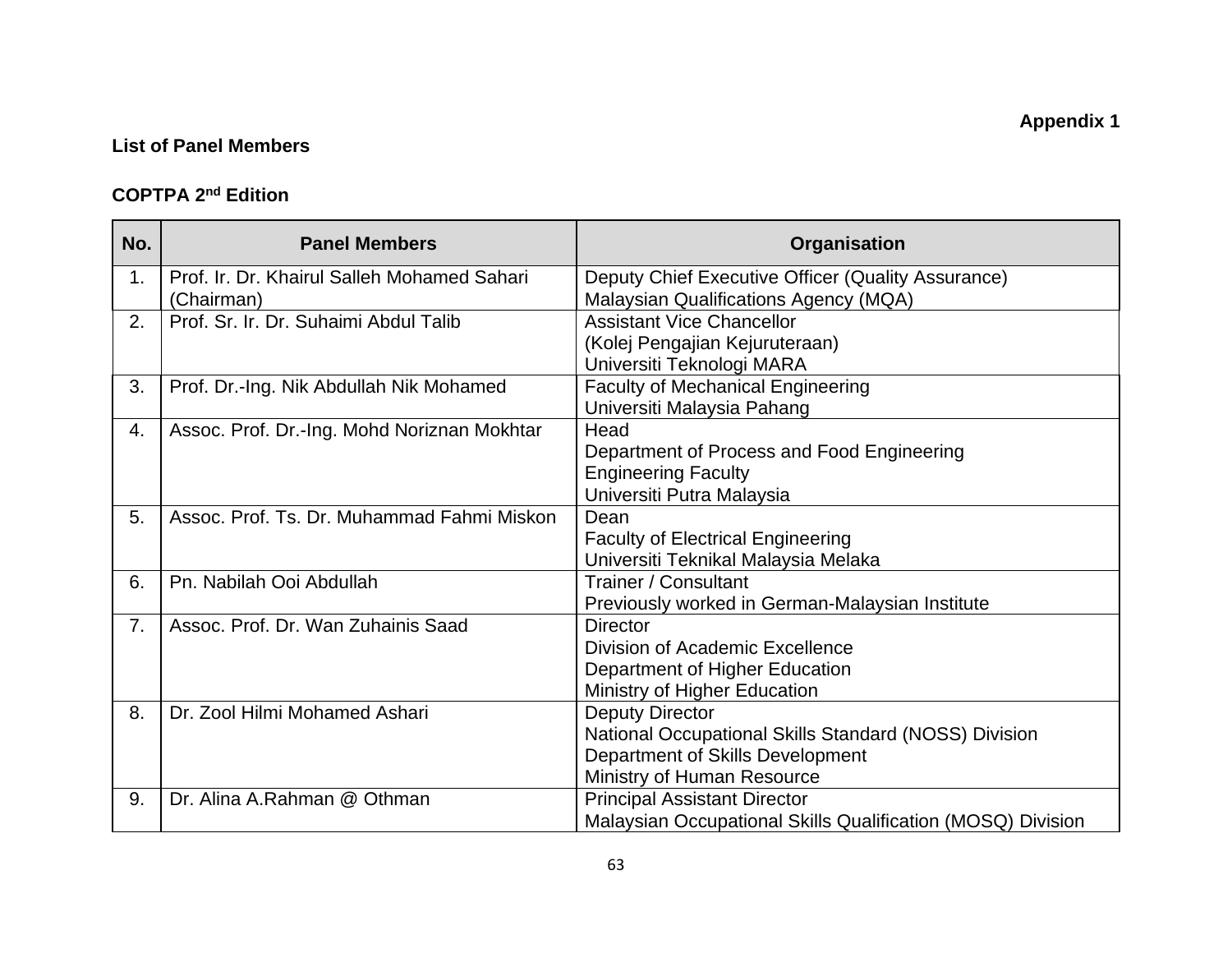| No. | <b>Panel Members</b>          | Organisation                                              |  |  |
|-----|-------------------------------|-----------------------------------------------------------|--|--|
|     |                               | Department of Skills Development                          |  |  |
|     |                               | Ministry of Human Resource                                |  |  |
| 10. | Pn. Noor Aidi Nadzri          | Director                                                  |  |  |
|     |                               | <b>Curriculum Division</b>                                |  |  |
|     |                               | Department of Polytechnic and Community College Education |  |  |
|     |                               | Ministry of Higher Education                              |  |  |
| 11. | En. Kumaran Nair              | Senior Manager                                            |  |  |
|     |                               | Malaysian-German Chamber of Commerce and Industry         |  |  |
| 12. | En. Mohd Hisham Abdul Mutalib | Senior Manager Applied Engineering                        |  |  |
|     |                               | Penang Skills Development Centre                          |  |  |

#### **COPTPA 1 st Edition**

| No. | <b>Panel Members</b>                 | Organisation                                                 |
|-----|--------------------------------------|--------------------------------------------------------------|
| 1.  | Prof. Dr. Wahid Razzaly              | <b>Vice Chancellor</b>                                       |
|     | (Chairman)                           | Universiti Tun Hussein Onn Malaysia                          |
|     |                                      | (Also as a representative for Malaysian Technical University |
|     |                                      | Network, MTUN)                                               |
| 2.  | Prof. Dr. Hj. Hazman Shah Abdullah   | Deputy Chief Executive Officer (Quality Assurance)           |
|     |                                      | Malaysian Qualifications Agency (MQA)                        |
|     |                                      | (until 9 June 2018)                                          |
| 3.  | Prof. Dr. Mohamad Abdullah Hemdi     | Dean                                                         |
|     |                                      | <b>Faculty of Hotel and Tourism Management</b>               |
|     |                                      | Universiti Teknologi MARA                                    |
| 4.  | Tuan Haji Wan Izni Rashiddi Wan Mohd | <b>Director</b>                                              |
|     | Razalli                              | Bahagian Akademik dan Pendidikan Berterusan                  |
|     |                                      | Jabatan Pendidikan Kolej Komuniti                            |
|     |                                      | Ministry of Higher Education                                 |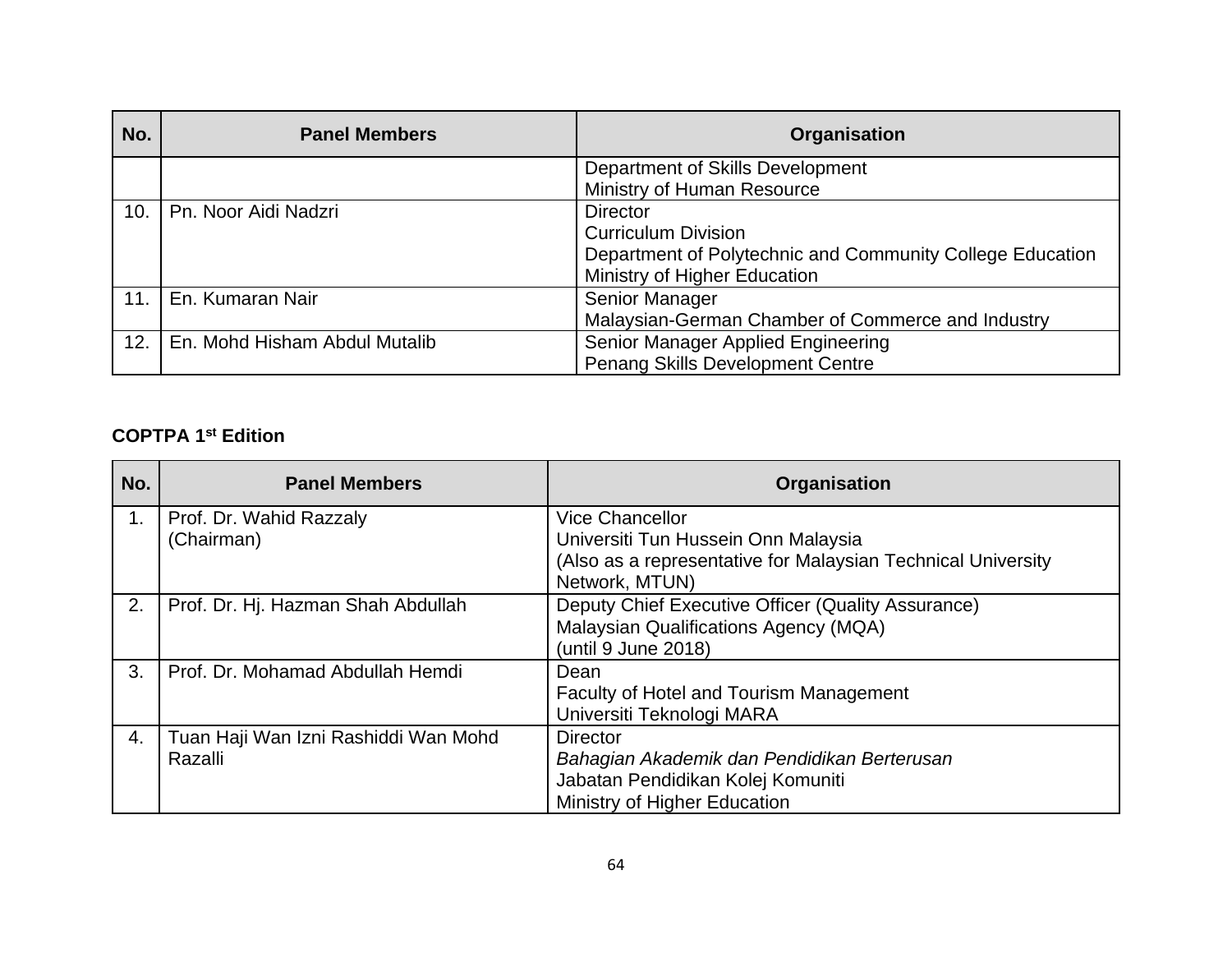| No. | <b>Panel Members</b>               | Organisation                                                |  |  |
|-----|------------------------------------|-------------------------------------------------------------|--|--|
| 5.  | En. Mahzan Teh                     | <b>Director</b>                                             |  |  |
|     |                                    | <b>Vocational dan Technical Division</b>                    |  |  |
|     |                                    | Majlis Amanah Rakyat                                        |  |  |
| 6.  | Dr. Noor Hisham Jalani             | <b>Vocational Training Officer</b>                          |  |  |
|     | [Expertise – Field of Engineering] | Bahagian Pengurusan dan Penyelengaraan Aset                 |  |  |
|     |                                    | Advanced Technology Training Center (ADTEC) Batu Pahat      |  |  |
| 7.  | Pn. Nabilah Ooi Abdullah           | <b>Principal Technical Training Officer</b>                 |  |  |
|     |                                    | <b>Education &amp; Training</b>                             |  |  |
|     |                                    | German-Malaysian Institute                                  |  |  |
| 8.  | En. Zainuren Hj. Mohd Noor         | <b>Director</b>                                             |  |  |
|     |                                    | Technical and Vocational Education Division (BPTV)          |  |  |
|     |                                    | Ministry of Education                                       |  |  |
| 9.  | En. Mohd Nor Dollah                | <b>Principal Assistant Director</b>                         |  |  |
|     |                                    | Malaysian Occupational Skills Qualification (MOSQ) Division |  |  |
|     |                                    | Department of Skills Development                            |  |  |
|     |                                    | Ministry of Human Resource                                  |  |  |
| 10. | Pn. Shahrul Naimah Zulkifli        | <b>Head of Division</b>                                     |  |  |
|     | [Expertise – Field of Hospitality] | Pengajian Umum dan Penyelarasan Kawalan dan Kualiti         |  |  |
|     |                                    | Institut Kemahiran Tinggi Belia Negara (IKTBN) Alor Gajah   |  |  |
| 11. | Pn. Noor Aidi Nadzri               | <b>Head of Unit</b>                                         |  |  |
|     |                                    | <b>TVET Special Project Unit</b>                            |  |  |
|     |                                    | Jabatan Pendidikan Politeknik                               |  |  |
|     |                                    | Ministry of Higher Education                                |  |  |
| 12. | En. Ab Jalil Md Noor               | Consultant                                                  |  |  |
|     |                                    | <b>SIRIM Berhad</b>                                         |  |  |
| 13. | En. Vincent Chong Toong Shing      | <b>Chief Executive Officer</b>                              |  |  |
|     |                                    | MASC Tech(M) Sdn. Bhd.                                      |  |  |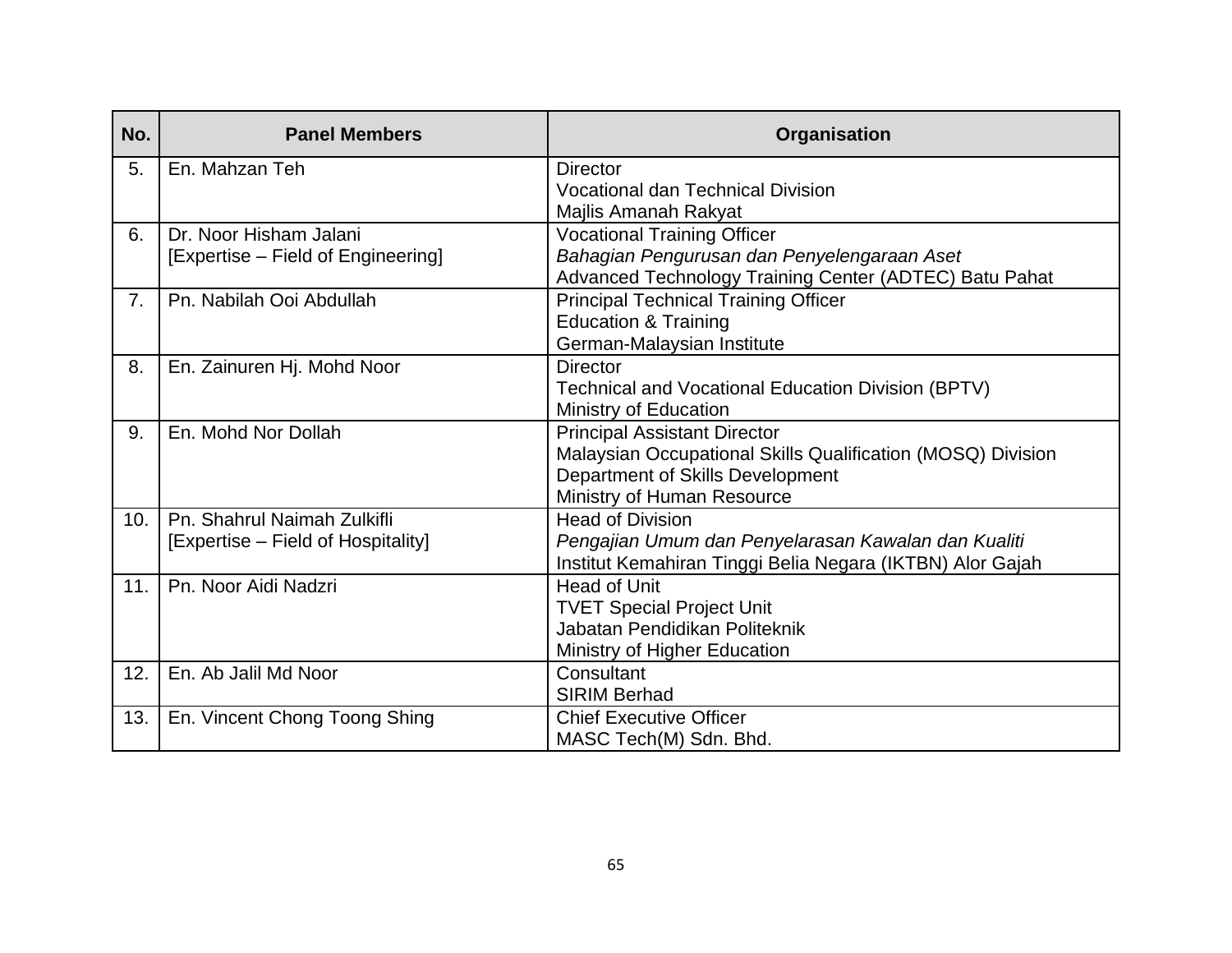# **Appendix 2**

# **Core Abilities**

| <b>CORE</b>                     |                                                  |                                                 |                                                    |                                                 |                                                                                    |
|---------------------------------|--------------------------------------------------|-------------------------------------------------|----------------------------------------------------|-------------------------------------------------|------------------------------------------------------------------------------------|
| <b>ABILITIES</b>                | Level 1                                          | Level 2                                         | Level 3                                            | Level 4                                         | Level 5                                                                            |
| <b>GROUP</b>                    | <b>CA Title</b>                                  | <b>CA Title</b>                                 | <b>CA Title</b>                                    | <b>CA Title</b>                                 | <b>CA Title</b>                                                                    |
| Communication                   | <b>Basic Working</b><br>Communication            | Communication<br>Application                    | Effective<br>Communication                         | Effective<br>Communication<br>Collaboration     | Communication<br>Management<br>Skill                                               |
| <b>Interpersonal Skill</b>      | Personal<br><b>Behaviour Skill</b>               | Interpersonal<br>Behaviour                      | Leadership<br>Skill                                | Organization<br><b>Behaviour Awareness</b>      | Organizational<br><b>Management Skill</b>                                          |
| Etiquette Management            | <b>Work Place Ethics</b><br>Awareness            | <b>Work Place Culture</b><br>Behaviour          | <b>Work Place</b><br>Ethics                        | Etiquette<br>Practices                          | Etiquette<br>Management Skill                                                      |
| Health, Safety &<br>Environment | Health, Safety And<br>Environmental<br>Awareness | Health, Safety And<br>Environment<br>Adaptation | Health, Safety and<br>Environment<br>Consciousness | Health, Safety and<br>Environment<br>Monitoring | Health, Safety and<br><b>Environment Cognition</b>                                 |
| Using Technology                |                                                  |                                                 | Awareness                                          | Application                                     | Information Technology Information Technology Information Technology<br>Management |
| <b>Management Skills</b>        |                                                  |                                                 | Administrative<br>Skill                            | Relationship<br><b>Management Capability</b>    | <b>Networking</b><br>Skill                                                         |
| <b>Change Management</b>        |                                                  |                                                 |                                                    | <b>Change Management</b><br><b>Awareness</b>    | <b>Change Management</b><br>Implementation                                         |
| <b>Strategic Thinking</b>       |                                                  |                                                 |                                                    | Strategic Thinking Skill                        | Strategic<br>Resolution                                                            |